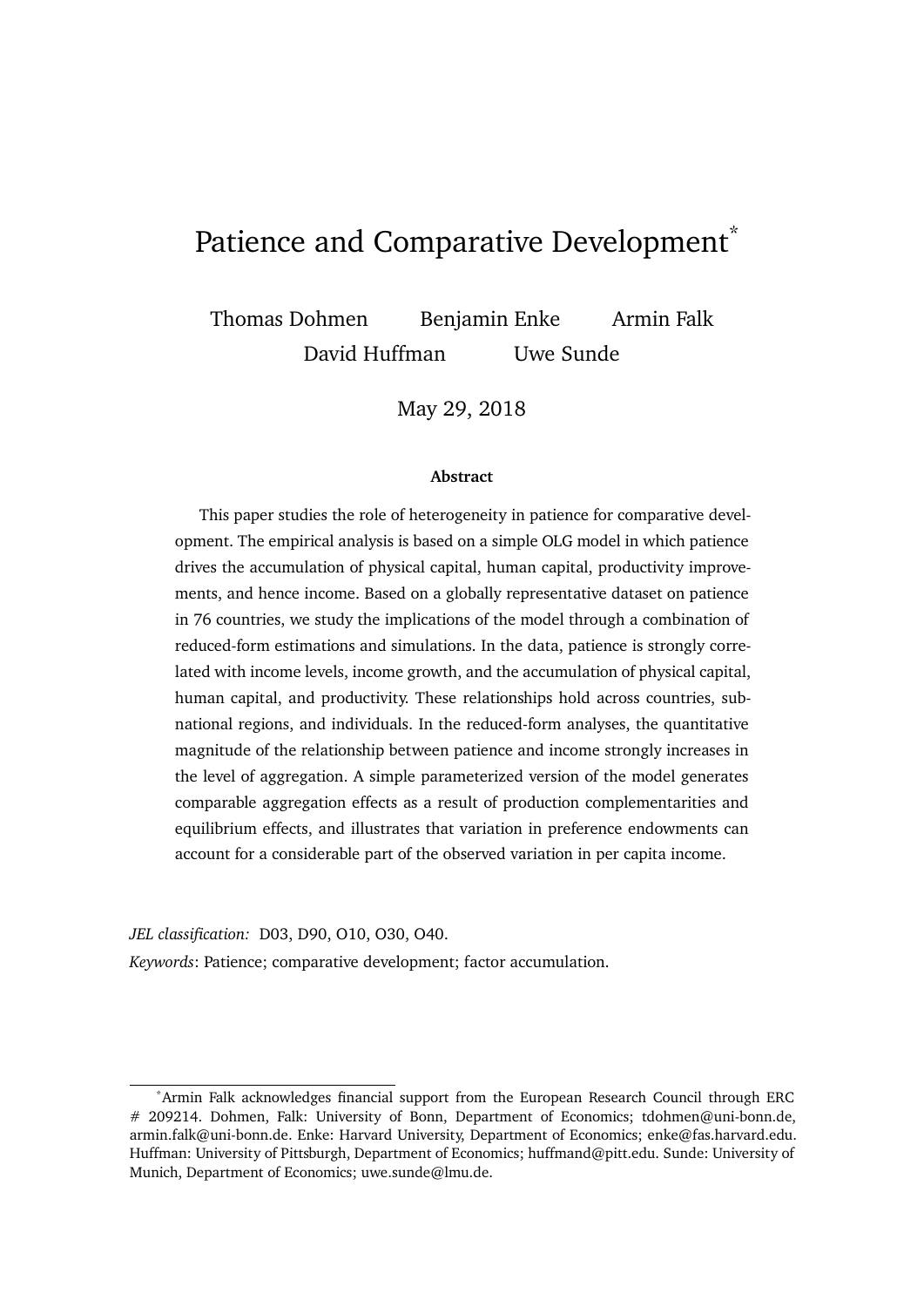## **1 Introduction**

A long stream of research in development accounting has documented that both production factors and productivity play an important role in explaining cross-country income differences [\(Hall and Jones,](#page-35-0) [1999;](#page-35-0) [Caselli,](#page-34-0) [2005;](#page-34-0) [Hsieh and Klenow,](#page-36-0) [2010\)](#page-36-0). By its nature, this line of work does not speak to the reasons why countries exhibit variation in these *proximate* determinants of comparative development. As a consequence, an active recent literature has investigated the *deep* determinants of development by studying the role of geography, climate, or history. While this line of work has included research on cultural factors such as trust, it is notoriously difficult to define and measure cultural variation.

A potential exception in this regard is heterogeneity in time preference, which has been argued to reflect deep cultural heterogeneity [\(Weber,](#page-37-0) [1930;](#page-37-0) [Chen,](#page-34-1) [2013;](#page-34-1) [Galor](#page-35-1) [and Özak,](#page-35-1) [2016;](#page-35-1) [Galor et al.,](#page-35-2) [2016\)](#page-35-2). A large number of dynamic neoclassical models highlight that both production factors and productivity ultimately arise from an accumulation process that requires future-oriented investments. Thus, in standard textbook models, the stocks of physical capital, human capital, or research intensity all crucially depend on the same structural parameter of time preference (e.g., [Becker,](#page-33-0) [1962;](#page-33-0) [Ben-](#page-33-1)[Porath,](#page-33-1) [1967;](#page-33-1) [Romer,](#page-36-1) [1990;](#page-36-1) [Aghion and Howitt,](#page-33-2) [1992\)](#page-33-2). Indeed, the role of heterogeneity in time preference has recently found renewed theoretical interest (e.g., [Doepke](#page-34-2) [and Zilibotti,](#page-34-2) [2014\)](#page-34-2). However, perhaps due to the lack of meaningful data on time preference on a global scale, no empirical work has as yet studied the relationship between patience and development.

This paper fills this gap. The analysis is based on a simple OLG model in which individual- and country-level heterogeneity in patience affects the accumulation of physical capital, human capital, productivity, and hence income. The model delivers intuitive predictions, such as that individuals who exhibit higher patience save more, have a higher propensity to become educated, and have higher lifetime incomes. Analogous predictions hold at the country level. Moreover, the model allows us to investigate the quantitative magnitude of these effects at different levels of aggregation and to explore the role of aggregation effects due to general equilibrium mechanics.

We bring the model to the data by making use of the Global Preference Survey (GPS), a recently constructed global dataset on economic preferences from representative population samples in 76 countries [\(Falk et al.,](#page-35-3) [forthcoming\)](#page-35-3). In this survey, patience was measured through a series of structured questions such as hypothetical choices between immediate and delayed monetary rewards. To ensure comparability of preference measures across countries, the survey items underwent an extensive ex ante experimental validation and selection procedure, and the cross-country elicitation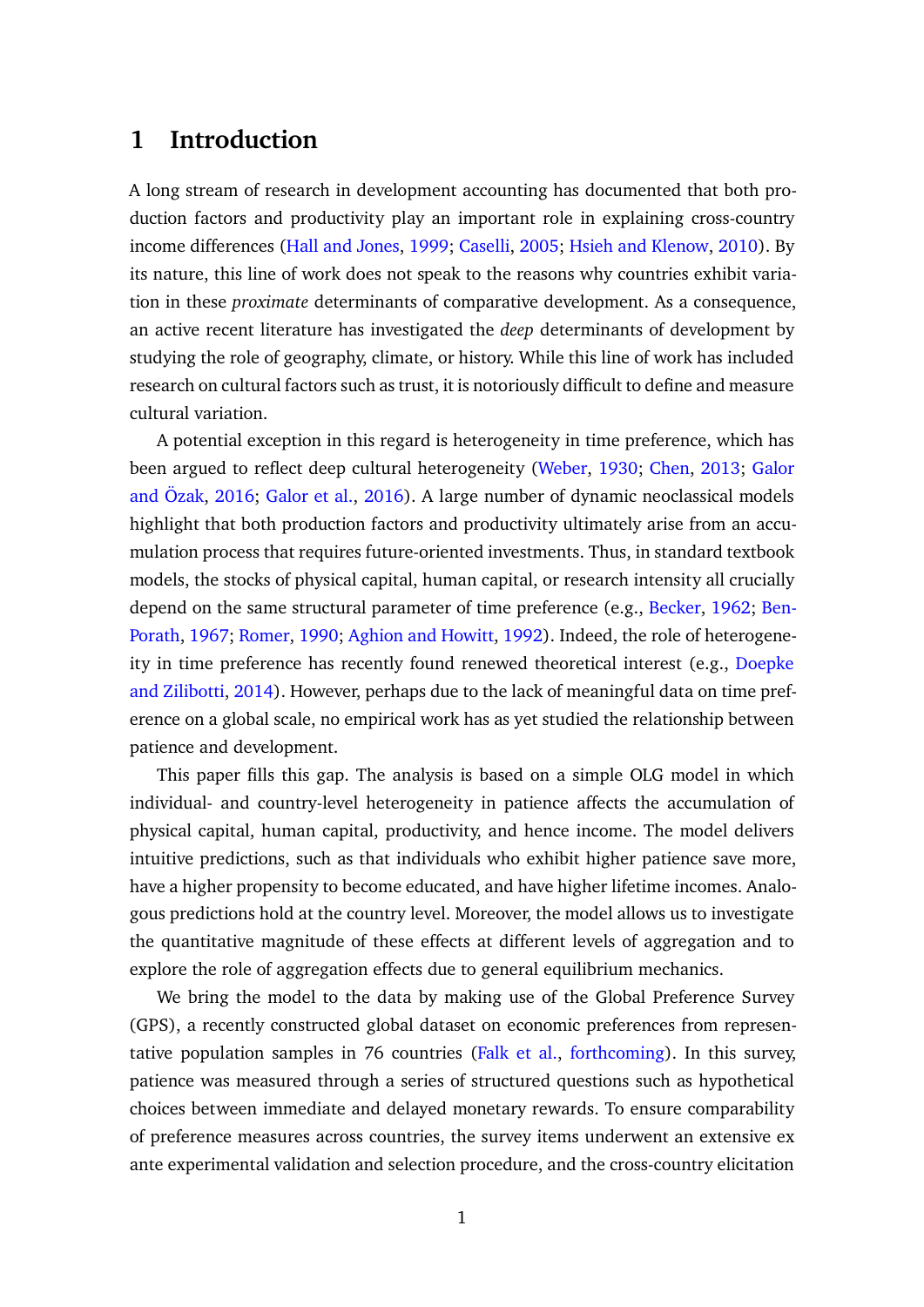followed a standardized protocol that was implemented through the professional infrastructure of the Gallup World Poll. Monetary stakes involved comparable values in terms of purchasing power across countries, and the survey items were culturally neutral and translated using state-of-the-art procedures. Thus, the data provide an ideal basis for the first systematic analysis of the relationship between patience and future-oriented decisions at the micro and macro levels.

Using these data, we study the relationship between patience, the accumulation of production factors and income at various levels of aggregation – across countries, subnational regions, and individuals – in reduced-form estimations and through a back-ofthe-envelope calibration of the model. The empirical analysis begins by investigating the relationship between patience and comparative development as measured by (log) per capita income. In a univariate regression, average patience explains about 40% of the between-country variation in income [\(Falk et al.,](#page-35-3) [forthcoming\)](#page-35-3). The reducedform relationship is shown to be robust across a wide range of empirical specifications, which incorporate controls for many of the deep determinants previously identified in the empirical literature, such as geography, climate, the disease environment, or anthropological factors. Furthermore, in growth regressions, patience is significantly correlated with economic growth.

In the model, patience affects development through the accumulation of human capital, physical capital, and productivity. We hence proceed by investigating the correlations between patience and the proximate determinants of development. In the data, patience explains large fractions of the cross-country variation in capital stocks, savings rates, educational attainment, education expenditure, TFP, and research and development expenditure. These correlations are robust to the inclusion of a large and comprehensive vector of controls.

Next, we investigate whether the relationship between patience, human capital, and income extends to subnational analyses in which we can account for unobserved heterogeneity at the country level. This analysis exploits variation both across subnational regions and across individuals within regions. The regional-level analysis links average patience to average educational attainment and regional per capita income, akin to the approach taken by [Gennaioli et al.](#page-35-4) [\(2013\)](#page-35-4). While the corresponding regressions investigate the correlates of patience at an aggregate level, as called for by development theories, they also allow us to keep many factors such as the overall institutional environment constant by including country fixed effects. The results reveal robust evidence that, within countries, regions with more patient populations exhibit higher average educational attainment and higher per capita income. Analogous results prevail in individual-level analyses. Here, individual patience is significantly correlated with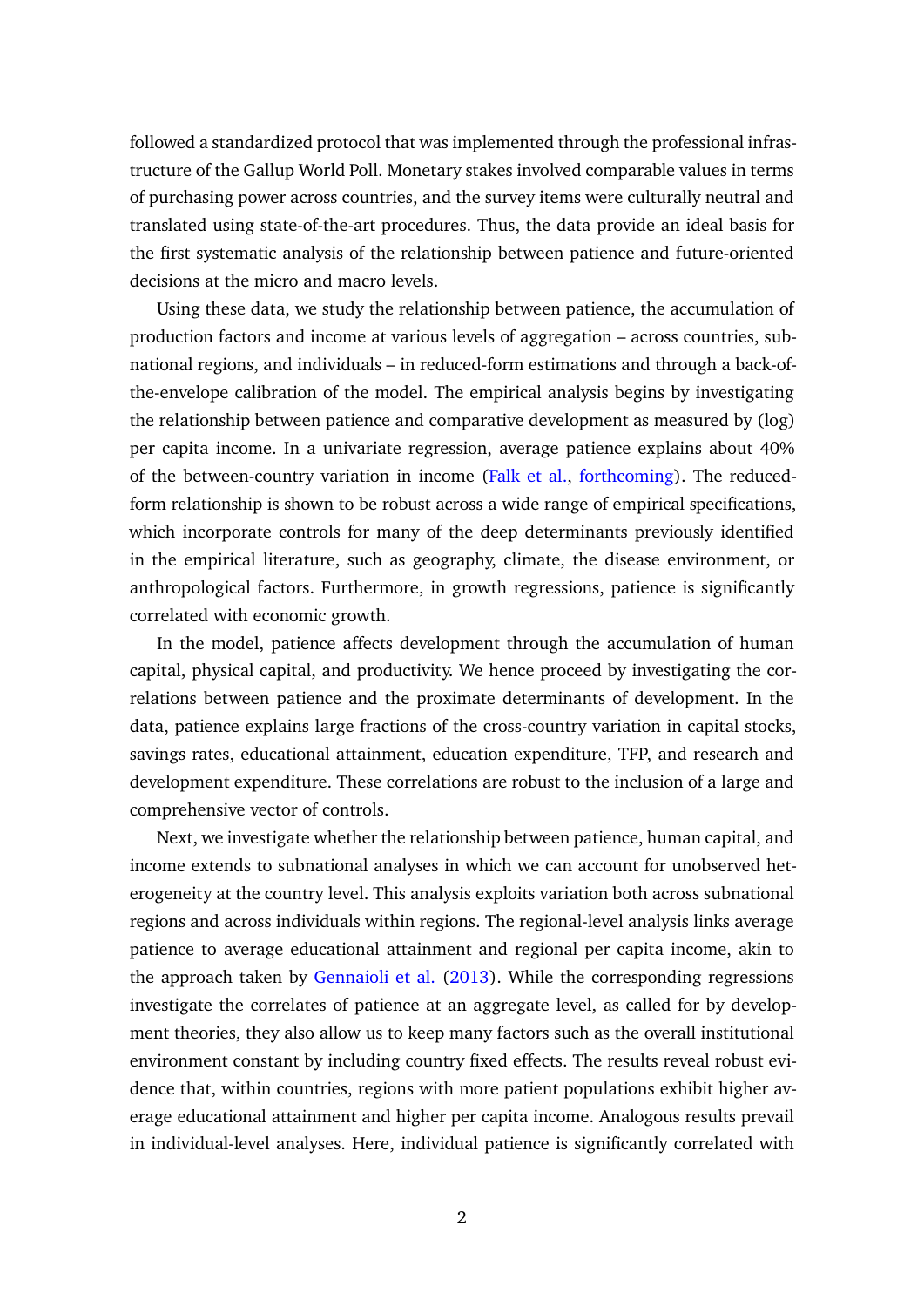household income, savings behavior, and educational attainment within countries and regions. These within-country and within-region results arguably go a long way towards ruling out that variation in institutional quality or survey interpretation may confound the correlation between patience and income.

Both our theoretical model and the reduced-form analyses implicitly presume that patience *causes* the accumulation of production factors and hence income. However, a possible concern is endogeneity: measured patience might not reflect actual patience but instead be confounded by inflation, interest rates or the quality of the institutional environment. Similarly, patience may be endogenous to education. Clearly, perfect identification is difficult to achieve given the nature of the present research question. Still, the paper presents an array of empirical results that provide encouraging evidence that the correlation between patience and per capita income is not driven by the confounding effects of borrowing constraints, inflation and interest rates, institutional quality, life expectancy, educational attainment, or cognitive skills. For example, country-level patience remains strongly correlated with per capita income conditional on average years of schooling or the quality of the institutional environment.

In sum, patience is consistently linked to income and the accumulation of productive resources. At the same time, in the reduced-form analyses, the quantitative magnitude of the patience coefficient is substantially larger at the country level than at lower levels of aggregation. That is, while our individual-level regressions produce coefficient estimates that are in line with the micro literature on non-cognitive skills and preference heterogeneity [\(Dohmen et al.,](#page-34-3) [2010;](#page-34-3) [Huffman et al.,](#page-36-2) [2017\)](#page-36-2), this coefficient increases by a factor of seven in cross-country analyses. We evaluate whether this systematic difference in coefficient magnitudes can plausibly be generated by aggregation effects in general equilibrium. For this purpose, we leave the realm of OLS regressions and simulate a parsimoniously parameterized version of our equilibrium model. In this quantitative exercise, individuals and countries differ only in their patience. The results document that the effect of a shift in patience on income is much larger at the country level than at the individual level. These model-generated aggregation effects are in the same quantitative ballpark as those in the data. We further discuss and simulate measurement error and resulting attenuation bias as a potential driver of aggregation effects, but conclude that attenuation is unlikely to generate the observed patterns.

Our back-of-the-envelope calibration also showcases the model's ability to generate patience elasticities at the individual and aggregate levels that resemble those found in the data. We also perform a development accounting exercise and investigate how much of the empirical variation in per capita income can be explained by model-generated output variability, as induced by differences in patience. In these simulations, variation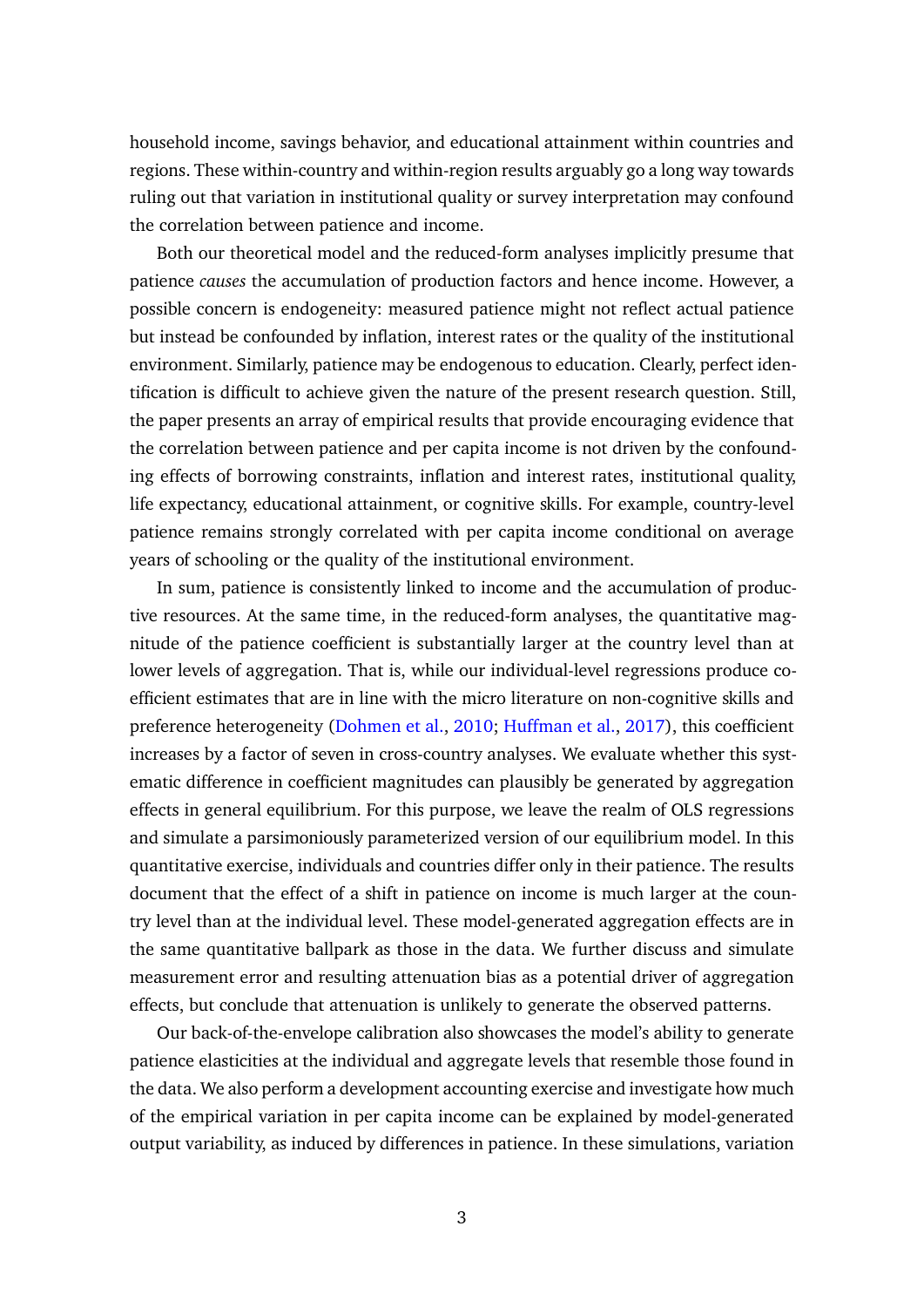in patience accounts for a significant fraction of comparative development differences, even without imposing the assumption of exogenous technology differences to explain variation in stocks of production.

This paper contributes to a recent line of work that studies the effects of the human capital accumulation process on growth [\(Gennaioli et al.,](#page-35-4) [2013;](#page-35-4) [Squicciarini and](#page-37-1) [Voigtländer,](#page-37-1) [2015\)](#page-37-1). Several contributions have shown that more realistic representations of the human capital accumulation process and the corresponding effective stock of human capital account for a considerably higher fraction of income variation than previously thought (see, e.g., [Erosa et al.,](#page-35-5) [2010;](#page-35-5) [Caselli and Ciccone,](#page-34-4) [2013;](#page-34-4) [Manuelli](#page-36-3) [and Sheshadri,](#page-36-3) [2014\)](#page-36-3). These contributions require some initial and unexplained heterogeneity in TFP, however, in order to generate differences in human capital accumulation. Our paper contributes to this literature by providing micro evidence for one hitherto unexplored mechanism (preference heterogeneity) that may generate variation in human capital or TFP. In this sense, our paper also connects to the literature on the deep roots of development (e.g., [Olsson and Hibbs Jr,](#page-36-4) [2005;](#page-36-4) [Spolaore and Wacziarg,](#page-36-5) [2009;](#page-36-5) [Algan and Cahuc,](#page-33-3) [2010;](#page-33-3) [Ashraf and Galor,](#page-33-4) [2013;](#page-33-4) [Alsan,](#page-33-5) [2015\)](#page-33-5) and provides a natural link between this line of research and the branch focusing on development accounting and the role of factor accumulation for comparative development, complementing recent empirical work (e.g., [Chen,](#page-34-1) [2013;](#page-34-1) [Galor and Özak,](#page-35-1) [2016;](#page-35-1) [Galor et al.,](#page-35-2) [2016\)](#page-35-2). Our focus on preference heterogeneity also connects to recent papers on cross-country variation in hours worked [\(Jones and Klenow,](#page-36-6) [2016;](#page-36-6) [Bick et al.,](#page-34-5) [2018\)](#page-34-5). Finally, the paper connects to an active literature on the relationship between non-cognitive skills and life outcomes, which has often focused on the role of patience (e.g., [Borghans et al.,](#page-34-6) [2008;](#page-34-6) [Alan and Ertac,](#page-33-6) [2018\)](#page-33-6).

The remainder of the paper proceeds as follows. Section [2](#page-4-0) presents the theoretical framework that underlies the empirical analysis. The data are described in Section [3.](#page-8-0) Section [4](#page-12-0) investigates the reduced-form relationship between patience and aggregate development as well as the relation between patience and the proximate determinants. Section [5](#page-17-0) presents the results at the subnational level. Section [6](#page-21-0) assesses endogeneity concerns. Section [7](#page-24-0) presents a quantitative assessment of the model and discusses the issue of aggregation effects, while Section [8](#page-31-0) offers a concluding discussion.

## <span id="page-4-0"></span>**2 Conceptual Framework**

The basic hypothesis underlying this paper – that patience is linked to accumulation processes and hence development – directly follows from a long stream of prominent economic models, both micro and macro. For example, in a standard Ramsey–Cass–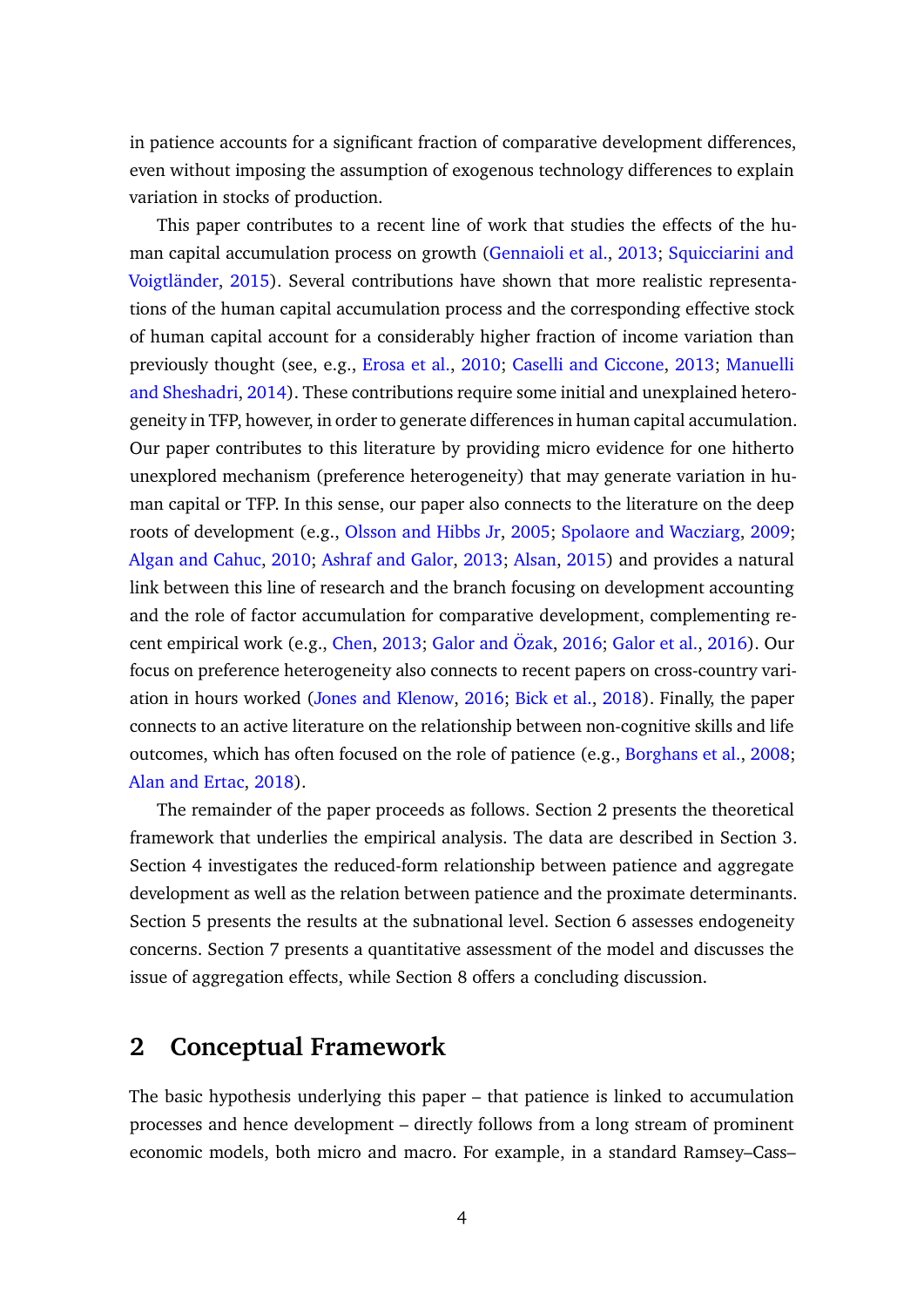Koopmans model, more patience implies a higher propensity to save, a higher steady state level of physical capital and income, as well as faster growth along the convergence path towards the steady state. The same is true in a human capital augmented model [\(Lucas,](#page-36-7) [1988\)](#page-36-7), where greater patience also implies faster growth on the balanced growth path. Likewise, in the context of human capital theory, patience implies greater incentives to acquire education [\(Becker,](#page-33-0) [1962;](#page-33-0) [Ben-Porath,](#page-33-1) [1967\)](#page-33-1). In terms of residual productivity, endogenous growth theory suggests that more patience raises the present value of R&D and hence increases research intensity [\(Romer,](#page-36-1) [1990;](#page-36-1) [Aghion and Howitt,](#page-33-2) [1992\)](#page-33-2).<sup>1</sup>

Our model represents a simple extension of this prior work. The main benefit of the extended model is that it allows for a quantification in which patience is linked to the accumulation of multiple accumulation factors, at different levels of aggregation. We outline the model and its main implications here, but relegate detailed derivations to Appendix [B.](#page-46-0)

*Setup.* Consider an economy of overlapping generations of individuals that live for two periods. Each generation has unit mass and each period lasts for one unit of time. When young, all individuals work as unskilled workers in production and choose the fraction of labor earnings they want to consume and save. Saved income is transformed one-to-one into physical capital that can be used for production during the following period. The capital accumulated by one generation during youth fully depreciates at the end of their second period of life. During their youth, individuals make decisions regarding their education: they can decide to remain unskilled workers or to become educated workers during the second period of their life.

Let generations be indexed by the period during which they are young. The preferences of individual *i* are represented by

$$
U^i = \ln c_t + \beta^i \ln c_{t+1},\tag{1}
$$

where  $0 < \beta^i < 1$  is the discount factor of individual *i* that reflects *i*'s patience. Individuals differ in their patience. For analytical convenience, *β i* is modeled as a draw from a uniform distribution  $\beta^i \sim U[\chi - \epsilon; \chi + \epsilon]$ , where  $\chi > 0$  reflects the average level of patience in a given country (with  $\epsilon > 0$ ,  $\chi > 0$  and  $0 < \chi - \epsilon < \chi + \epsilon < 1$ ). Variation in *β i* conditional on *χ* captures individual-level heterogeneity within an economy.

<sup>&</sup>lt;sup>1</sup>See also [Acemoglu](#page-33-7) [\(2008\)](#page-33-7) for a comprehensive overview of the role of time preferences for growth and [Doepke and Zilibotti](#page-34-2) [\(2014\)](#page-34-2) for the role of patience in an education-based growth model.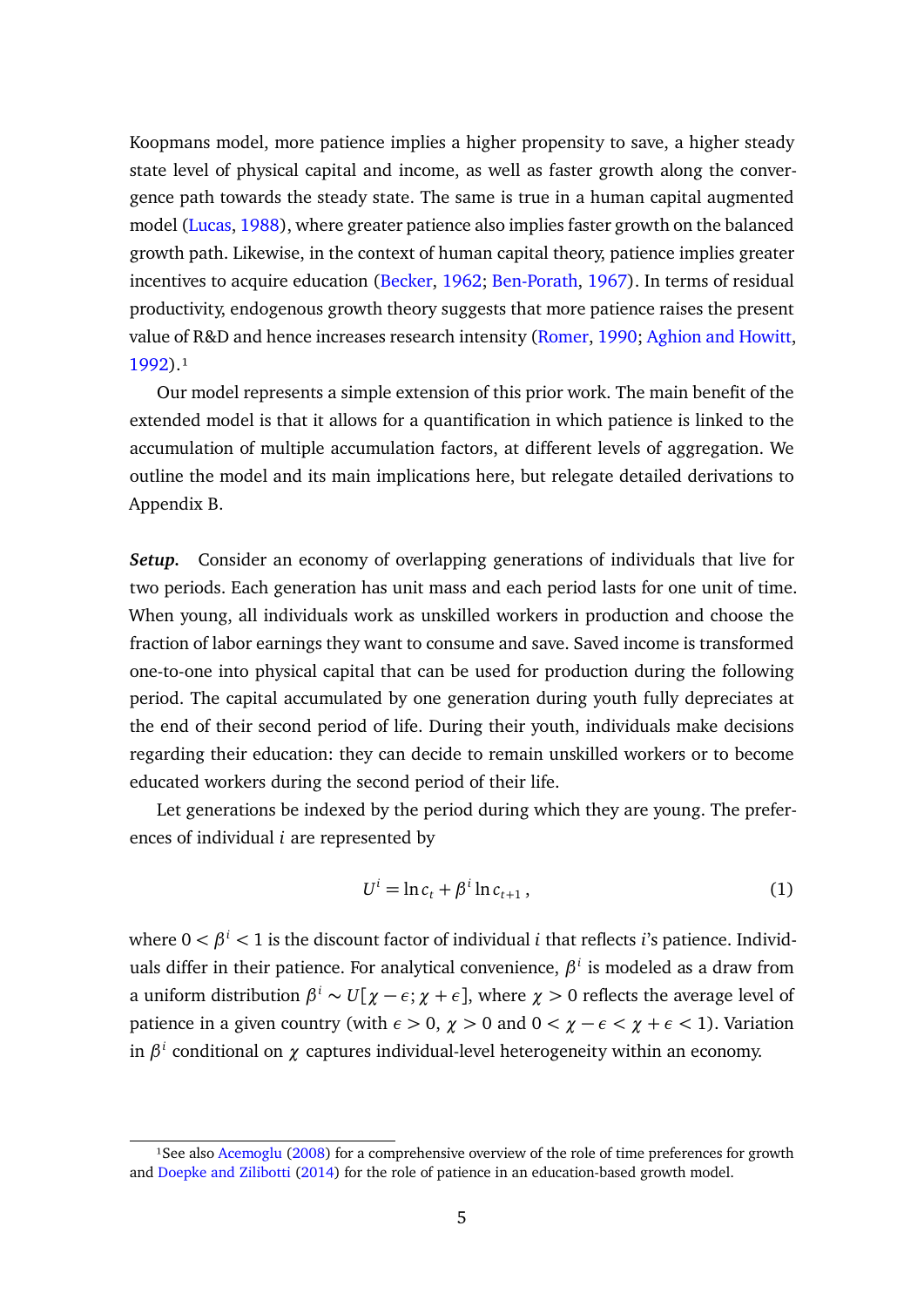*Human Capital Acquisition.* The acquisition of education takes a fraction  $(1 - \psi)$ of the first period of life. We assume that the effectiveness of time spent on education increases with patience, so that an individual with patience *β i* accumulates a stock of human capital  $h(i) = \beta^i e^{\rho(1-\psi)},$  which corresponds to the usual Mincerian specification with  $\rho > 0$  as parameter for the return. Imposing the assumption that the effectiveness of time devoted to education increases with patience has both substantive and technical rationales. First, from a substantive viewpoint, a growing body of micro evidence demonstrates that children with greater patience are indeed more effective in school, as measured by fewer disruptions and "behavior grades" (e.g., [Sutter et al.,](#page-37-2) [2013;](#page-37-2) [Alan](#page-33-6) [and Ertac,](#page-33-6) [2018\)](#page-33-6). From a technical perspective, the assumption serves the purpose of breaking the well-known separation theorem.<sup>2</sup>

*Budget Constraints.* Denote the wage of unskilled workers by  $w_t^W$  $t<sub>t</sub><sup>W</sup>$ , the earnings of an educated worker as *w E*  $\mathbf{f}_t^E$ , the savings rates of unskilled and educated workers as  $\mathbf{s}_t^W$  $_t^W$  and  $s_{t}^E$  $t_t^E$ , and the return on capital as  $R_t$ . The respective budget constraints are then

unskilled: 
$$
c_t^y = w_t^W \cdot (1 - s_t^{iW})
$$
,  $c_{t+1}^o = w_{t+1}^W + w_t^W \cdot s_t^{iW} \cdot R_{t+1}$  (2)

$$
\text{educated:} \quad c_t^y = w_t^W \cdot (1 - s_t^{iE}) \cdot \psi \,, \quad c_{t+1}^o = w_{t+1}^E \cdot h_t(i) + w_t^W \cdot s_t^{iE} \cdot \psi \cdot R_{t+1} \tag{3}
$$

Individuals take wages and capital returns as given.

*Production.* Output can be used for consumption or capital accumulation, and is produced using capital, unskilled labor and educated labor. The production of final output *Y* during period *t* takes the form

$$
Y_t = A_t K_t^{\alpha} \left[ L_t^{\frac{\sigma - 1}{\sigma}} + H_t^{\frac{\sigma - 1}{\sigma}} \right]^{\frac{\sigma(1 - \alpha)}{\sigma - 1}}, \tag{4}
$$

where the aggregate capital stock in period  $t$  is  $K_t,$  the stock of unskilled labor is denoted by  $L_t$ , and the effective stock of educated labor is  $H_t$ , with  $0 < \alpha < 1$  and  $\sigma > 1.$  Factors are remunerated on competitive markets for capital, and for unskilled and educated labor, respectively.

*Factor Market Clearing.* In this environment, only individuals with *β i* larger than a threshold level of patience  $\tilde{\beta}_t$  optimally decide to become skilled. In each generation,

²Otherwise, in an environment such as the one described here, where savings allow for consumption smoothing, education choices do not interfere with intertemporal trade-offs and only maximize lifetime income. This assumption therefore essentially parallels the assumption of incomplete capital markets in models without savings and physical capital, see, e.g., [Doepke and Zilibotti](#page-34-2) [\(2014\)](#page-34-2) and [Klasing and](#page-36-8) [Milionis](#page-36-8) [\(2014\)](#page-36-8).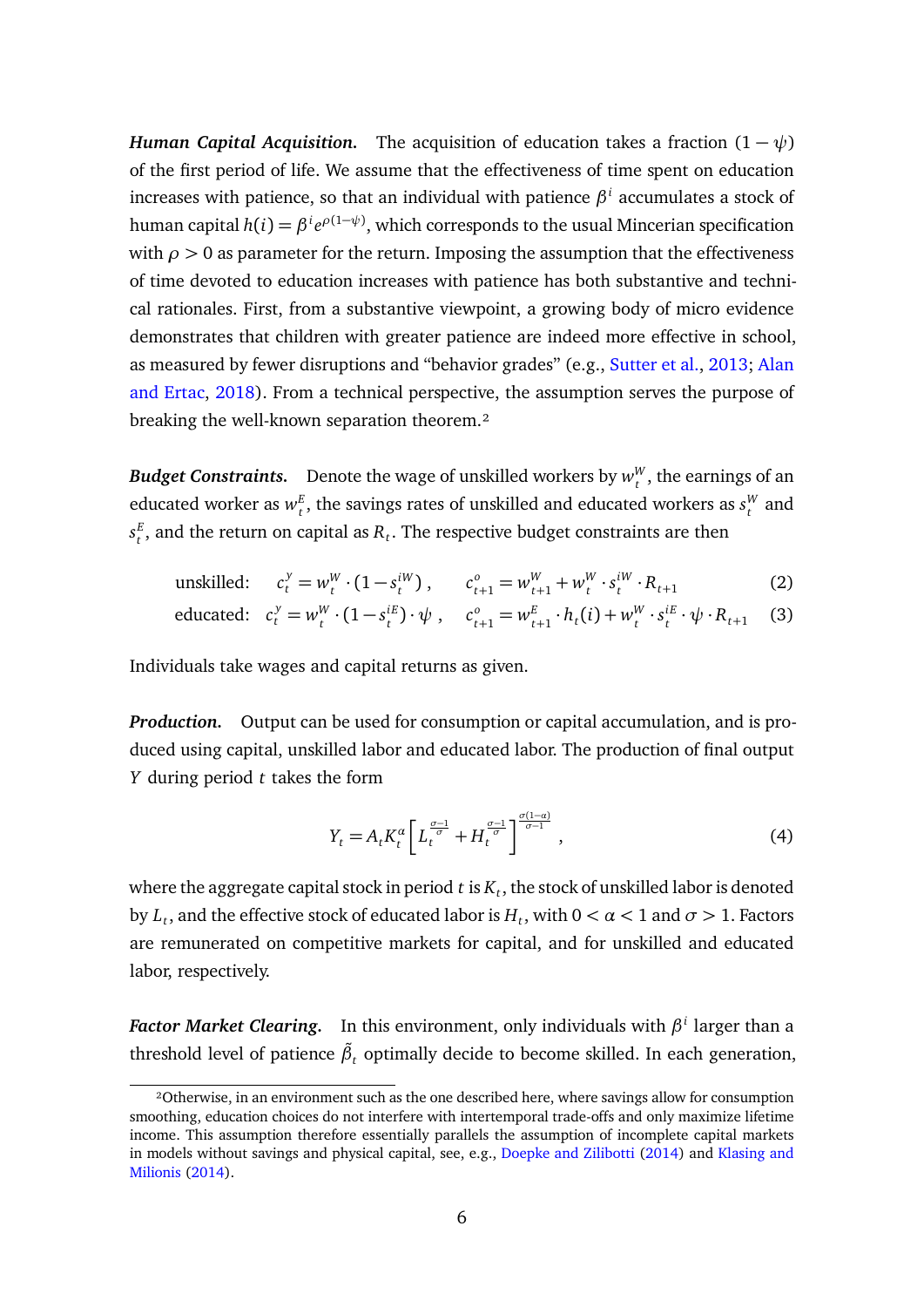this implies a share of skilled individuals of  $\lambda_t = \frac{\chi + \varepsilon - \tilde{\beta}_t}{2\varepsilon}$ . Since unskilled workers of two generations coexist at each point in time, the stock of unskilled labor is given by  $L_t = (1 - \lambda_{t-1}) + (1 - \lambda_t) + \psi \lambda_t$ . Correspondingly, the stock of educated labor in a given period is given by  $\lambda_{t-1}(\chi + \epsilon - \lambda_{t-1}\epsilon)e^{\rho(1-\psi)}$ .

The average level of patience of unskilled workers in cohort *t* is then given by *β*<sub>*t*</sub> = *χ* −*λt*</sub>*ε*. Likewise, the average patience of educated workers is  $\bar{\beta}_t = \chi + (1 - \lambda_t)\epsilon$ . Since individual savings differ across education groups and depend on individual patience, the information about the population composition allows for the determination of aggregate capital accumulation. During the second period of their lives, educated workers supply their human capital and earn a skill premium  $\eta_t = \frac{w_t^E}{w_t^S} = \left(\frac{L_t}{H_t}\right)$ *Ht*  $\int^{1/\sigma}$ .

*Externalities and Growth.* In its basic form, the model does not feature any feedback of patience on factor productivity or growth. However, the model can easily be extended to accommodate both features by imposing the additional assumption of a human capital externality of the stock of educated workers on productivity or productivity growth. In particular, we apply a simplified version of a human capital externality on productiv-ity (e.g., [Lucas,](#page-36-7) [1988\)](#page-36-7) for TFP, with  $A_t = \bar{A} \cdot (1 + H_t)^{\theta}$ . Likewise, in model extensions we consider a mechanism along the lines of [Nelson and Phelps](#page-36-9) [\(1966\)](#page-36-9), according to which a larger share of educated workers in the population is conducive to productivity growth,

$$
g_t = \frac{A_{t+1} - A_t}{A_t} = \lambda_t^{\phi}
$$
\n<sup>(5)</sup>

where  $\phi > 0$ . For most of the analysis, we will abstract from TFP externalities and growth, i.e., set  $\theta = \phi = 0$ .

*Equilibrium.* The steady state equilibrium of the model is characterized by a cut-off level of patience,  $\tilde{\beta}$ , that splits the population into unskilled workers (with a level of  $\beta < \tilde{\beta}$ ) and educated entrepreneurial workers (with  $\beta > \tilde{\beta}$ ). This cut-off depends on parameters  $\{\alpha, \sigma, \psi, \rho\}$  (and in the extensions on  $\{\theta, \phi\}$ ) and is unique and interior.<sup>3</sup>

*Predictions.* Our empirical exercises – both reduced-form and quantitative – exploit heterogeneity in patience at the individual and at the country level. The thought experiment that the model and our analyses address is how income and factor accumulation respond to a change in patience (either individual or average), all else equal.

<sup>&</sup>lt;sup>3</sup>See Appendix [B](#page-46-0) for details.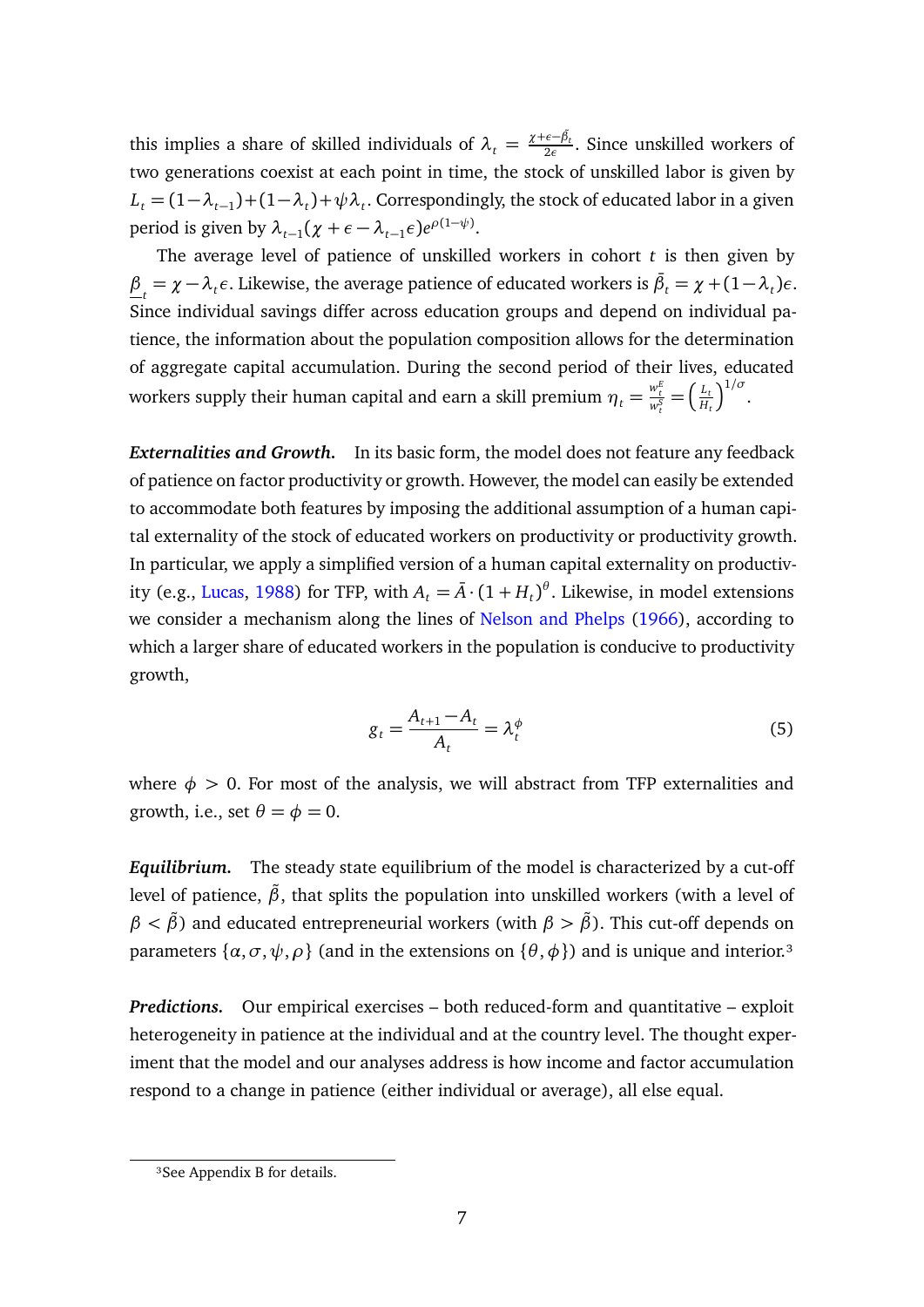At the individual level, aggregate allocations and prices are fixed. Under mild parameter restrictions discussed in Appendix [B,](#page-46-0) the model delivers the predictions that higher levels of patience lead to (i) higher savings; (ii) a higher propensity to acquire human capital; and (iii) higher lifetime income.

At the country level, allocations and prices are no longer fixed. The thought experiment is now to compare two economies that are otherwise identical, yet differ in their average level of patience, *χ*. Again under mild parameter restrictions discussed in Appendix [B,](#page-46-0) the model predicts that higher average patience leads to (i) higher aggregate savings and capital stocks; (ii) a larger population share with high education; (iii) higher GDP per capita; and (iv) in the extended version of the model with  $\theta > 0$ and  $\phi > 0$ , higher productivity and faster growth.

In addition, the model allows for the exploration of the relative size of the effects of variations in patience at the individual and aggregate level. As discussed in more detail below in Section [7,](#page-24-0) the model delivers quantitatively larger effects at higher levels of aggregation as a consequence of general equilibrium mechanics.

In the remainder of the paper, we take the model to the data in two steps. First, we investigate the empirical validity of the qualitative predictions of the model on the basis of reduced-form OLS regressions at three levels of aggregation: across individuals within subnational regions, across subnational regions within countries, and across countries. Second, we conduct a quantitative analysis using a parameterized version of the model.

### <span id="page-8-0"></span>**3 Data**

Conducting an empirical analysis that links comparative development to patience requires reliable data on patience from representative population samples for a broad set of countries. We use novel data on patience contained in the Global Preference Survey (GPS), a data set on economic preferences from representative population samples in 76 countries. In many countries around the world, the Gallup World Poll regularly surveys representative population samples about social and economic issues. We created the GPS by adding a set of survey items that were explicitly designed to measure a respondent's time preferences, risk preferences, social preferences, and trust, as part of the regular 2012 questionnaire (for details see [Falk et al.,](#page-35-3) [forthcoming\)](#page-35-3).

Four features make these data suited for the present study. First, the preference measures have been elicited in a comparable way using a standardized protocol across countries. Second, the data cover representative population samples in each country, which allows for inference about between-country differences in preferences. The me-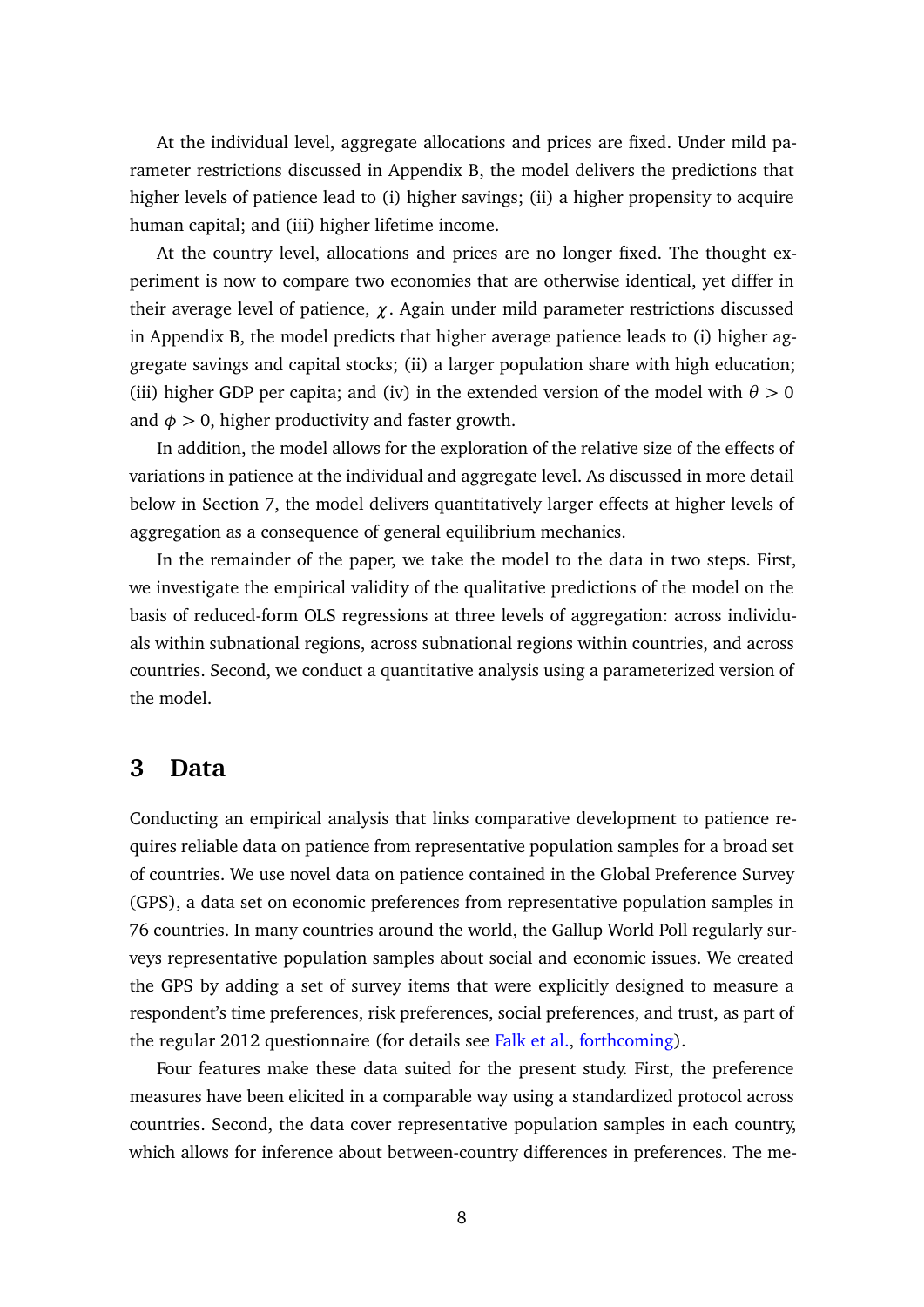dian sample size was 1,000 participants per country, for a total of 80,000 participants worldwide. Respondents were selected through probability sampling and interviewed face-to-face or via telephone by professional interviewers.

A third feature of the data is geographical representativeness in terms of the countries being covered. The sample of 76 countries is not restricted to Western industrialized nations, but covers all continents and various levels of development.

Fourth and finally, the preference measures are based on experimentally validated survey items for eliciting preferences. To ensure the behavioral relevance of the measure of patience, the underlying survey items were designed, tested, and selected for the purpose of the GPS through a rigorous ex-ante experimental validation procedure (for details see [Falk et al.,](#page-35-6) [2015\)](#page-35-6). In this validation step, subjects participated in choice experiments that measured preferences using real money. They also answered large batteries of survey questions designed to elicit preferences. We then selected the survey items that were (jointly) the best predictors of actual behavior in the experiments, to form the survey module. In order to make these items cross-culturally applicable, (i) all items were translated back and forth by professionals; (ii) monetary values used in the survey were adjusted based on the median household income for each country; and (iii) pretests were conducted in 22 countries of various cultural heritage to ensure comparability. See Appendix [A](#page-38-0) and [Falk et al.](#page-35-3) [\(forthcoming\)](#page-35-3) for a description of the data set and the data collection procedure.

Patience is derived from the combination of responses to two survey measures, one with a quantitative and the other with a qualitative format. The quantitative survey measure consists of a series of five interdependent hypothetical binary choices between immediate and delayed financial rewards, a format commonly referred to as the "staircase" (or unfolding brackets) procedure. In each of the five questions, participants had to decide between receiving a payment today or a larger payment in twelve months:

*Suppose you were given the choice between receiving a payment today or a payment in 12 months. We will now present to you five situations. The payment today is the same in each of these situations. The payment in 12 months is different in every situation. For each of these situations we would like to know which one you would choose. Please assume there is no inflation, i.e., future prices are the same as today's prices. Please consider the following: Would you rather receive amount x today or y in 12 months?*

The immediate payment *x* remained constant in all four subsequent questions, but the delayed payment *y* was increased or decreased depending on previous choices (see Appendix [A](#page-38-0) for an exposition of the entire sequence of binary decisions). In essence, by adjusting the delayed payment according to previous choices, the questions "zoom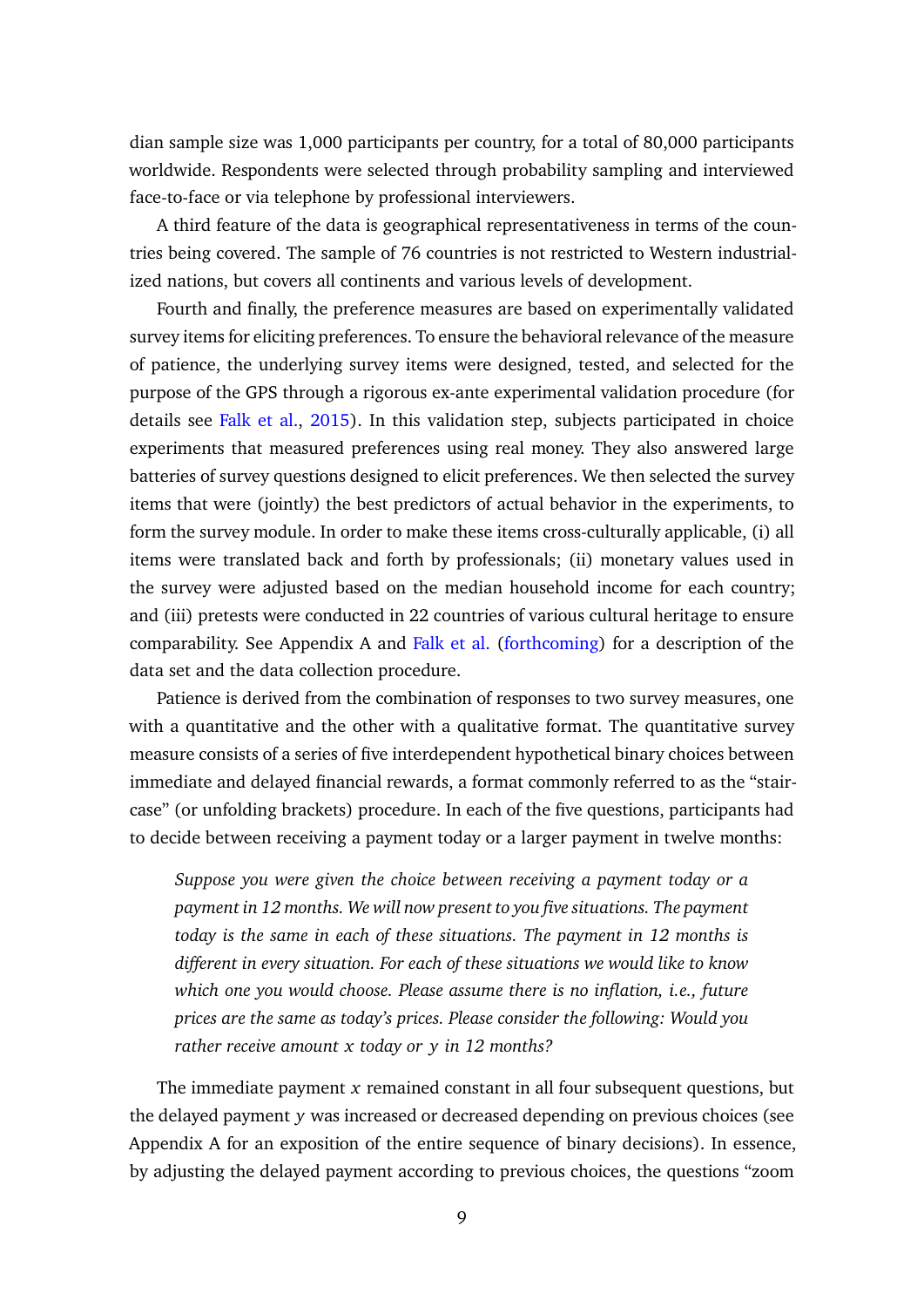in" on the respondent's point of indifference between the smaller immediate and the larger delayed payment and make efficient use of limited and costly survey time. The sequence of questions has 32 possible ordered outcomes that partition the real line from 100 euros to 218 euros into roughly evenly spaced intervals. In the international survey, the monetary amounts *x* and *y* were expressed in the respective local currency, scaled relative to the median monthly household income in the given country.

The qualitative measure of patience is given by the respondents' self-assessment of their their willingness to wait on an 11-point Likert scale:

*We now ask for your willingness to act in a certain way. Please indicate your answer on a scale from 0 to 10, where 0 means you are "completely unwilling to do so" and a 10 means you are "very willing to do so". How willing are you to give up something that is beneficial for you today in order to benefit more from that in the future?*

Our patience measure is a linear combination of the quantitative and qualitative survey items, using the weights obtained from the experimental validation procedure.<sup>4</sup> As described in detail in [Falk et al.](#page-35-6) [\(2015\)](#page-35-6), the survey items are strongly and significantly correlated with preference measures obtained from standard incentivized intertemporal choice experiments. Moreover, the measures predict experimental behavior out of sample. The ex-ante validation of the survey items constitutes a considerable methodological advance compared to the often ad-hoc selection of questions for surveys based on introspective arguments about plausibility or relevance.

A clear advantage of the quantitative staircase measure relative to the qualitative one is that it closely resembles standard experimental procedures of eliciting time preferences and corresponds to how economists typically think about immediate versus delayed rewards. In addition, the measure is context neutral and precisely defined, making it less prone to culture-dependent interpretations. In fact, it turns out that the relationship between patience and comparative development is mostly driven by this quantitative measure. In our reduced-form estimations we make use of the composite patience measure as it was developed in the experimental validation procedure. While this patience measure has the advantage of being free of assumptions, it has the disadvantage that it cannot be easily interpreted in terms of a discount factor. Thus, to explore a more quantitative interpretation, in Section [7.2,](#page-26-0) we hence transform the patience variable into a discount factor for the purpose of a quantitative exercise.

⁴Specifically, responses to both items were standardized at the individual level and then aggregated:

Patience  $= 0.7115185 \cdot$  Staircase measure  $+ 0.2884815 \cdot$  Oualitative measure.

These weights are based on OLS estimates of a regression of observed behavior in financially incentivized laboratory experiments on the two survey measures. See [Falk et al.](#page-35-6) [\(2015,](#page-35-6) [forthcoming\)](#page-35-3) for details.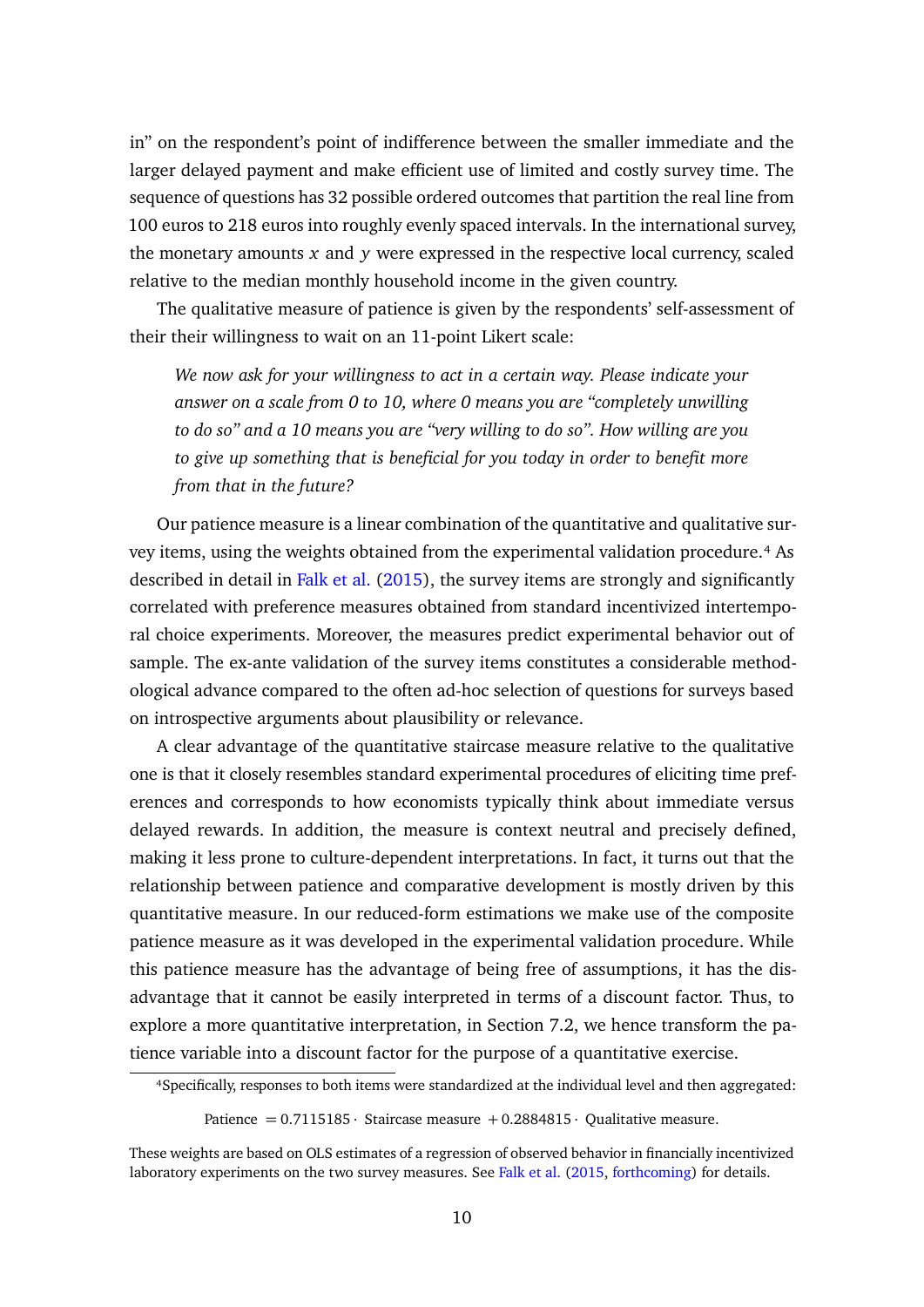<span id="page-11-0"></span>

Figure 1: Distribution of patience across countries

The analysis is based on individual-level patience measures that are standardized, i.e., we compute z-scores at the individual level. We then calculate a country's patience by averaging responses using the sampling weights provided by Gallup, see Appendix [A.](#page-38-0) In all figures and regressions, patience is scaled in the same manner, regardless of whether the level of aggregation is the individual, a region, or a country. Figure [1](#page-11-0) depicts the resulting distribution of patience across countries, relative to the world's average individual level. Darker red colors and darker blue colors indicate less and more patience, respectively, where differences are measured in terms of standard deviations from the world's average individual, which is colored in white.

All other data used in this paper stem from standard sources such as the World Bank's World Development Indicators or the Penn World Tables. Appendix [A](#page-38-0) describes all variables and their sources.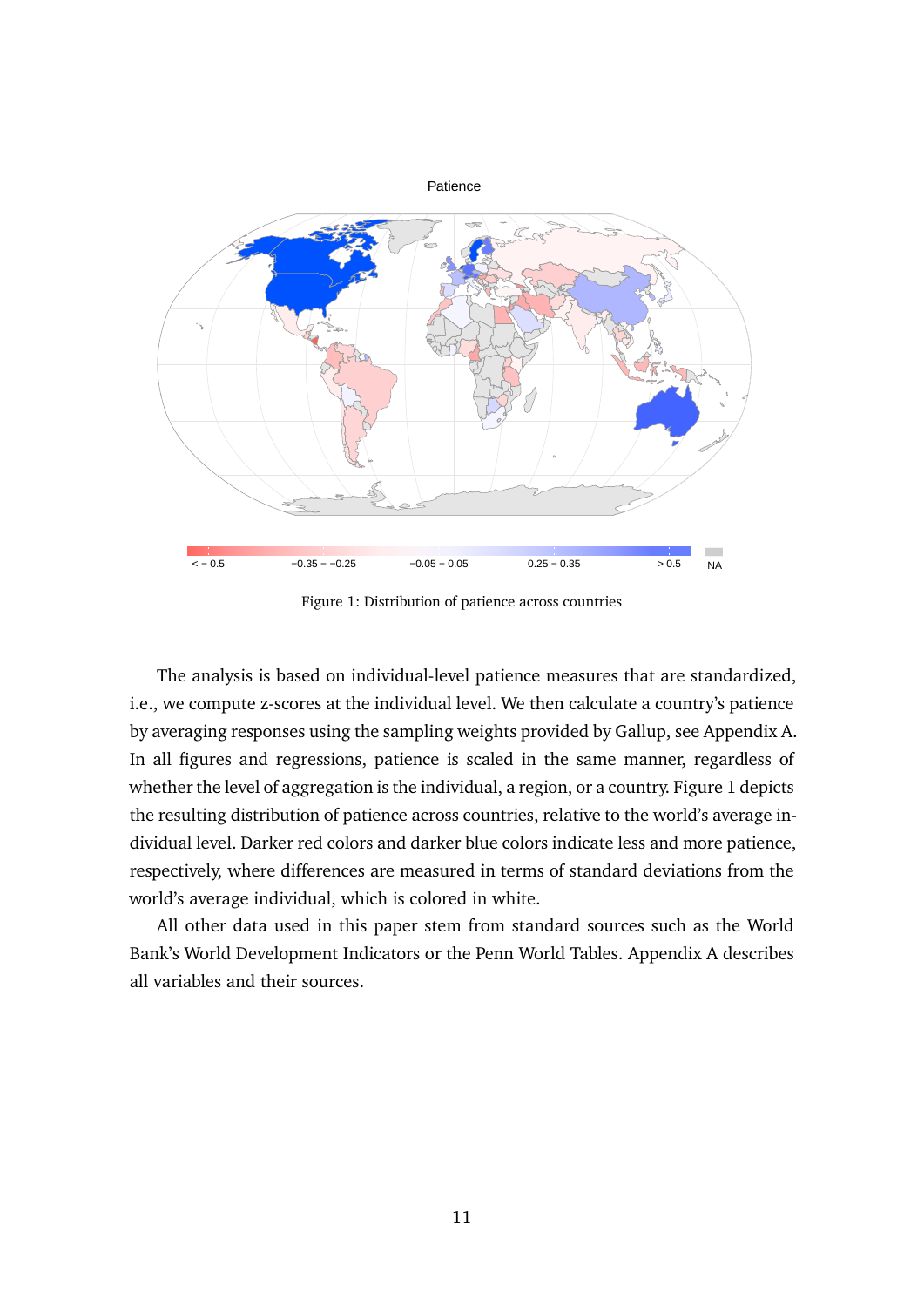## <span id="page-12-0"></span>**4 Cross-Country Evidence**

### **4.1 Patience and Contemporary Development**

Table [1](#page-13-0) presents the results of a set of OLS regressions of per capita income on patience. Column (1) documents that a one standard deviation increase in patience is associated with an increase in per capita income of 2.32 log points. The raw correlation between the log of GDP per capita and the patience measure is 0.63, implying that patience alone "explains" about 39% of the variation in log income per capita; also see [Falk et](#page-35-3) [al.](#page-35-3) [\(forthcoming\)](#page-35-3). Columns (2) through (4) successively add a comprehensive set of geographic and climatic covariates. Column (2) contains controls for world regions.<sup>5</sup> Column (3) contains additional controls for absolute latitude, longitude, the fraction of arable land, land suitability for agriculture, and the timing of the Neolithic transition. Column (4) adds average precipitation and temperature as well as the fractions of the population that live in the (sub-) tropics or in areas where exists the risk of contracting malaria. Finally, column (5) additionally controls for trust, and genetic diversity and its square. While the inclusion of this large vector of covariates reduces the coefficient of patience by about 25%, the coefficient remains statistically significant and quantitatively large. At the same time, the evidence indicates that trust, which has previously been identified as a driver of development [\(Knack and Keefer,](#page-36-10) [1997;](#page-36-10) [Guiso et al.,](#page-35-7) [2009;](#page-35-7) [Algan and Cahuc,](#page-33-3) [2010;](#page-33-3) [Tabellini,](#page-37-3) [2010\)](#page-37-3), adds little to the explanatory power once patience is included in the analysis. Figure [2](#page-14-0) illustrates the conditional relationship for the estimates of column (5).

Appendix [E](#page-60-0) presents two sets of robustness checks. First, Table [12](#page-60-1) documents that controlling for average risk aversion, legal origin dummies, ethnic, religious, and linguistic fractionalization, major religion shares, the fraction of European descent, the genetic distance to the US, and other geographical variables, does not affect our main result. Second, Table [13](#page-61-0) documents that the relationship between patience and per capita income robustly appears in various sub-samples, i.e., within each continent, within OECD or non-OECD countries, or within former colonies and countries that have never been colonized.

#### **4.2 Patience and Factor Accumulation**

In the model, the reduced-form relationship between patience and development operates through accumulation processes. In this section, we investigate whether the data

⁵Following the World Bank terminology, world regions are defined as North America, Central and South America, Europe and Central Asia, East Asia and Pacific, South Asia, Middle East and North Africa, and South Africa.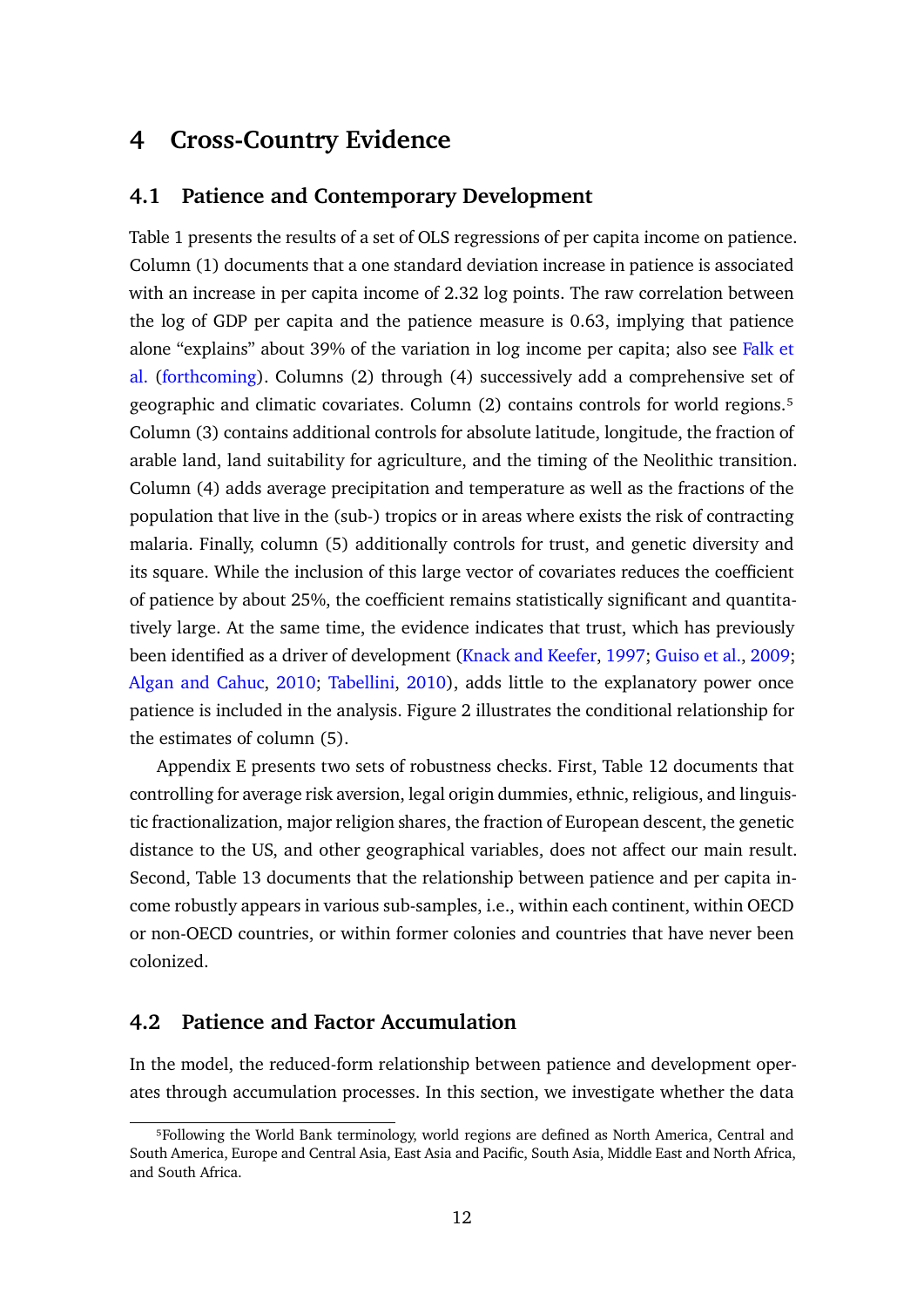<span id="page-13-0"></span>

|                                   |                     |                     | Dependent variable:  |                      |                        |
|-----------------------------------|---------------------|---------------------|----------------------|----------------------|------------------------|
|                                   |                     |                     | Log [GDP p/c]        |                      |                        |
|                                   | (1)                 | (2)                 | (3)                  | (4)                  | (5)                    |
| Patience                          | $2.32***$<br>(0.23) | $1.84***$<br>(0.24) | $1.62***$<br>(0.31)  | $1.55***$<br>(0.31)  | $1.70***$<br>(0.29)    |
| Distance to equator               |                     |                     | 0.014<br>(0.01)      | 0.0041<br>(0.02)     | $-0.025$<br>(0.02)     |
| Longitude                         |                     |                     | 0.0010<br>(0.01)     | 0.0051<br>(0.01)     | 0.0075<br>(0.01)       |
| Percentage of arable land         |                     |                     | $-0.023**$<br>(0.01) | $-0.013$<br>(0.01)   | $-0.0096$<br>(0.01)    |
| Land suitability for agriculture  |                     |                     | 0.46<br>(0.64)       | $-0.089$<br>(0.50)   | 0.14<br>(0.46)         |
| Log [Timing neolithic revolution] |                     |                     | 0.59<br>(0.36)       | 0.36<br>(0.30)       | 0.34<br>(0.31)         |
| Average precipitation             |                     |                     |                      | 0.0065<br>(0.00)     | 0.0021<br>(0.00)       |
| Average temperature               |                     |                     |                      | $0.044*$<br>(0.02)   | 0.017<br>(0.03)        |
| % living in (sub-)tropical zones  |                     |                     |                      | $-1.16*$<br>(0.67)   | $-1.04*$<br>(0.60)     |
| % at risk of malaria              |                     |                     |                      | $-1.41***$<br>(0.48) | $-1.38***$<br>(0.44)   |
| Predicted genetic diversity       |                     |                     |                      |                      | 522.4***<br>(132.02)   |
| Predicted genetic diversity sqr.  |                     |                     |                      |                      | $-372.7***$<br>(96.83) |
| Trust                             |                     |                     |                      |                      | $-0.18$<br>(0.43)      |
| <b>Continent FE</b>               | N <sub>o</sub>      | Yes                 | Yes                  | Yes                  | Yes                    |
| Observations<br>$R^2$             | 76<br>0.39          | 76<br>0.69          | 74<br>0.73           | 74<br>0.81           | 74<br>0.85             |

| Table 1: Patience and national income |  |  |  |
|---------------------------------------|--|--|--|
|---------------------------------------|--|--|--|

OLS estimates, robust standard errors in parentheses.  $*$   $p$  < 0.10,  $*$   $p$  < 0.05,  $**$  $p < 0.01$ .

are consistent with patience affecting income through the "channels" of human and physical capital as well as (residual) factor productivity. To this end, we investigate whether patience is related to the levels of production factors and productivity as well as the corresponding accumulation flows.

*Physical Capital.* To comprehensively understand the relationship between patience and physical capital, we regress the stock of physical capital as well as three separate savings variables on patience. For each dependent variable, Table [2](#page-15-0) presents OLS estimates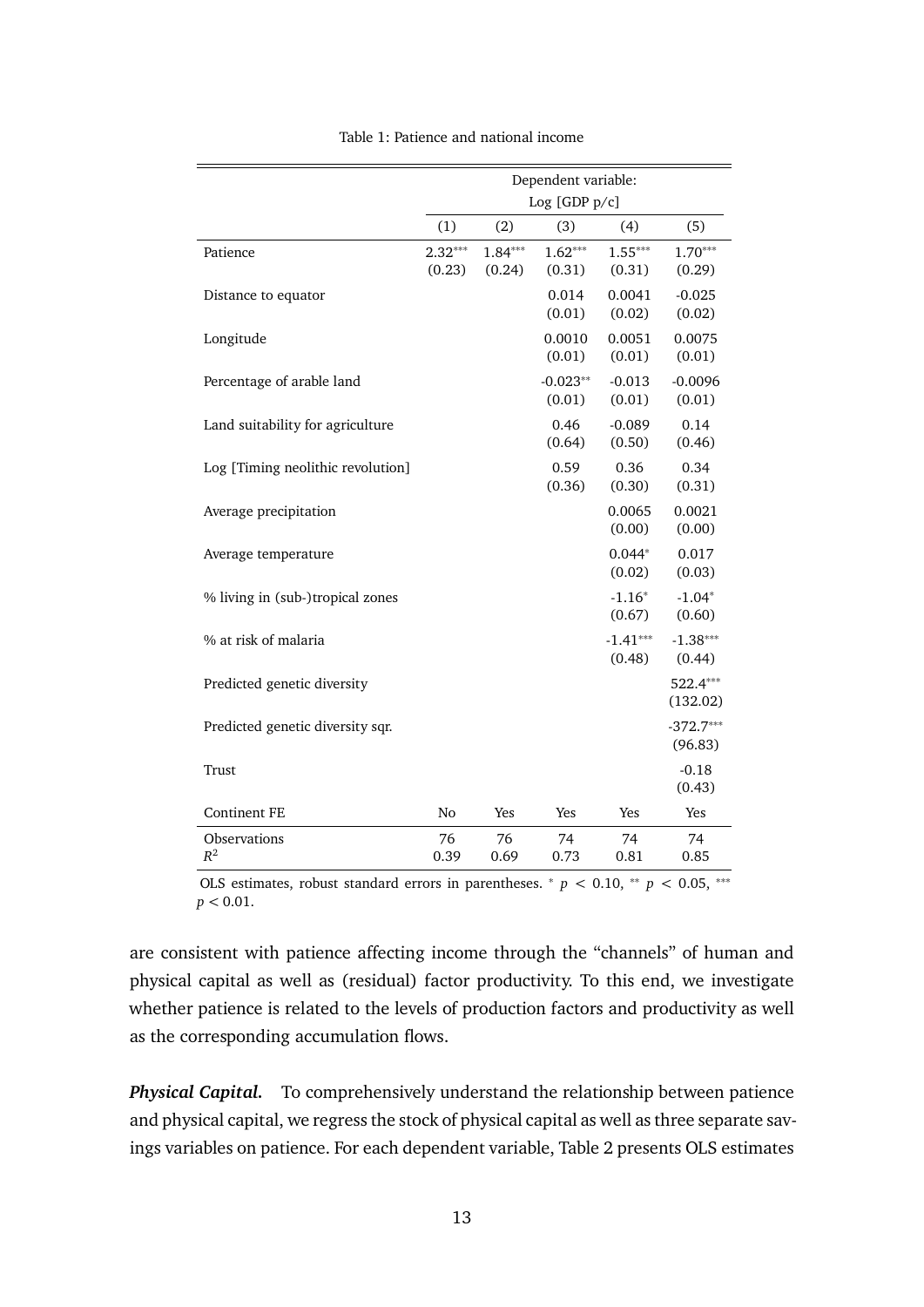<span id="page-14-0"></span>

Figure 2: Patience and national income (added variable plot conditional on the full set of covariates in column (5) of Table [1\)](#page-13-0).

of the unconditional relationship and of the relationship conditional on the extensive set of baseline covariates from column (5) in Table [1.](#page-13-0)

Columns (1) and (2) document that patience is strongly correlated with the stock of physical capital, also conditional on controls. Columns (3) to (8) of Table [2](#page-15-0) present the respective results for gross national savings rates, net adjusted national savings rates, and household savings rates as dependent variables. Gross savings rates are given by gross national income net of consumption, plus net transfers, as a share of gross national income. Net adjusted savings rates correspond to gross savings net of depreciation, adding education expenditures and deducting estimates for the depletion of energy, minerals and forests, as well as damages from carbon dioxide emissions. Household savings rates are measured as household savings relative to household disposable income. These data are based on surveys and are only available for OECD countries. Throughout, the results reveal a significant positive relationship between patience and savings. The finding that variation in patience is related to cross-country variation in household savings rates even within OECD countries is arguably noteworthy, given the similarity of this subset of countries in terms of economic development and other characteristics.

*Human Capital.* As measures of human capital, we consider proxies for both the quantity and quality of schooling, as well as investments into education. Our dependent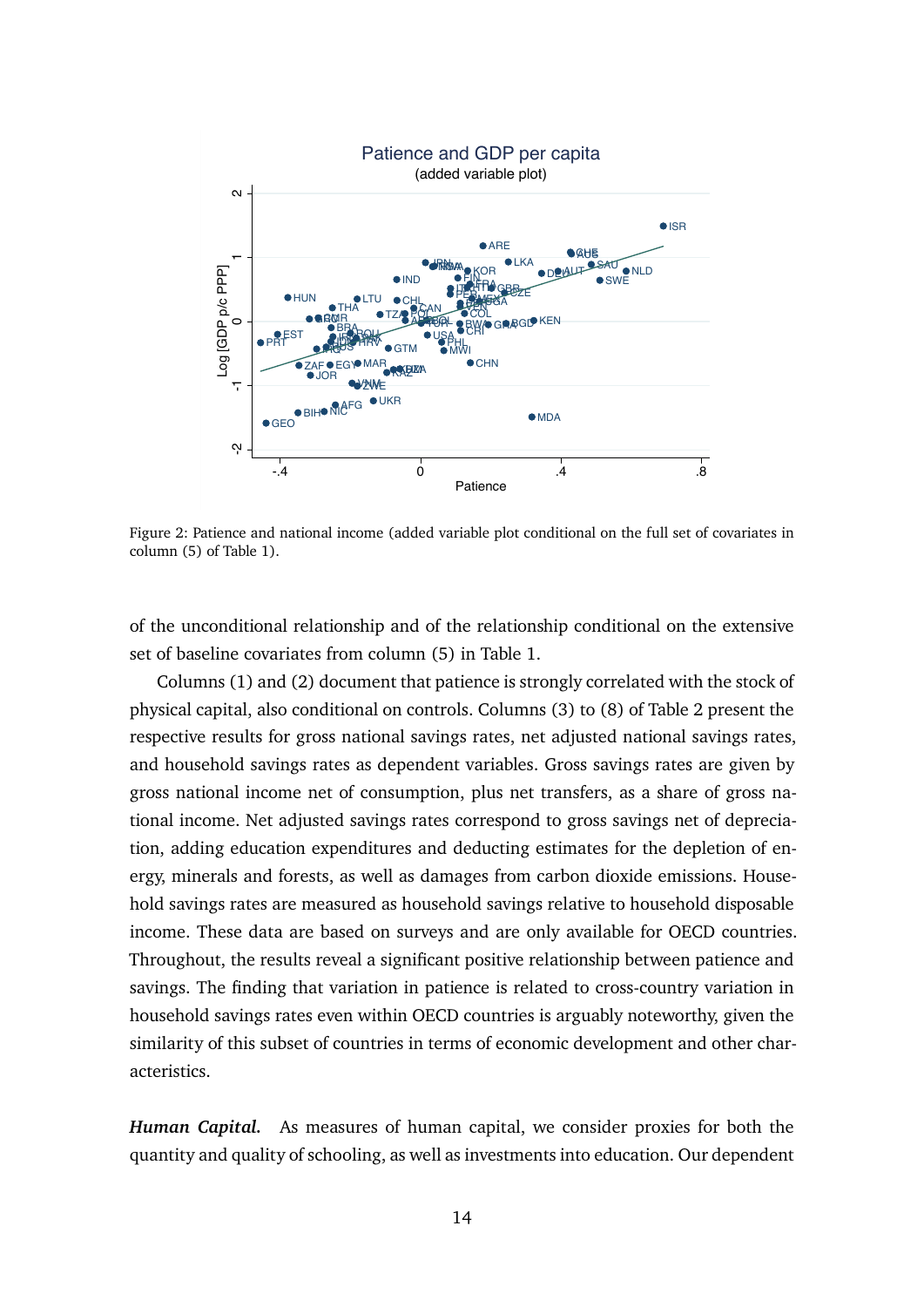<span id="page-15-0"></span>

|                              |                     |                            |                     | Dependent variable:                    |                    |                                   |                     |                                      |
|------------------------------|---------------------|----------------------------|---------------------|----------------------------------------|--------------------|-----------------------------------|---------------------|--------------------------------------|
|                              |                     | Log [Capital stock $p/c$ ] |                     | Gross savings<br>$(\% \text{ of GNI})$ |                    | Net adj. savings<br>$(\%$ of GNI) |                     | HH savings<br>(% of disposable inc.) |
|                              | (1)                 | (2)                        | (3)                 | (4)                                    | (5)                | (6)                               | (7)                 | (8)                                  |
| Patience                     | $1.94***$<br>(0.27) | $1.12***$<br>(0.28)        | $7.43***$<br>(2.41) | $9.19***$<br>(3.31)                    | $6.08**$<br>(2.34) | $8.36**$<br>(3.53)                | $8.52***$<br>(2.72) | $9.80***$<br>(3.31)                  |
| Continent FE                 | No                  | Yes                        | No                  | Yes                                    | No                 | Yes                               | No                  | Yes                                  |
| Additional controls          | No                  | Yes                        | No                  | Yes                                    | No                 | Yes                               | No                  | No                                   |
| <b>Observations</b><br>$R^2$ | 71<br>0.32          | 69<br>0.83                 | 75<br>0.07          | 73<br>0.37                             | 73<br>0.04         | 71<br>0.43                        | 26<br>0.15          | 26<br>0.32                           |

Table 2: Patience, physical capital, and savings

OLS estimates, robust standard errors in parentheses. Due to the small number of observations, in column (8), the controls are restricted to continent dummies. See column (5) of Table [1](#page-13-0) for a complete list of the additional controls. <sup>∗</sup> *p <* 0.10, ∗∗ *p <* 0.05, ∗∗∗ *p <* 0.01.

<span id="page-15-1"></span>

|                              |                     |                     |                     |                     | Dependent variable: |                   |                     |                    |
|------------------------------|---------------------|---------------------|---------------------|---------------------|---------------------|-------------------|---------------------|--------------------|
|                              |                     | Yrs. of schooling   |                     | % Educated          | Cognitive skills    |                   |                     | Educ. exp. (% GNI) |
|                              | (1)                 | (2)                 | (3)                 | (4)                 | (5)                 | (6)               | (7)                 | (8)                |
| Patience                     | $4.34***$<br>(0.58) | $2.43***$<br>(0.86) | $38.5***$<br>(5.45) | $19.9***$<br>(7.41) | $0.81***$<br>(0.13) | $0.36*$<br>(0.20) | $1.69***$<br>(0.37) | $1.32**$<br>(0.61) |
| <b>Continent FE</b>          | No                  | Yes                 | No                  | Yes                 | No                  | Yes               | N <sub>0</sub>      | Yes                |
| Additional controls          | No.                 | <b>Yes</b>          | No                  | Yes                 | N <sub>0</sub>      | Yes               | No                  | Yes                |
| <b>Observations</b><br>$R^2$ | 72<br>0.34          | 71<br>0.76          | 72<br>0.30          | 71<br>0.73          | 49<br>0.28          | 48<br>0.76        | 74<br>0.14          | 73<br>0.54         |

Table 3: Patience and human capital

OLS estimates, robust standard errors in parentheses. The percentage educated is the percentage that has at least secondary education [Barro and Lee](#page-33-8) [\(2012\)](#page-33-8). See column (5) of Table [1](#page-13-0) for a complete list of the additional controls.  $* p < 0.10, ** p < 0.05, ** p < 0.01$ .

variables are (i) average years of schooling; (ii) the fraction of the population aged over 25 that has at least secondary education [\(Barro and Lee,](#page-33-8) [2012\)](#page-33-8); (iii) cognitive skills derived from educational achievement tests [\(Hanushek and Woessmann,](#page-35-8) [2012\)](#page-35-8); (iv) and education expenditure as percentage of national income.

Table [3](#page-15-1) reports the results. Columns (1) and (2) reveal a positive relation between patience and average years of schooling. The explained variation of roughly 30% indicates a strong unconditional relationship, which holds up when controlling for the baseline set of covariates. Columns (3) through (8) present the analogous results for the four alternative measures of human capital. We find a significant positive relationship of patience with all human capital proxies, both stocks and flows.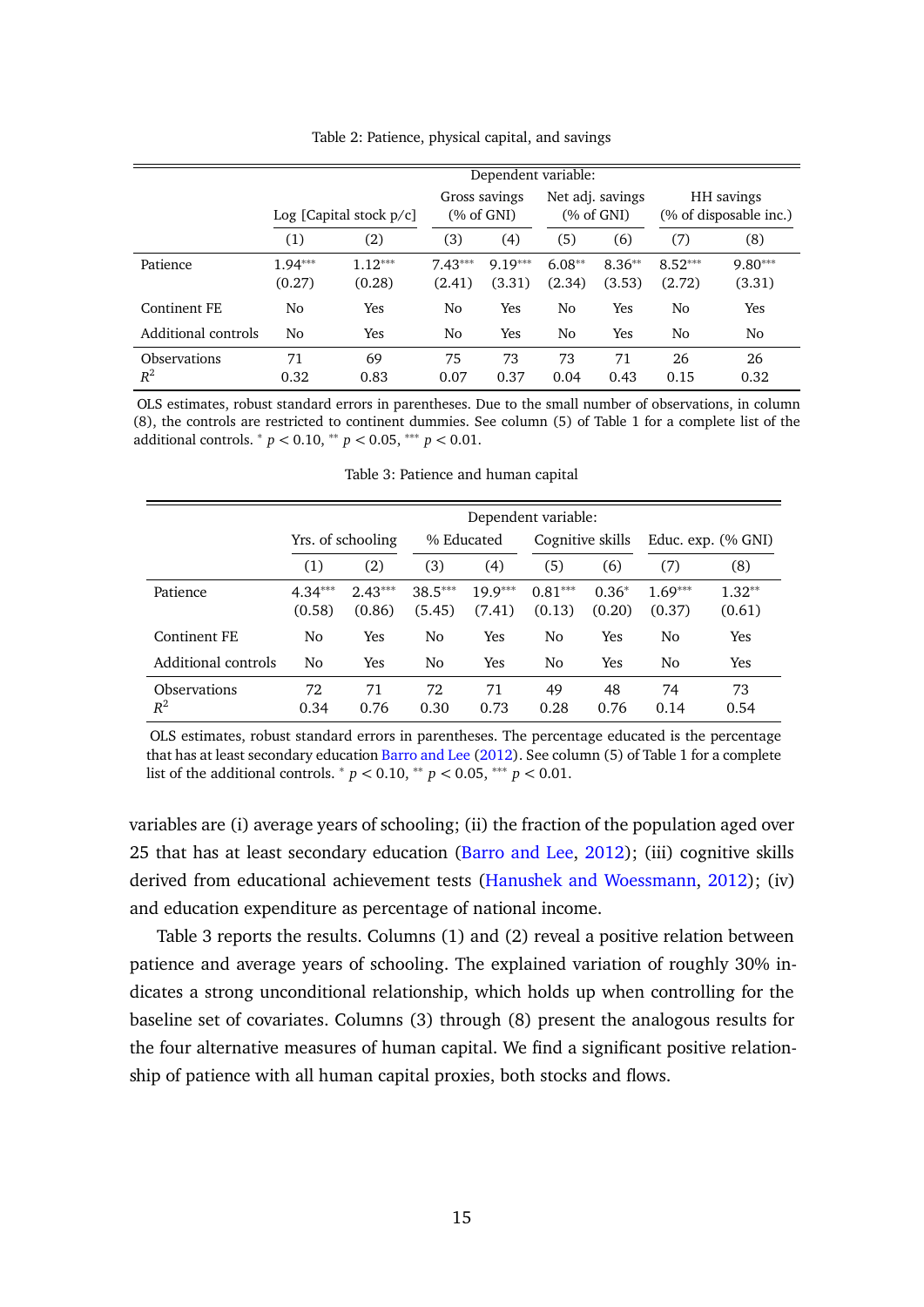<span id="page-16-0"></span>

|                              |                     |                    |                     | Dependent variable: |                     |                              |
|------------------------------|---------------------|--------------------|---------------------|---------------------|---------------------|------------------------------|
|                              | <b>TFP</b>          |                    |                     | R&D exp. (% GDP)    |                     | Log $[#$ Researchers in R&D] |
|                              | (1)                 | (2)                | (3)                 | (4)                 | (5)                 | (6)                          |
| Patience                     | $0.29***$<br>(0.05) | $0.16**$<br>(0.07) | $2.10***$<br>(0.24) | $1.92***$<br>(0.49) | $2.70***$<br>(0.35) | $1.43***$<br>(0.50)          |
| Continent FE                 | No                  | <b>Yes</b>         | No.                 | Yes                 | No                  | Yes                          |
| Additional controls          | N <sub>0</sub>      | <b>Yes</b>         | N <sub>0</sub>      | Yes                 | No                  | <b>Yes</b>                   |
| <b>Observations</b><br>$R^2$ | 59<br>0.29          | 58<br>0.71         | 60<br>0.54          | 59<br>0.72          | 69<br>0.35          | 68<br>0.83                   |

Table 4: Patience, productivity and R&D

OLS estimates, robust standard errors in parentheses. Number of researchers in R&D are per 1,000 population. Columns (1) and (2) exclude Zimbabwe because it is an extreme *upward* outlier in the TFP data from the Penn World Tables, which is likely due to measurement error. See column (5) of Table [1](#page-13-0) for a complete list of the additional controls. <sup>∗</sup> *p <* 0.10, ∗∗ *p <* 0.05, ∗∗∗ *p <* 0.01.

### **4.3 Patience, Productivity, and Growth**

In the extensions of the model in Section [2,](#page-4-0) patience affects productivity levels and productivity growth through human capital externalities. We first study the relationship between patience and productivity (accumulation) along these lines by considering (i) a standard measure of total factor productivity; (ii) the share of GDP made up by R&D expenditures; and (iii) the number of researchers in R&D (per 1,000 inhabitants).

Table [4](#page-16-0) contains the respective estimation results. Patience is uniformly linked to the stock of productivity and corresponding accumulation processes. These results hold in both unconditional and conditional regressions.

We next investigate the relationship between patience and growth rates since World War II. To this end, we compute the (geometric) average annual growth rate in per capita GDP from different base years until 2015. The results are presented in Table [5.](#page-17-1) The first column shows the unconditional correlation between growth since 1950 and patience. The second column includes controls for log per capita income in the base year to capture convergence dynamics, and continent fixed effects. Column (3) adds the controls from column (4) in Table [1.](#page-13-0) Columns (4)–(6) present analogous results for growth in 1975. For both base years, higher levels of patience are significantly associated with higher growth rates.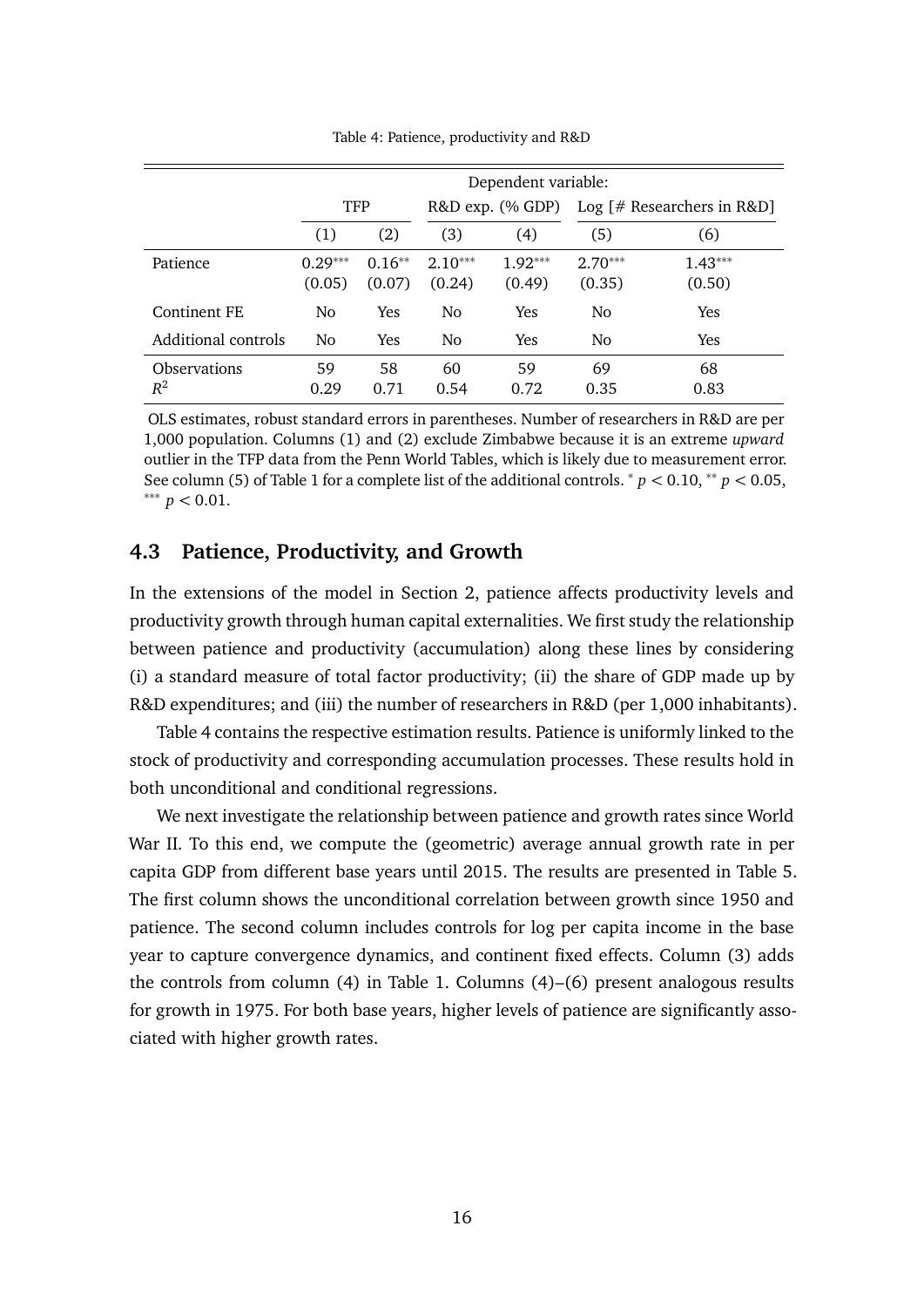<span id="page-17-1"></span>

|                              |                    |                      |                      |                   |                      | Dependent variable: Annual growth rate in GDP $p/c$ (in %) since |
|------------------------------|--------------------|----------------------|----------------------|-------------------|----------------------|------------------------------------------------------------------|
|                              |                    | 1950                 |                      |                   |                      | 1975                                                             |
|                              | (1)                | (2)                  | (3)                  | (4)               | (5)                  | (6)                                                              |
| Patience                     | $0.83**$<br>(0.32) | $1.00**$<br>(0.41)   | $1.26***$<br>(0.32)  | $0.75*$<br>(0.41) | $1.42***$<br>(0.40)  | $1.96***$<br>(0.44)                                              |
| Log [GDP p/c base year]      |                    | $-0.81***$<br>(0.22) | $-1.19***$<br>(0.20) |                   | $-1.02***$<br>(0.19) | $-1.66***$<br>(0.27)                                             |
| Continent FE                 | No.                | Yes                  | Yes                  | No                | Yes                  | <b>Yes</b>                                                       |
| Additionals controls         | N <sub>0</sub>     | N <sub>0</sub>       | Yes                  | No                | No.                  | <b>Yes</b>                                                       |
| <b>Observations</b><br>$R^2$ | 62<br>0.09         | 62<br>0.54           | 62<br>0.81           | 68<br>0.04        | 68<br>0.57           | 67<br>0.75                                                       |

Table 5: Patience and economic growth

OLS estimates, robust standard errors in parentheses. See column (5) of Table [1](#page-13-0) for a complete list of the additional controls.  ${}^{*}p < 0.10, {}^{*}p < 0.05, {}^{***}p < 0.01$ .

## <span id="page-17-0"></span>**5 Subnational Evidence**

#### **5.1 Patience and Development Across Subnational Regions**

We proceed by considering variation across sub-national regions. The individual-level patience data in the GPS contain regional identifiers (usually at the state or province level). This allows us to relate the average level of patience in a sub-national region to the level of regional GDP per capita and the average years of education from data constructed by [Gennaioli et al.](#page-35-4) [\(2013\)](#page-35-4). In total, we were able to match 704 regions from 55 countries.<sup>6</sup> While the regional level of analysis still pertains to an aggregate view on accumulation processes and income, the corresponding regression analyses have the important advantage of allowing us to account for unobserved heterogeneity at the country-level by including country fixed effects. For example, potential concerns about the role of language and institutions for survey responses are less relevant in within-country analyses.

The benefits of considering regional data naturally come at the cost of losing representativeness, since the sampling scheme was constructed to achieve representativeness at the country level. In some regions, we observe only a relatively small number of respondents. As a consequence, average regional time preference is estimated less precisely for some regions. We pursue two strategies to account for measurement error. First, we exclude all regions with fewer than 15 respondents from the analysis, which leaves us with 648 regions. Second, we apply techniques from the recent social mobility literature [\(Chetty and Hendren,](#page-34-7) [2016\)](#page-34-7) and shrink regional patience to the sample

⁶See Appendix [C](#page-56-0) for an overview of the number of regions per country.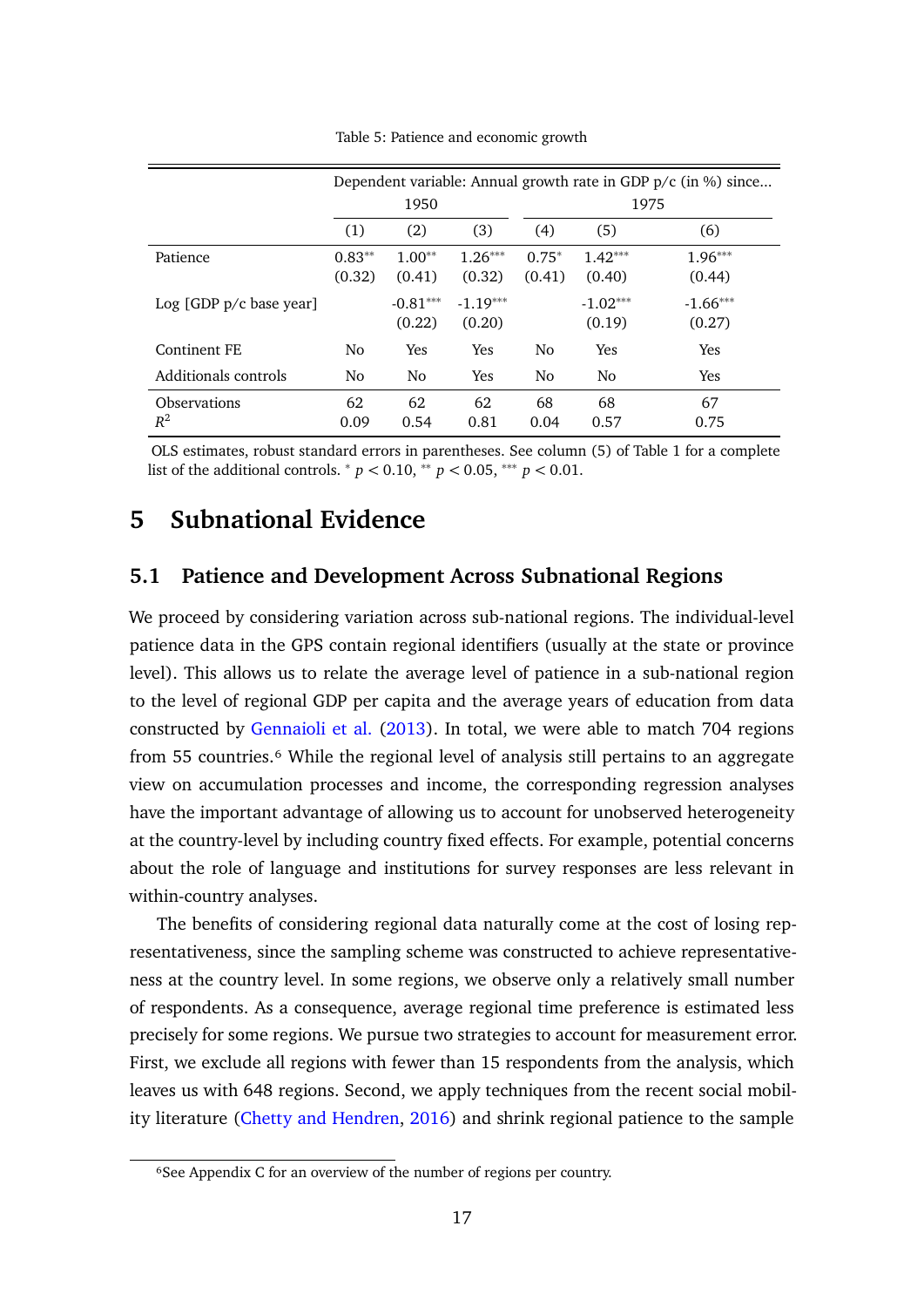mean by its signal-to-noise ratio. Specifically, shrunk patience of region *j*, *β s*  $_j^s$ , is computed as a convex combination of observed average patience in region *i*, *β<sup>j</sup>* , and the mean  $\bar{\beta}$  of the region sample averages  $\beta_j$ :

<span id="page-18-0"></span>
$$
\beta_j^s = w_j \beta_j + (1 - w_j) \bar{\beta} \tag{6}
$$

where the region-specific weights are given by

$$
w_j = \frac{Var(\beta_j) - E[se_j^2]}{Var(\beta_j) - E[se_j^2] + se_j^2}
$$
\n<sup>(7)</sup>

Here, *Var*(*β<sup>j</sup>* ) is the variance of the regional means and *se<sup>j</sup>* the standard error of *β* in region *j*. This shrinkage procedure has an explicit Bayesian interpretation according to which observations with high noise (e.g., due to small N) are shrunk further towards the sample average.

Table [6](#page-19-0) reports regression results for average education and average per capita income as dependent variables. We estimate one specification without country fixed effects, one with country fixed effects, and one with additional regional-level covariates [\(Gennaioli et al.,](#page-35-4) [2013\)](#page-35-4). The results mirror those established in the country-level analysis: we find significant relationships between patience and per capita income, and between patience and human capital, conditional on country fixed effects.<sup>7</sup>

A noteworthy result in Table [6](#page-19-0) is that the patience coefficient drops by a factor of seven once country fixed effects are included (columns (2) and (5)). We will return to this observation below when we discuss the role of aggregation effects.

#### **5.2 Individual Patience, Accumulation and Income**

In a final step of the analysis, we investigate the individual-level predictions from Section [2.](#page-4-0) This analysis is based on data on individual income, savings and educational attainment in the GPS. Studying the relationship between patience and factor accumulation at the individual level further allows us to control for unobserved heterogeneity at the regional level.

Table [7](#page-20-0) presents the results of OLS regressions with three dependent variables: log household income per capita, a binary indicator for whether the respondent saved in the previous year, and a binary indicator for whether the respondent has at least secondary education. For each dependent variable, we report the results of four OLS specifications, one without any covariates, one with country fixed effects, one with regional fixed

⁷The results are quantitatively very similar if we do not exclude any regions and implement the shrinkage procedure on the full sample.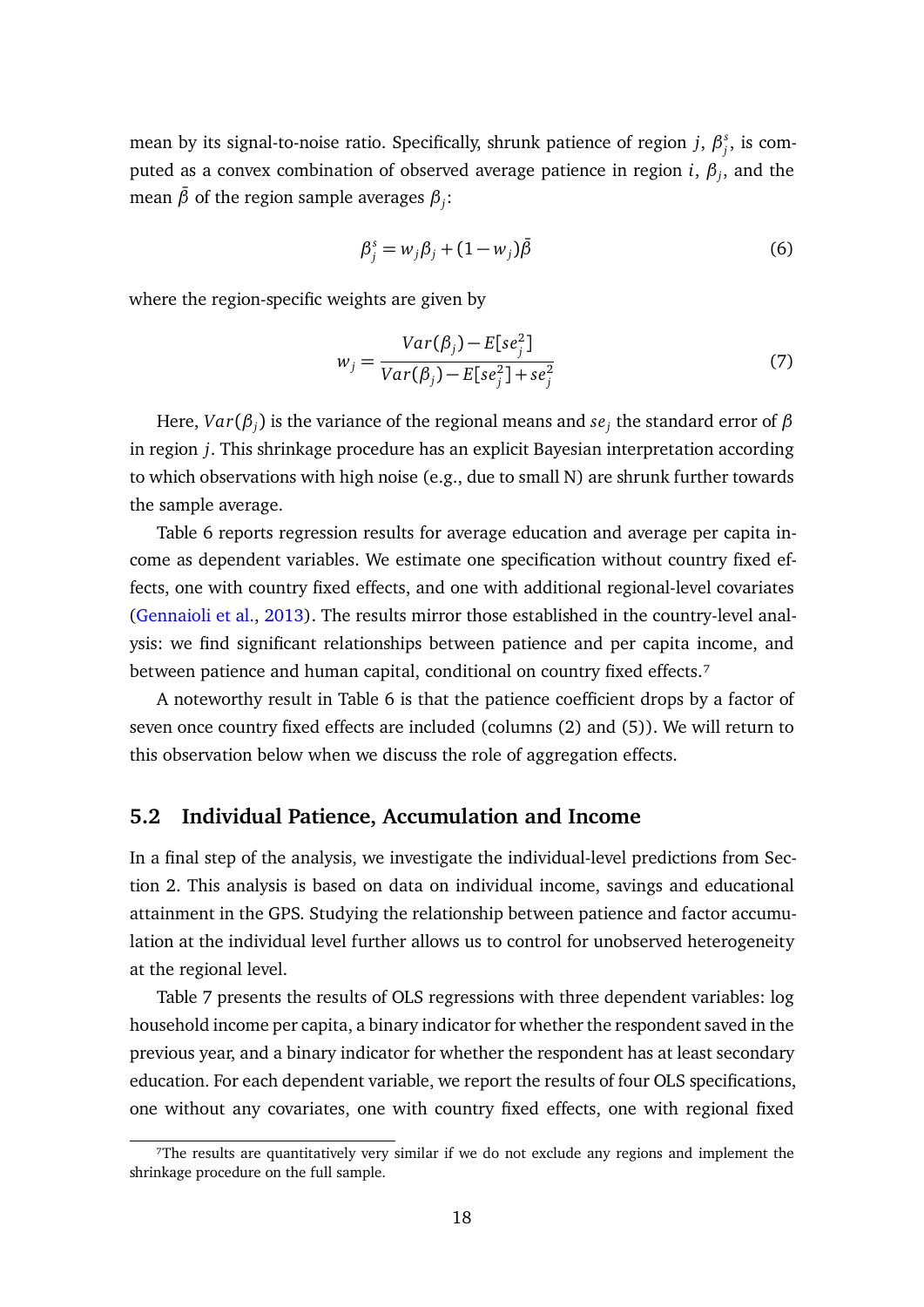<span id="page-19-0"></span>

|                              |                     | Log [Regional GDP $p/c$ ] | Dependent variable:  |                     | Avg. years of education |                       |
|------------------------------|---------------------|---------------------------|----------------------|---------------------|-------------------------|-----------------------|
|                              | (1)                 | (2)                       | (3)                  | (4)                 | (5)                     | (6)                   |
| Patience                     | $1.40***$<br>(0.24) | $0.19***$<br>(0.06)       | $0.17***$<br>(0.06)  | $3.64***$<br>(0.62) | $0.51***$<br>(0.16)     | $0.47***$<br>(0.16)   |
| Temperature                  |                     |                           | $-0.025**$<br>(0.01) |                     |                         | $-0.055***$<br>(0.01) |
| Inverse distance to coast    |                     |                           | 0.41<br>(0.25)       |                     |                         | 0.88<br>(0.58)        |
| Log [Oil production $p/c$ ]  |                     |                           | $0.30***$<br>(0.07)  |                     |                         | 0.044<br>(0.06)       |
| $#$ Ethnic groups            |                     |                           | $-0.10*$<br>(0.06)   |                     |                         | $-0.25*$<br>(0.13)    |
| Log [Population density]     |                     |                           | $0.071**$<br>(0.03)  |                     |                         | $0.19***$<br>(0.06)   |
| <b>Country FE</b>            | No                  | <b>Yes</b>                | Yes                  | No.                 | <b>Yes</b>              | Yes                   |
| <b>Observations</b><br>$R^2$ | 648<br>0.20         | 648<br>0.93               | 631<br>0.94          | 637<br>0.29         | 637<br>0.94             | 620<br>0.95           |

Table 6: Regional patience, human capital, and income

Regional-level OLS estimates, standard errors (clustered at country level) in parentheses. Patience is shrunk patience, see equation [\(6\)](#page-18-0). <sup>∗</sup> *p <* 0.10, ∗∗ *p <* 0.05, ∗∗∗ *p <* 0.01

effects, and one with regional fixed effects and additional individual-level covariates.

The results document that patience is uniformly linked to higher income, a higher probability of saving, and a higher probability of becoming educated. This pattern holds conditional on a comprehensive vector of individual-level covariates including age, age squared, gender, religion fixed effects, cognitive skills, and three variables that are proxies for the subjectively perceived quality of the institutional environment (these variables are collected and constructed by Gallup, see Appendix [F\)](#page-61-1).

At the same time, as we discuss in detail in section [7](#page-24-0) below, the patience coefficient again becomes considerably smaller once country fixed effects are accounted for. This pattern closely resembles the results of the regional-level analysis. For instance, in regressions with log income per capita as dependent variable, the OLS coefficient of patience drops by a factor of about seven once country fixed effects are included, both in the individual- and the cross-regional level analyses.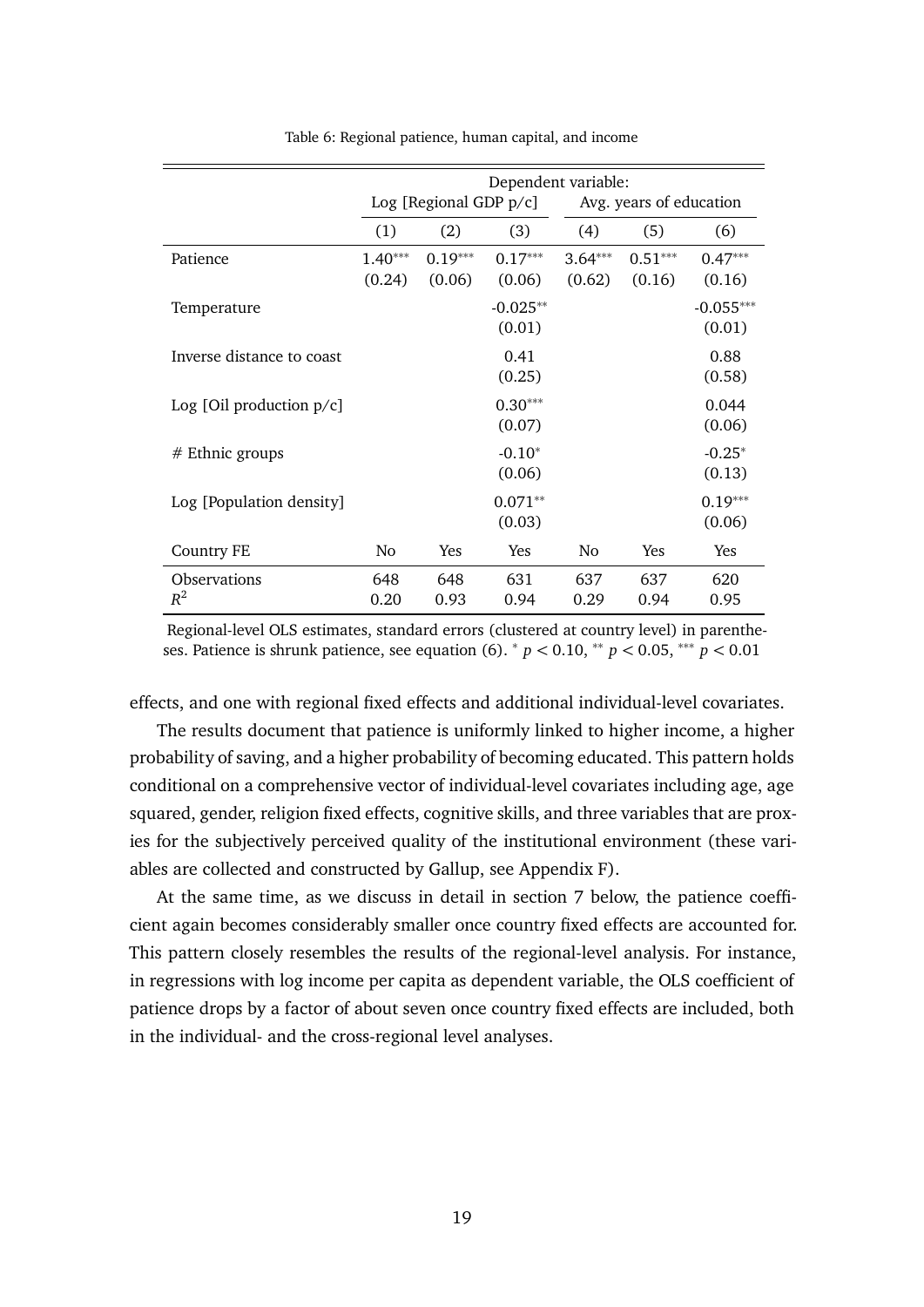<span id="page-20-0"></span>

|                                                                                                                                                                                                                                                                                                                                                                                                                                                                                          |                         |                         |                      |                                 |                         |                         | Dependent variable:     |                         |                         |                           |                                        |                                                                                                                     |
|------------------------------------------------------------------------------------------------------------------------------------------------------------------------------------------------------------------------------------------------------------------------------------------------------------------------------------------------------------------------------------------------------------------------------------------------------------------------------------------|-------------------------|-------------------------|----------------------|---------------------------------|-------------------------|-------------------------|-------------------------|-------------------------|-------------------------|---------------------------|----------------------------------------|---------------------------------------------------------------------------------------------------------------------|
|                                                                                                                                                                                                                                                                                                                                                                                                                                                                                          |                         |                         | Log [HH income p/c]  |                                 |                         |                         | Saved last year         |                         |                         |                           | 1 if at least secondary educ.          |                                                                                                                     |
|                                                                                                                                                                                                                                                                                                                                                                                                                                                                                          | $\Xi$                   | $\widehat{\omega}$      | $\odot$              | $\widehat{\mathcal{F}}$         | $\overline{5}$          | $\odot$                 | S                       | $\circledS$             | $\odot$                 | (10)                      | $\begin{pmatrix} 1 \\ 2 \end{pmatrix}$ | (12)                                                                                                                |
| Patience                                                                                                                                                                                                                                                                                                                                                                                                                                                                                 | $0.34***$<br>(0.05)     | $0.056***$<br>(0.01)    | $0.049***$<br>(0.01) | $0.040***$<br>(0.01)            | $0.051***$<br>(0.01)    | $0.038***$<br>(0.01)    | $0.038***$<br>(0.01)    | $0.032***$<br>(0.01)    | $0.061***$<br>(0.01)    | $0.035***$<br>(0.00)      | $0.033***$<br>(0.00)                   | $0.012***$<br>(0.00)                                                                                                |
| Age                                                                                                                                                                                                                                                                                                                                                                                                                                                                                      |                         |                         |                      | $0.58***$<br>(0.20)             |                         |                         |                         | $-0.059$<br>(0.32)      |                         |                           |                                        | (0.24)<br>0.20                                                                                                      |
| Age squared                                                                                                                                                                                                                                                                                                                                                                                                                                                                              |                         |                         |                      | $-0.38$<br>(0.23)               |                         |                         |                         | $-0.056$<br>(0.30)      |                         |                           |                                        | $-0.94***$<br>(0.22)                                                                                                |
| 1 if female                                                                                                                                                                                                                                                                                                                                                                                                                                                                              |                         |                         |                      | $-0.086***$<br>(0.02)           |                         |                         |                         | $-0.0057$<br>(0.01)     |                         |                           |                                        | $-0.028***$<br>(0.01)                                                                                               |
| Subj. math skills                                                                                                                                                                                                                                                                                                                                                                                                                                                                        |                         |                         |                      | $0.035***$<br>(0.00)            |                         |                         |                         | $0.017***$<br>(0.00)    |                         |                           |                                        | $0.028***$<br>(0.00)                                                                                                |
| Subjective institutional quality                                                                                                                                                                                                                                                                                                                                                                                                                                                         |                         |                         |                      | $-0.042$ <sup>*</sup><br>(0.02) |                         |                         |                         | 0.046<br>(0.03)         |                         |                           |                                        | $-0.062***$<br>(0.01)                                                                                               |
| Confidence in financial institutions                                                                                                                                                                                                                                                                                                                                                                                                                                                     |                         |                         |                      | $4.22***$<br>(1.17)             |                         |                         |                         | $5.15***$<br>(1.24)     |                         |                           |                                        | (0.67)<br>0.76                                                                                                      |
| Subjective law and order index                                                                                                                                                                                                                                                                                                                                                                                                                                                           |                         |                         |                      | $0.058^{**}$<br>(0.02)          |                         |                         |                         | 0.012<br>(0.03)         |                         |                           |                                        | 0.00018<br>(0.01)                                                                                                   |
| Country FE                                                                                                                                                                                                                                                                                                                                                                                                                                                                               | Σó                      | Yes                     | Σó                   | $\frac{1}{2}$                   | $\overline{\mathsf{S}}$ | Yes                     | $\overline{\mathsf{S}}$ | $\overline{\mathsf{S}}$ | $\overline{\mathsf{a}}$ | Yes                       | Σó                                     | $\overline{\mathsf{S}}$                                                                                             |
| Regional FE                                                                                                                                                                                                                                                                                                                                                                                                                                                                              | Ş                       | $\frac{1}{2}$           | Yes                  | Yes                             | Σò                      | $\overline{\mathsf{a}}$ | Yes                     | Yes                     | Σò                      | Σó                        | Yes                                    | Yes                                                                                                                 |
| Religion FE                                                                                                                                                                                                                                                                                                                                                                                                                                                                              | $\overline{\mathsf{S}}$ | $\overline{\mathsf{a}}$ | $\tilde{z}$          | Yes                             | $\frac{1}{2}$           | $\overline{\mathsf{S}}$ | $\frac{1}{2}$           | Yes                     | $\overline{\mathsf{z}}$ | $\mathsf{S}^{\mathsf{O}}$ | $\tilde{z}$                            | Yes                                                                                                                 |
| Observations<br>$R^2$                                                                                                                                                                                                                                                                                                                                                                                                                                                                    | 79245<br>0.05           | 79245<br>0.61           | 78271<br>0.64        | 46383<br>0.64                   | 15260<br>0.01           | 15260<br>0.07           | 15260<br>0.13           | 10438<br>0.14           | 79357<br>0.02           | 79357<br>0.18             | 78403<br>0.23                          | 46550<br>0.29                                                                                                       |
| Individual-level OLS estimates, standard errors (clustered at country level) in parentheses. The dependent variable in (1)-(4) is ln household income per capita;<br>the dependent variable in (5)–(8) is a binary indicator for whether the individual saved in the previous year; and the dependent variable in (9)–(12) is 1 if the<br>detailed description of all dependent variables. * $p < 0.10$ , ** $p < 0.05$ , *** $p < 0.01$<br>individual has at least secondary education. |                         |                         |                      |                                 |                         |                         |                         |                         |                         |                           |                                        | Age is divided by 100. All results in columns (5)-(12) are robust to estimating probit models. See Appendix F for a |

detailed description of all dependent variables. ∗ *p <* 0.10, ∗∗ *p <* 0.05, ∗∗∗ *p <* 0.01

Table 7: Individual patience, savings, human capital, and income Table 7: Individual patience, savings, human capital, and income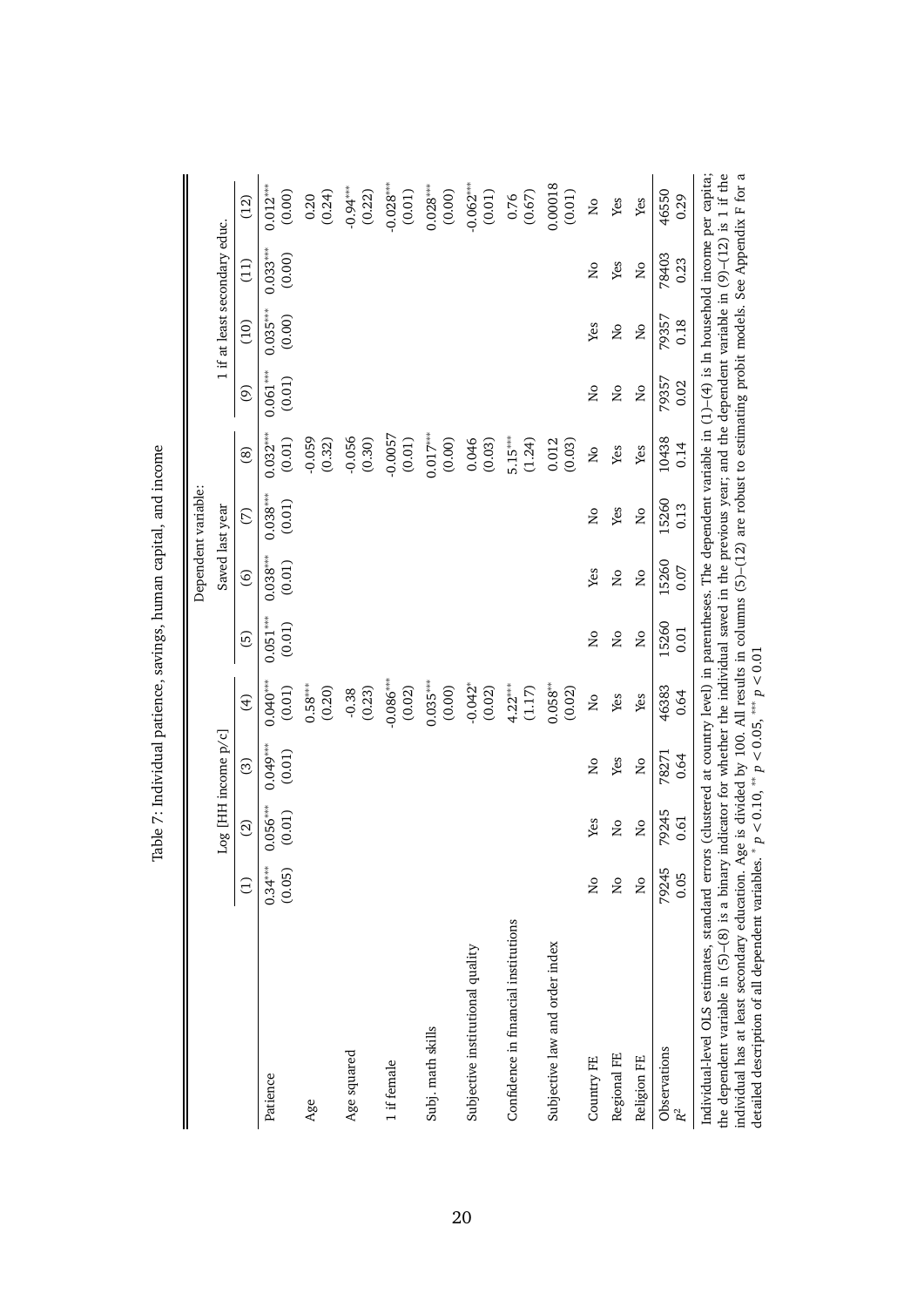## <span id="page-21-0"></span>**6 Adressing Endogeneity Concerns**

While the model in Section [2](#page-4-0) implicitly presumes a causal role of patience for accumulation processes and income, a causal interpretation of our empirical results is subject to some potential criticisms: (i) the patience variable might not measure "actual" patience, but rather "revealed" patience, which includes features of the external environment such as institutions, constraints, or interest rates; and (ii) that our patience variable may measure "actual" patience, yet the OLS correlations be driven by omitted variables or reverse causality.

We do not purport that our paper rules out all potential endogeneity concerns. Rather, we view this paper as a first contribution that studies the systematic relationship between patience, accumulation and income documenting a novel set of stylized facts. Nonetheless, this section takes a more nuanced look at the data by investigating the extent to which the main cross-country result between patience and per capita income is likely to be driven by omitted variables, measurement issues, or reverse causality.

*Borrowing Constraints.* Respondents might be more likely to opt for immediate payments in experimental choice situations if they face upward sloping income profiles and are borrowing constrained. To address this issue, we exploit the idea that borrowing constraints are likely to be less binding for relatively affluent people. We hence employ the average patience of each country's top income quintile as an explanatory variable. As shown in column (1) of Table [8,](#page-22-0) the reduced-form relationship between patience and per capita income remains strong and significant using this patience measure.

*Inflation and Interest Rates.* If some respondents expect higher levels of inflation than others, or live in an environment with higher nominal interest rates, they might appear more impatient in their survey responses, even if they have the same time preference. Note, however, that the quantitative survey question explicitly asked people to imagine that there was zero inflation. Furthermore, we check robustness to this concern empirically by explicitly controlling for inflation (the GDP deflator) and deposit interest rates. We find that the reduced-form coefficient of patience remains quantitatively large and highly statistically significant after controlling for these factors; see column (2) of Table [8.](#page-22-0)

*Subjective Uncertainty.* If respondents face subjective uncertainty in our quantitative decision task, people might seem more impatient than they really are. To check whether this drives the findings, we condition on both objective and subjective measures of the quality of the institutional environment as well as people's life expectancy.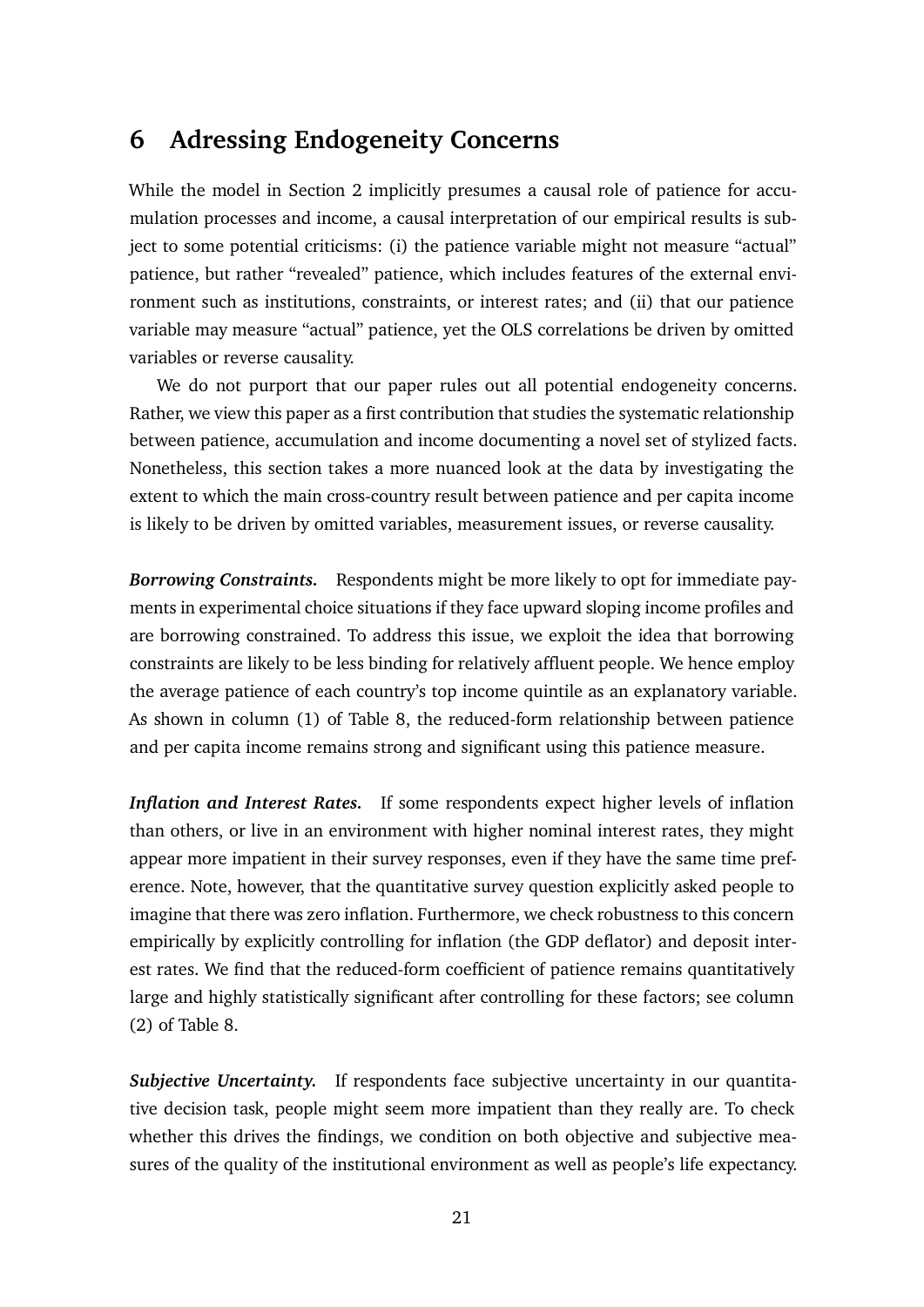<span id="page-22-0"></span>

|                                 |                     |                     | Dependent variable: Log [GDP p/c PPP] |                     |                     |                     |                     |
|---------------------------------|---------------------|---------------------|---------------------------------------|---------------------|---------------------|---------------------|---------------------|
|                                 | (1)                 | (2)                 | (3)                                   | (4)                 | (5)                 | (6)                 | (7)                 |
| Patience of top income quintile | $1.60***$<br>(0.19) |                     |                                       |                     |                     |                     |                     |
| Patience                        |                     | $2.00***$<br>(0.33) | $0.77***$<br>(0.27)                   | $1.52***$<br>(0.41) | $1.04***$<br>(0.24) | $1.17***$<br>(0.24) |                     |
| GDP deflator                    |                     | $-0.068*$<br>(0.03) |                                       |                     |                     |                     |                     |
| Deposit interest rate           |                     | 0.037<br>(0.04)     |                                       |                     |                     |                     |                     |
| Property rights                 |                     |                     | $0.029***$<br>(0.01)                  |                     |                     |                     |                     |
| Democracy                       |                     |                     | $-0.012$<br>(0.05)                    |                     |                     |                     |                     |
| Subj. institutional quality     |                     |                     |                                       | 0.014<br>(0.01)     |                     |                     |                     |
| Avg. life expectancy            |                     |                     |                                       |                     | $0.12***$<br>(0.02) |                     |                     |
| Avg. years of education         |                     |                     |                                       |                     |                     | $0.24***$<br>(0.05) |                     |
| Patience (binarized staircase)  |                     |                     |                                       |                     |                     |                     | $4.78***$<br>(0.68) |
| <b>Continent FE</b>             | Yes                 | Yes                 | Yes                                   | Yes                 | Yes                 | Yes                 | Yes                 |
| Observations<br>$R^2$           | 76<br>0.69          | 59<br>0.64          | 72<br>0.79                            | 59<br>0.69          | 76<br>0.81          | 72<br>0.77          | 76<br>0.66          |

Table 8: Patience and per capita income: Robustness

OLS estimates, robust standard errors in parentheses.  $p < 0.10$ ,  $\rightarrow p < 0.05$ ,  $\rightarrow p < 0.01$ .

First, in column (3) of Table [8](#page-22-0) we control for a property rights and a democracy index. Second, in column (4), we make use of the fact that Gallup's background data contain a series of questions that ask respondents to asses their confidence in their institutional environment. A first composite index incorporates people's confidence in the national government, the legal system and courts, the honesty of elections, and the military. An additional item elicits people's confidence in the country's financial institutions and banks, and thus arguably captures a dimension of financial uncertainty as it applies to our survey items. In column (5) we control for average life expectancy at birth. The results show that patience continues to be a strong correlate of national income, conditional on objective or subjective institutional quality, or life expectancy.

*Education.* Our survey requires respondents to think through abstract choice problems, which might be unfamiliar and cognitively challenging for some participants. This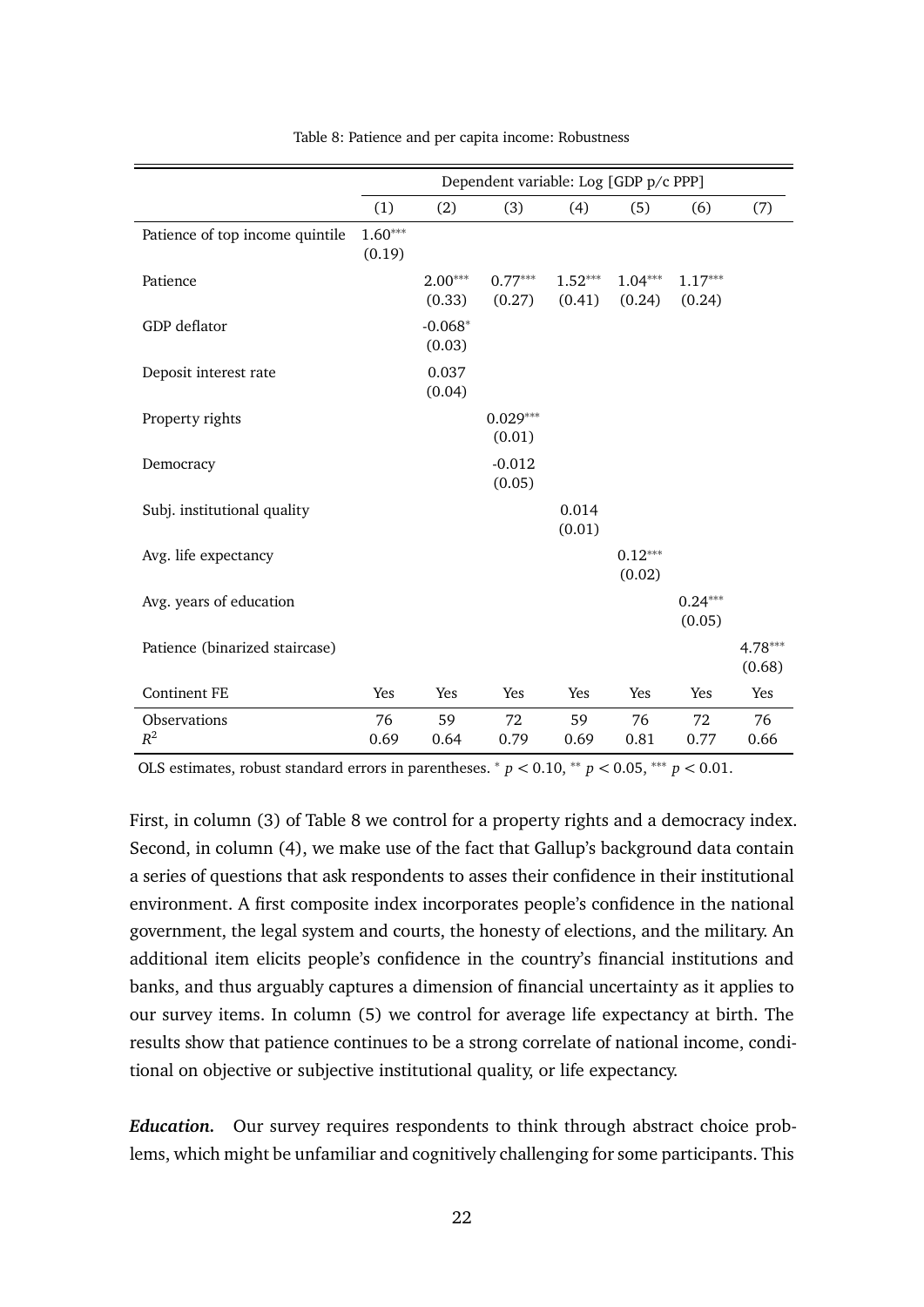<span id="page-23-0"></span>

Figure 3: Patience and oil production per capita (in 2014 Dollars). The left panel depicts the raw correlation between log oil production per capita and patience ( $\rho = -0.04$ ), while the right panel contains a plot conditional on the full set of baseline covariates in column (5) of Table [1.](#page-13-0)

could induce people to decide based on heuristics, perhaps due to low education. Column (6) of Table [8](#page-22-0) regresses GDP per capita jointly on patience and average years of schooling, and patience remains highly significant and large in magnitude. Finally, column (7) addresses the issue of decision heuristics. In particular, in the quantitative staircase procedure, respondents faced a series of five similar choices. Responses based on a simple heuristic such as "always money today/ in the future" might lead us to overestimate the true variance in patience. We hence generate a binarized individual-level patience index that equals one if the respondent opted for the future payment in the first question and zero otherwise. Even though this measure is much coarser than our composite patience index, it is significantly correlated with per capita income.

*Income Effects.* It is also conceivable that the correlation between patience and national income is driven by reverse causality, i.e., that higher income causes people to be more patient (or to behave as if they are more patient in our survey tasks). One perhaps helpful way of investigating the plausibility of such an account is to examine the relationship between our patience measure and exogenous sources of income, such as oil rents. If it was true that higher income induces more patience in our procedures, then oil production (which is largely determined by natural resource endowments) should be correlated with patience. The left panel of Figure [3](#page-23-0) plots the raw correlation between log oil production per capita (measured in 2014 Dollars) and patience. The two variables are uncorrelated ( $\rho = -0.04$ ). The right panel depicts the partial correlation conditional on the full set of controls in column (5) of Table [1.](#page-13-0) While these results do not rule out a causal link between income and patience, they provide an initial piece of evidence that the patience variable picks up variation that is independent of income effects.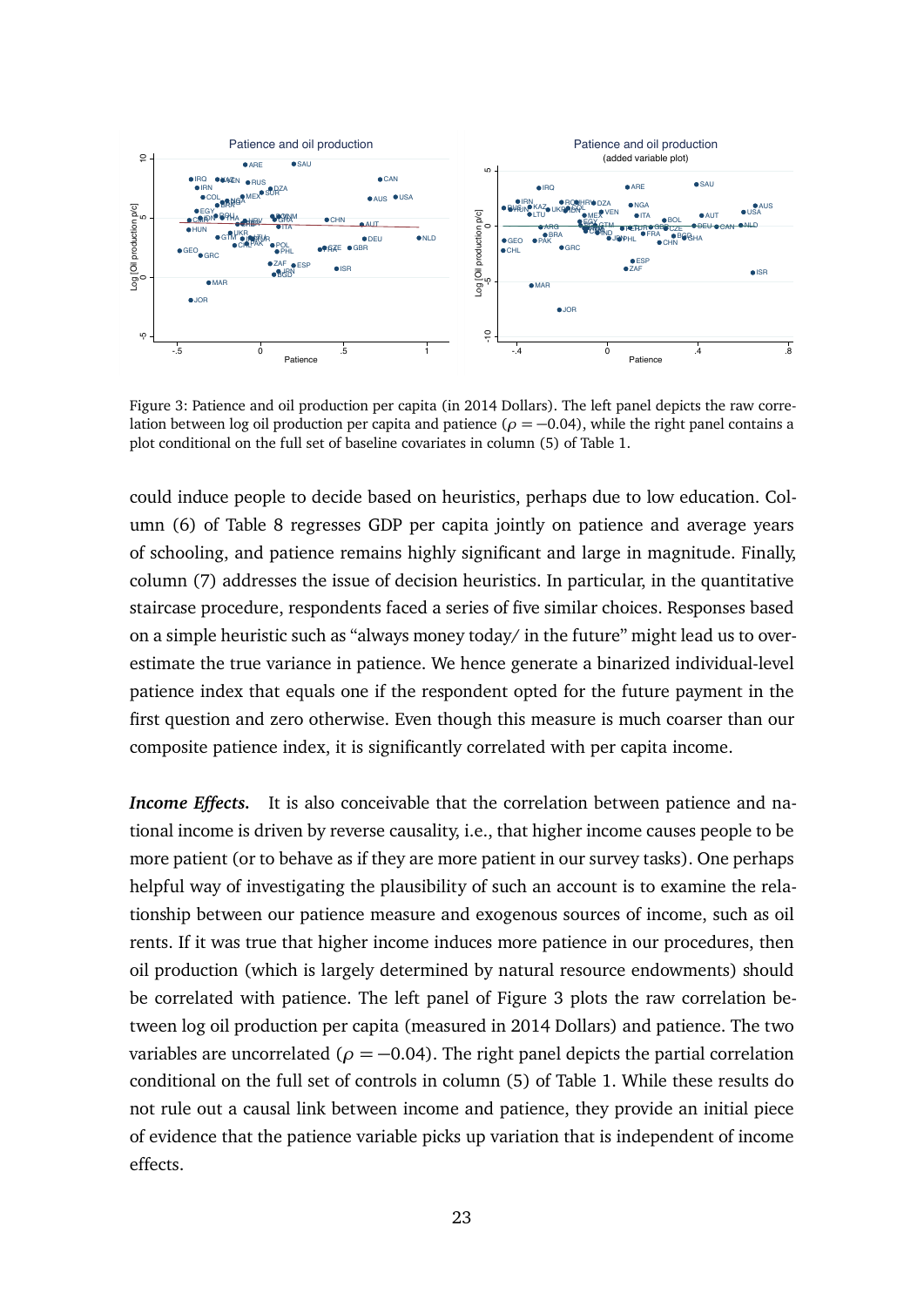## <span id="page-24-0"></span>**7 Patience and General Equilibrium Effects**

As highlighted in the discussion of the model in Section [2,](#page-4-0) the comparative statics prediction regarding the effect of an increase in individual-level patience on individual income is obtained under the (implicit) assumption that prices are fixed and the aggregate allocation is unchanged. In the empirical analysis, this is mirrored in individuallevel regressions that include country fixed effects. At higher levels of aggregation, the patience coefficient corresponds to a shift in the (mean of the) distribution of the patience parameter. Here, factor allocations and prices are no longer fixed, and the corresponding regressions compare across steady states. In other words, the estimates at the aggregate level might also reflect general equilibrium effects.

This section explicitly investigates the role of general equilibrium effects through a combination of reduced-form and calibration exercises. These exercises focus on two issues: (i) potential aggregation effects, i.e., differences in patience coefficient magnitudes across levels of aggregation; and (ii) the implications of general equilibrium effects for individual decision-makers.

### **7.1 Reduced-Form Patterns**

#### **7.1.1 Aggregation Effects**

Throughout the entire reduced-form analysis, the patience variable is expressed as zscore at the individual level, and then aggregated up to the regional or country level. This implies that the point estimates in the income regressions can be directly compared across levels of aggregation. An inspection the first column in each of the corresponding tables reveals a country-level patience coefficient of 2.32, a regional level coefficient of 1.40, and an individual-level coefficient of 0.34 that drops to 0.05 when country fixed effects are included. A different way to look at this pattern is that – in both the regionaland individual-level regressions – the patience coefficient drops by a factor of roughly seven once country fixed effects are included.

It is worth pointing out that our individual-level coefficient estimates are broadly in line with those obtained using other medium-scale micro datasets in the literature that focus on particular countries. While direct quantitative comparisons are complicated by the usage of different patience measures and income variables, the few benchmarks that we have reveal encouraging similarities. In the nationally representative German sample of [Dohmen et al.](#page-34-3) [\(2010\)](#page-34-3), the coefficient of (the z-score of) patience in a regression with log per capita income as outcome variable is 0.09. In a sample of U.S. respondents in the Health and Retirement Study (aged 70+), the same coefficient is 0.23 [\(Huffman et al.,](#page-36-2) [2017\)](#page-36-2), though the sample is clearly more special than ours.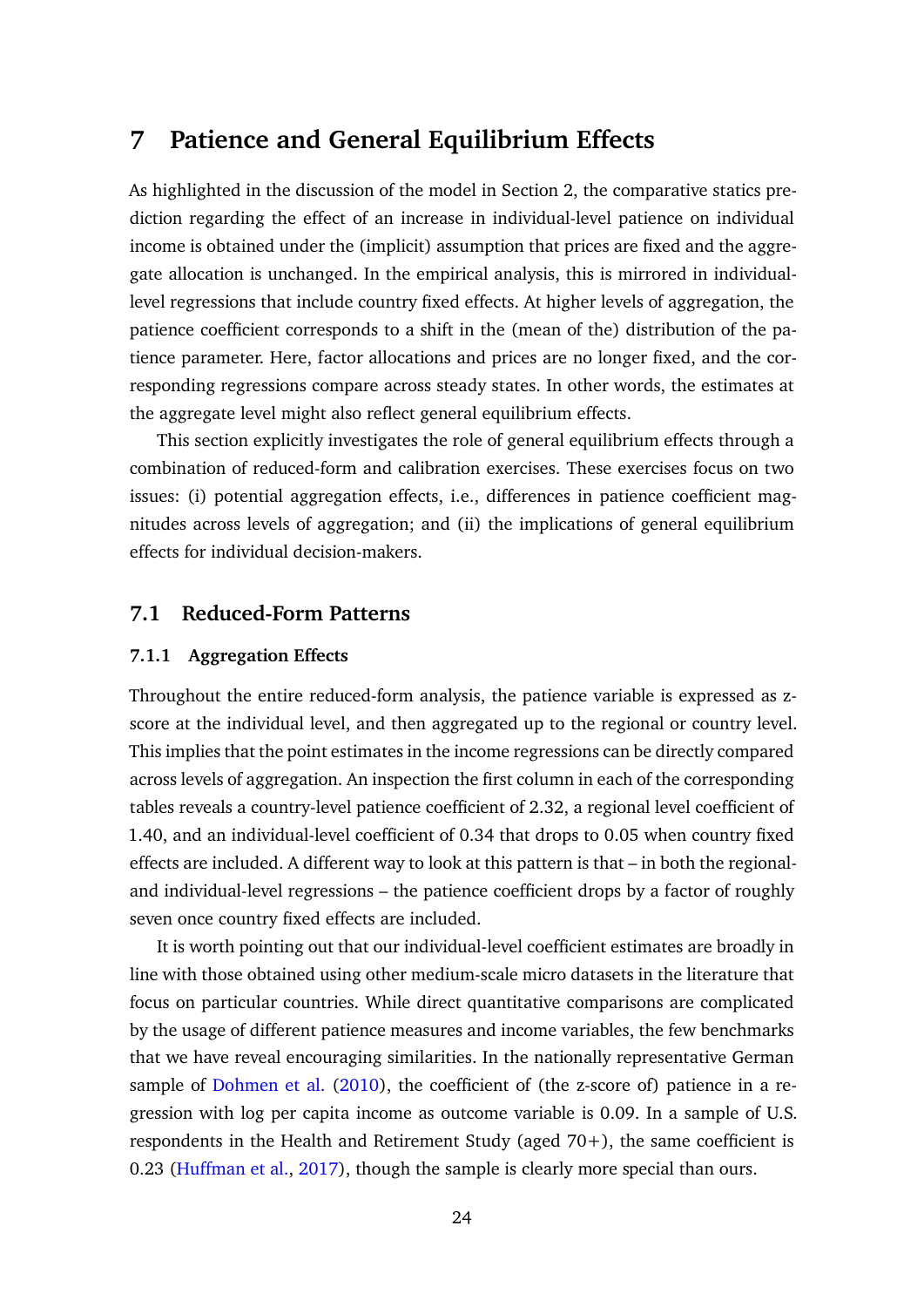<span id="page-25-0"></span>

|                              |                      |                          | Dependent variable:  |                      |                      |                          |
|------------------------------|----------------------|--------------------------|----------------------|----------------------|----------------------|--------------------------|
|                              |                      | $Log$ [HH income $p/c$ ] |                      | Saved last year      |                      | 1 if at least sec. educ. |
|                              | (1)                  | (2)                      | (3)                  | (4)                  | (5)                  | (6)                      |
| Individual patience          | $0.051***$<br>(0.01) | $0.051***$<br>(0.01)     | $0.039***$<br>(0.01) | $0.030***$<br>(0.01) | $0.035***$<br>(0.00) | $0.013***$<br>(0.00)     |
| Average patience in country  | $2.10***$<br>(0.21)  | $1.35***$<br>(0.18)      | $0.28*$<br>(0.14)    | 0.12<br>(0.12)       | $0.19***$<br>(0.05)  | $0.14***$<br>(0.04)      |
| Individual-level controls    | N <sub>0</sub>       | Yes                      | N <sub>0</sub>       | <b>Yes</b>           | No                   | <b>Yes</b>               |
| Continent FE                 | No.                  | <b>Yes</b>               | N <sub>0</sub>       | Yes                  | No                   | Yes                      |
| <b>Observations</b><br>$R^2$ | 79245<br>0.27        | 69508<br>0.51            | 15260<br>0.03        | 14488<br>0.07        | 79357<br>0.04        | 69718<br>0.20            |

Table 9: Reduced-form analysis: Country patience and individual outcomes

Individual-level OLS estimates, standard errors (clustered at country level) in parentheses. Individual-level controls include age, age squared, gender, subjective math skills, and religion fixed effects. <sup>∗</sup> *p <* 0.10, ∗∗ *p <* 0.05, ∗∗∗ *p <* 0.01

#### **7.1.2 Effects on Individuals**

General equilibrium effects, if present, point to the importance of the cultural environment in which individuals make their decisions. That is, an individual's optimal decisions and their income might depend not only on their own patience, but also on the average patience within an economy.

Table [9](#page-25-0) empirically investigates the relationship between individual decisions and income on the one hand, and both individual and country-level patience on the other hand. The results reveal that individual income and individual education decisions are not only positively related to individual patience, but also to the average level of patience within an economy. For savings, the effect is positive, but quantitatively much smaller and insignificant. This is consistent with the theoretical prediction of two opposing effects. These patterns provide a first indication that the broader cultural environment in which individuals make their decisions has direct effects at the individual level.

In summary, the data exhibit (i) strong aggregation effects and (ii) a systematic relationship between country-level patience endowments and individual decisions and income. We now examine whether a calibration of our model delivers comparable results.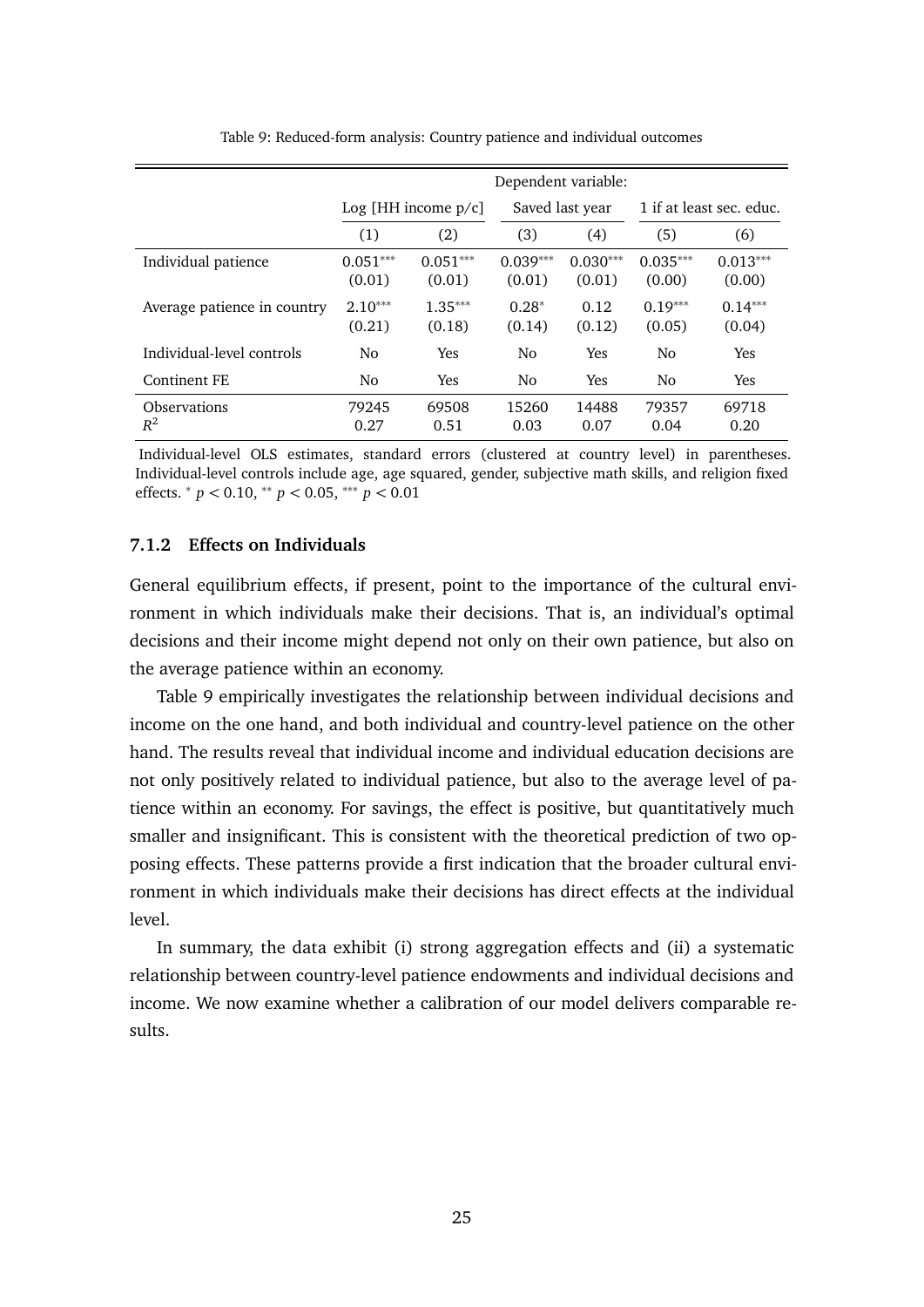#### <span id="page-26-0"></span>**7.2 A Quantitative Assessment**

#### **7.2.1 Setup**

*Approach.* In our quantitative exercise, we conduct the same thought experiments as in the reduced-form analyses, i.e., we vary (i) individual patience while holding the aggregate allocation constant, and (ii) average country patience. We then compare the simulated effects and with those observed in the data.

To keep this analysis directly comparable to the reduced-form patterns, we shift individual patience by one standard deviation (as in the individual-level OLS regressions, in which patience was standardized into a z-score). Likewise, we shift country patience by one standard deviation in terms of the individual-level variation, which again directly corresponds to the OLS point estimates. In the cross-country data, a one-standard-deviation increase (in terms of the individual-level variation) in patience corresponds almost exactly to the difference between the 10th and 90th percentile of the cross-country patience distribution.

*Parameter Assumptions.* Quantifying the model requires assumptions about several parameters, in particular about the patience parameter *χ* (the mean of the cross-country distribution). It is widely known in the experimental and behavioral economics literatures that the mapping of experimental choices into a particular*level* of a discount factor is challenging since, inter alia, (i) the curvature of the utility function is unobserved; (ii) respondents' lifetime wealth is unknown; and (iii) respondents might partially narrowly bracket the experimental choice without fully taking lifetime wealth into account.

To sidestep these issues, we assume a reasonable discount factor for the impatient economy and then scale the patience level of the patient economy relative to the impatient economy using the GPS data. Specifically, we assume that the annual average discount factor of the impatient economy (the 10th percentile of the patience distribution) is given by  $β$ <sub>*l*</sub> = 0.96, which implies a 25-year discount factor of  $χ$  ≈ 0.37. Appendix [B.3](#page-53-0) discusses in detail how this parameter assumption pins down an annual discount factor of the patient economy (the 90th percentile of the patience distribution) of  $\beta_h = 0.975$ , which implies  $\chi_h \approx 0.57$ . Thus, in the calibration experiment, we separately shift individual-level patience by one standard deviation of 0.2 and country-level patience from  $\chi = 0.37$  to  $\chi = 0.57$ .

Table [10](#page-27-0) summarizes and justifies all remaining parameter assumptions. Appendix [B.3](#page-53-0) presents a more detailed discussion.<sup>8</sup>

<sup>&</sup>lt;sup>8</sup>In the baseline specification, we abstract from human capital externalities on TFP and TFP growth, i.e.,  $\theta = \phi = 0$ . To illustrate the implications of these externalities, in extensions we assume  $\theta = 0.3$ and  $\phi = 0.61$ .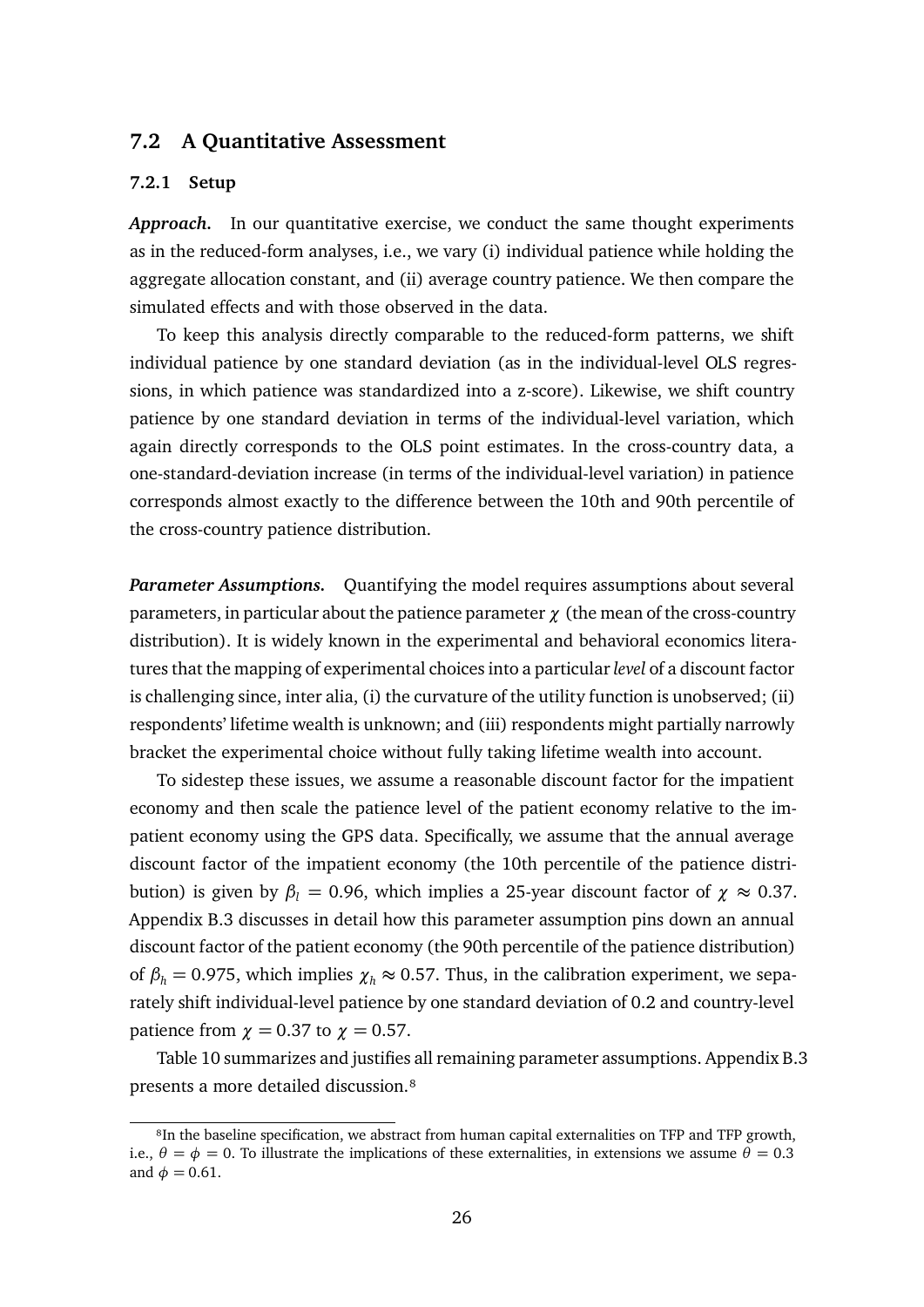<span id="page-27-0"></span>Parameter Interpretation Explanation  $\chi$ <sup>*l*</sup> = 0.37 Impatient 25-year discount factor ( $\beta$ <sup>*l*</sup> = 0.96) Exogenously set  $\chi_h$  = 0.57 Patient 25-year discount factor ( $\beta_h$  = 0.975) Scaled relative to  $\chi_l$  with GPS data  $\epsilon = 0.3$  Within-country variation in patience From GPS data  $\alpha = 0.4$  Capital income share  $\alpha$  $\sigma = 1.4$  Elasticity of substitution **Acemoglu** and Autor [\(2011\)](#page-33-9)  $1 - \psi = 0.24$  Fraction of time required to become skilled Requirement of six additional years for becoming skilled [\(Caselli,](#page-34-8) [2017\)](#page-34-8)  $\rho = 2$  Scale parameter for human capital [Caselli](#page-34-8) [\(2017\)](#page-34-8)

Table 10: Parameter assumptions

*Computation of Effect Sizes.* To ensure comparability between the empirical analysis and the quantitative version of the model, the effects of a one-standard-deviation variation in patience on income, on the fraction of skilled workers, and on savings rates are computed as the average of the marginal effects for unskilled and skilled workers in the two model economies, weighted by the corresponding population shares, averaged across the two economies. The country-level model analyses are obtained by a comparison of the corresponding steady state values of income, capital, and skill shares in the two economies.

As empirical moments, we use coefficient estimates for the marginal effect of an increase in patience by one standard deviation in terms of the total individual-level variation. We compare the theoretical effect sizes with the coefficients from analyses with and without covariates, as in the respective empirical analyses described above; see the table notes for details.

#### **7.2.2 Results**

*Aggregation Effects.* Table [11](#page-28-0) presents the results of two alternative comparative statics exercises. First, we evaluate the effect of increasing individual-level patience by one standard deviation (from  $\chi$ <sup>*l*</sup> = 0.37 to  $\chi$ <sup>*h*</sup>=0.57), while holding the aggregate allocation constant. Second, we evaluate the effect of increasing average patience in an economy by the same amount. In this second analysis, we compare economies across steady states, so that the overall allocation changes. We perform both of these analyses in our parameterized model and compare the results with the regression coefficients given above.

We consider three versions of the model: (i) one without TFP externalities and growth; (ii) one with a TFP externality; and (iii) one with TFP and growth externalities.

The simulation results indicate that variation in patience induces substantial vari-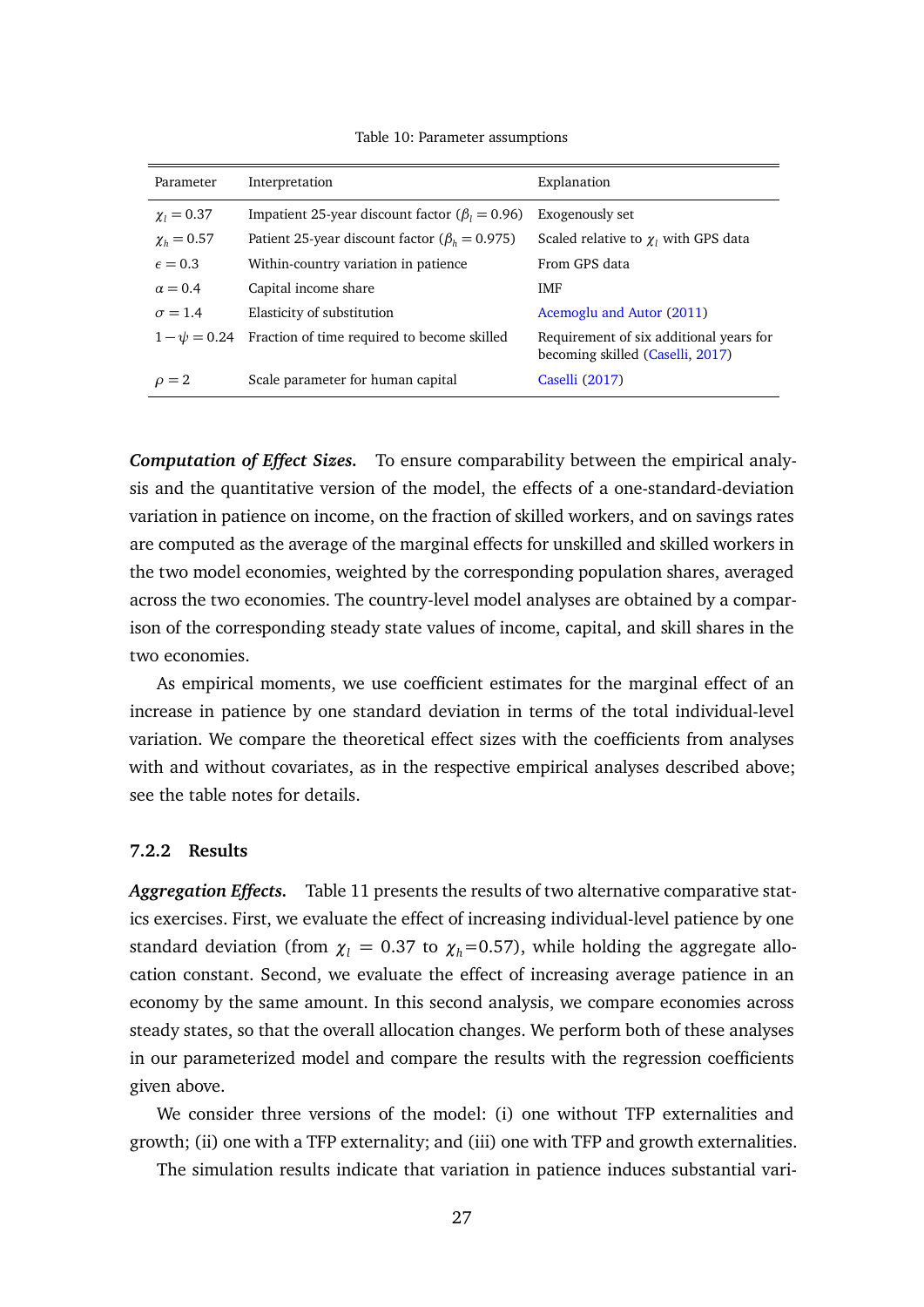<span id="page-28-0"></span>

|                   |          |                 | Effect of 1 SD increase of patience ( $\chi = 0.37 \rightarrow \chi = 0.57$ ) |             |          |
|-------------------|----------|-----------------|-------------------------------------------------------------------------------|-------------|----------|
|                   |          | Model           |                                                                               | Data        |          |
|                   | Baseline | TFP externality | TFP externality &<br>growth                                                   | No controls | Controls |
|                   | (1)      | (2)             | (3)                                                                           | (4)         | (5)      |
|                   |          |                 | Individual level                                                              |             |          |
| Per capita income | 0.04     | 0.04            | 0.04                                                                          | 0.05        | 0.04     |
| Fraction skilled  | 0.04     | 0.04            | 0.04                                                                          | 0.07        | 0.04     |
| Savings           | 0.03     | 0.03            | 0.03                                                                          | $0.04^a$    | $0.03^a$ |
|                   |          |                 | Country level                                                                 |             |          |
| Per capita income | 1.28     | 1.50            | 1.46                                                                          | 2.32        | 1.70     |
| Fraction skilled  | 0.25     | 0.25            | 0.26                                                                          | 0.39        | 0.20     |
| Savings           | 2.00     | 2.16            | 2.06                                                                          | 1.93        | 1.12     |
| <b>TFP</b>        |          | 0.16            | 0.16                                                                          | 0.29        | 0.16     |
| Growth            |          |                 | 2.16                                                                          | 0.75        | 1.96     |

Table 11: Quantified model vs. data

Notes. The effect sizes in the simulated model are computed as follows. At the individual level, the estimated effect of variation in patience on savings, fraction of skilled labor, and income is computed as the average of the marginal effects for unskilled and skilled workers in the two economies, weighted by the corresponding population shares and evaluated for a one-standard-deviation shift in patience, averaged across countries. The country-level model analyses are obtained by a comparison of the steady states of the two economies that correspond to the 10th and 90th percentile of the cross-country patience distribution (a one-standard-deviation difference), respectively. The effect sizes in the data at the country level correspond to the OLS coefficients without covariates and with all controls from column (5) in Table [1,](#page-13-0) respectively. At the individual level, the effect sizes correspond to analyses with country fixed effects, either without additional covariates, or including the covariates in column (4) of Table [7.](#page-20-0) In the country-level analysis, the fraction of skilled workers is the secondary and tertiary enrolment rate. In the corresponding individual-level analysis, the fraction of skilled workers refers to the probability of having at least secondary education.

*a* In the theoretical model, savings rates are a continuous variable. Due to the assumption of log utility, everybody saves a strictly positive amount, so that only the intensive margin of savings is relevant. In the data, we only have access to the extensive margin, i.e., whether a household saved or not. To the extent that the intensive margin of savings rates is increasing in patience, our estimates of 0.04 or 0.03 hence constitute a lower bound.

ation in income across countries. Specifically, the difference in patience between two countries with  $\chi_l = 0.37$  and  $\chi_h = 0.57$  implies an income gap whereby the former country has an almost 25% lower income per capita in equilibrium.

Overall, the coefficient estimates and the size of the aggregation effect in the data are broadly consistent with the predictions of the parameterized version of the model.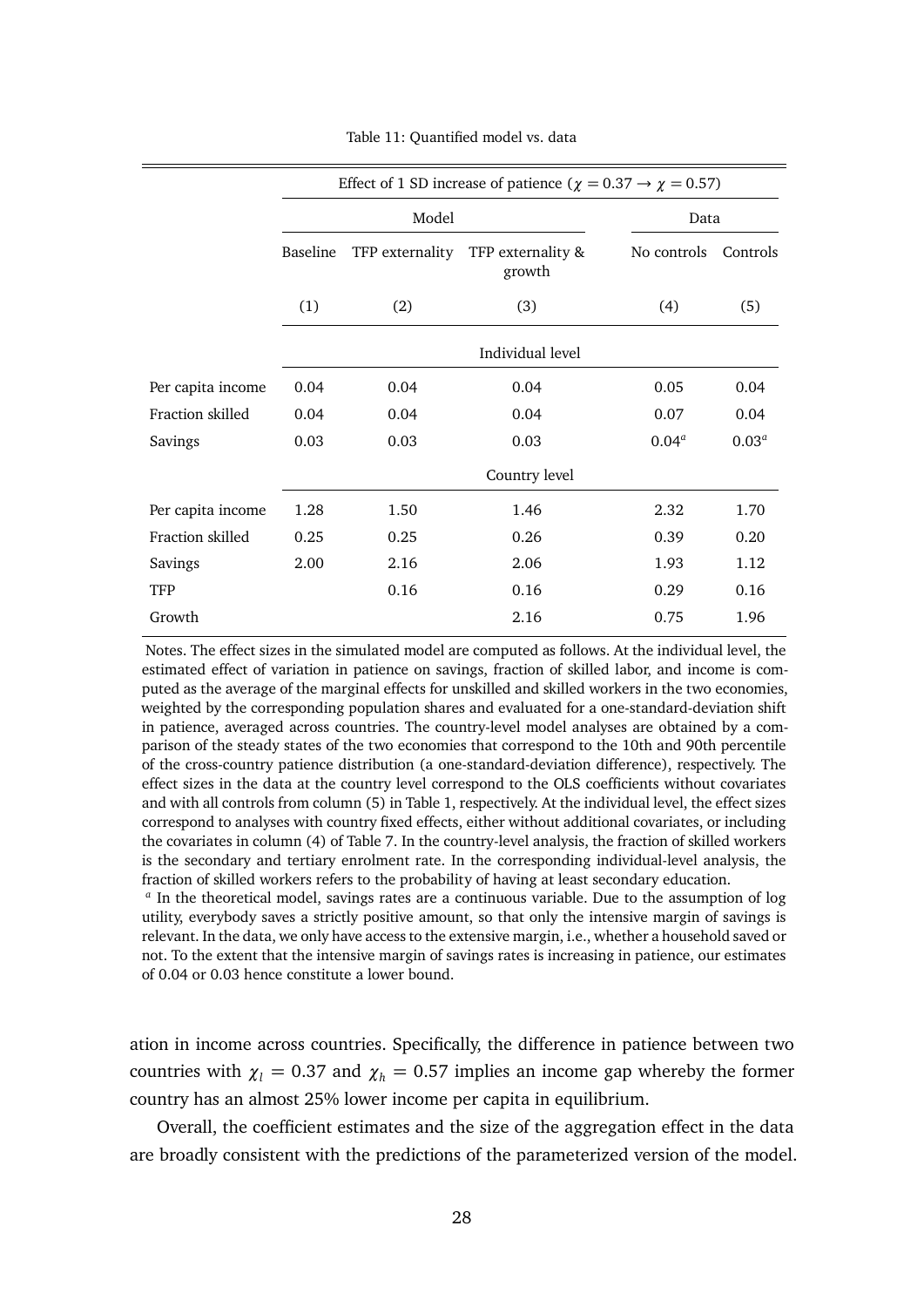At the individual level, shown in the upper panel of the table, the estimated effect of variation in patience on savings, the probability of having at least secondary education, and income can approximately be replicated by the model (compare columns (1), (2), and (3) to (4) and (5)).

Comparing across steady states, similar results hold, as shown in the lower panel of the table. Most importantly, the model generates substantial aggregation effects. Comparing the results of the baseline model (column (1)) across the two panels of the table, the model generates an amplification of factor 36 for income, factor 58 for savings, and factor 7 for the share of skilled workers, which roughly corresponds to the amplification observed in the data. These simulation results illustrate that equilibrium effects can account for the quantitative differences in the estimates across different levels of aggregations. These results relate to the literature on aggregation and aggregation bias that has focused on heterogeneity of tastes and non-linearities in shocks [\(Blundell and](#page-34-9) [Stoker,](#page-34-9) [2005\)](#page-34-9) and that has pointed to potential biases in coefficient estimates due to the neglect of variation in aggregate conditions [\(Hanushek et al.,](#page-35-9) [1996\)](#page-35-9).

Our quantitative analysis documents that aggregation effects might arise purely through general equilibrium effects. It is conceivable (and perhaps likely), however, that additional aggregation effects are generated by externalities of human capital or institutions. For instance, when patient populations opt for institutions designed to foster long-term growth as opposed to short-term rent extraction, these institutions might impose additional positive effects on human and physical capital accumulation. This argument complements evidence that the effect of education on income is substantially larger at an aggregate level [\(Gennaioli et al.,](#page-35-4) [2013\)](#page-35-4) as well as the view that productivity differences might have indirect effects through their influence on factor accumulation [\(Hsieh and Klenow,](#page-36-0) [2010;](#page-36-0) [Manuelli and Sheshadri,](#page-36-3) [2014\)](#page-36-3).

*Effects on Individuals.* The model also allows for an analysis of how individual income depends on the cultural background (average patience), while fixing individual patience and individual decisions. For instance, an individual with  $\beta^i = 0.37$  decides to be unskilled in both simulated economies with  $\chi$ <sup>*l*</sup> = 0.37 and  $\chi$ <sup>*h*</sup> = 0.57. Still, the income of this individual is more than 8% higher in the country with  $\chi_h = 0.57$ . The same is true for a hypothetical individual with  $\beta^i = 0.67$  who would optimally decide to be skilled in both countries and earn an income that is more than 10% higher in the country with  $\chi_h$ =0.57. These patterns highlight how general equilibrium effects in combination with variation in aggregate patience directly affect individual well-being.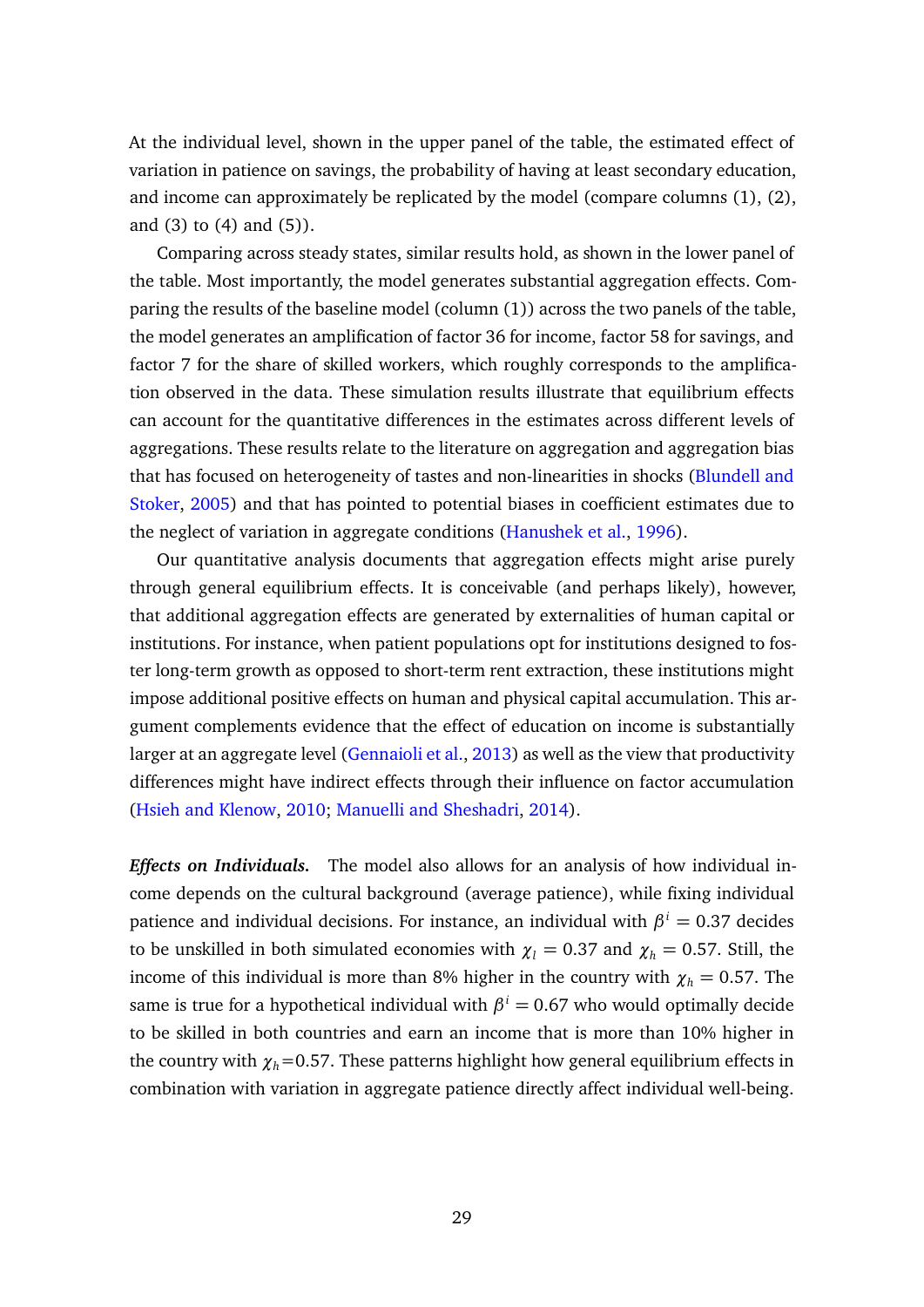#### **7.2.3 Development Accounting**

The model quantification also allows this study to speak to a focus of much of the recent literature, i.e., how the neoclassical model can account for the massive observed income (output) differences across countries. In the data underlying our study, the ratio of per capita income of the 90th to the 10th percentile is 47. As documented in the literature, the neoclassical model typically requires large TFP differences between these countries to account for these differences (see, e.g., [Hall and Jones,](#page-35-0) [1999;](#page-35-0) [Bils and Klenow,](#page-34-10) [2000;](#page-34-10) [Caselli,](#page-34-0) [2005\)](#page-34-0). Several recent papers have argued for TFP differences interfering with quality-adjusted human capital accumulation or early childhood investments in education, showing that this reduces the difference in TFP that is required to explain the income gap.<sup>9</sup>

In order to generate the 47-fold income gap in our data, our baseline model requires a 12.9-fold difference in TFP.<sup>10</sup> It is worth emphasizing that TFP is completely neutral for the education decision in our setting. This implies that, by construction, there is no compounding of TFP-differences by its influence on individual decisions, but only through the demand and supply of capital. Obviously, extending the model to account for the insights of the literature on more realistic human capital accumulation processes, for instance by considering skill-augmenting technology differences, would allow for the TFP differences required to explain income variation to be even smaller.

#### **7.3 The Role of Measurement Error**

The difference in coefficients between the country and individual level might be driven by differences in attenuation bias. The relationship between individual income and patience should be more attenuated if individual patience is measured with more noise than country-level patience (as is likely the case). To assess the quantitative relevance of this explanation, we conduct simulations that provide an estimate of the extent of measurement error that is required to generate the observed variation in coefficient magnitudes across different levels of aggregation. More specifically, suppose that observed patience  $\beta_o$  is given by  $\beta_o = \beta_{true} + a \times \varepsilon$ , where  $\beta_{true}$  is the respondent's true patience, *a* a scaling parameter and  $\varepsilon \sim \mathcal{N}(0, 1)$  a noise term (recall that observed

⁹For instance, [Hsieh and Klenow](#page-36-0) [\(2010\)](#page-36-0) argue that TFP differences are amplified through their influence on the accumulation of factors. [Erosa et al.](#page-35-5) [\(2010\)](#page-35-5) and [Manuelli and Sheshadri](#page-36-3) [\(2014\)](#page-36-3) find that accounting for human capital accumulation differences in human capital substantially amplifies TFP differences across countries. [Schoellman](#page-36-11) [\(2012\)](#page-36-11) makes a related point based on a novel methodology designed to measure differences in human capital quality.

<sup>&</sup>lt;sup>10</sup>To obtain this result, we first simulate the model for  $\chi$  = 0.37 imposing the level of TFP that is required to deliver a level of output per capita that is comparable to that observed in the data for the 10th percentile. Then, we simulate the model for  $\chi = 0.57$  and compute the level of TFP that is required to account for the unexplained gap in output.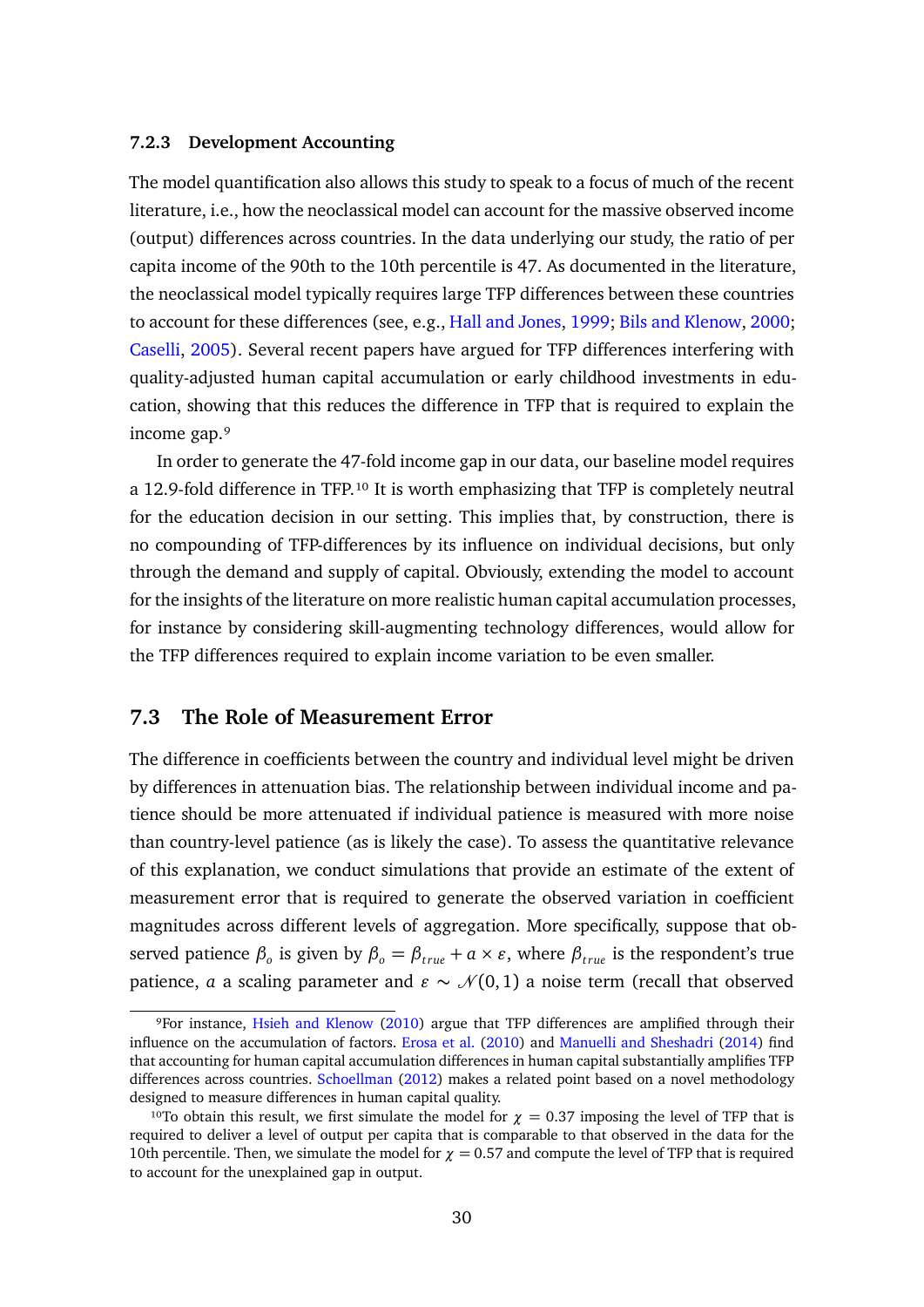patience is also normalized to have a mean of zero and a standard deviation of one, so the noise term has the same variation as patience). The simulations, described in detail in Appendix [D,](#page-56-1) show that  $a = 6$  is required to explain the observed variation in coefficients. To see that this is unreasonable, note that the test-retest correlation of preference parameters is estimated to be slightly below 0.6 [\(Beauchamp et al.,](#page-33-10) [2011\)](#page-33-10), yet  $a = 6$  would imply a test-retest correlation of only  $= 0.02$ .<sup>11</sup> While there is reason to believe that the test-retest correlation in heterogeneous large-scale survey samples would be lower than with student subject pools, an implied test-retest correlation of 0.02 appears too low to be reasonable (see, e.g., [Falk et al.,](#page-35-10) [2016\)](#page-35-10).

In sum, the results suggest that the strong increase in the magnitude of the relationship between patience and income is not spurious, but driven by indirect general equilibrium effects or production factor externalities that play out at the country level.

### <span id="page-31-0"></span>**8 Concluding Remarks**

Time preference is attracting increased attention in microeconomic development studies that employ RCTs. A recurring theme in this literature is that individuals may lack self-control and patience and fail to take up profitable fertilizers [\(Duflo et al.,](#page-35-11) [2011\)](#page-35-11), fail to save [\(Ashraf et al.,](#page-33-11) [2006\)](#page-33-11), procrastinate at work [\(Kaur et al.,](#page-36-12) [2015\)](#page-36-12), or engage in excessive alcohol consumption [\(Schilbach,](#page-36-13) [2015\)](#page-36-13). While such micro studies point to a nexus between patience and individual outcomes, little has been known about the broader macro implications of heterogeneity in time preference.

This paper has provided the first systematic investigation of the relationship between patience, accumulation behavior, and income on a global scale. Through a combination of reduced-form and simulation exercises, we have documented two key patterns. First, across levels of aggregation, patience is systematically linked to the accumulation of human capital, physical capital, the stock of knowledge, and income in a manner that is qualitatively consistent with micro- and macroeconomic theories of intertemporal choice. Second, the data reveal strong aggregation effects with respect to patience, and our back-of-the-envelope calibration suggests that the difference in magnitude of coefficients across levels of aggregation is roughly consistent with the general equilibrium effects in a parameterized version of our model.

Our paper has only provided a first step towards understanding the relationship between patience and development, in particular given that our analyses are correlational in nature. A potential criticism of our work is that patience is potentially endogenous to

<sup>&</sup>lt;sup>11</sup>To generate a test-retest correlation close to 0.6,  $a$  would have to be approximately 0.75 in size. However, with  $a = 0.75$ , the coefficient of patience obtained at the country level would be only about twice as large as the individual-level coefficient, again at odds with the data.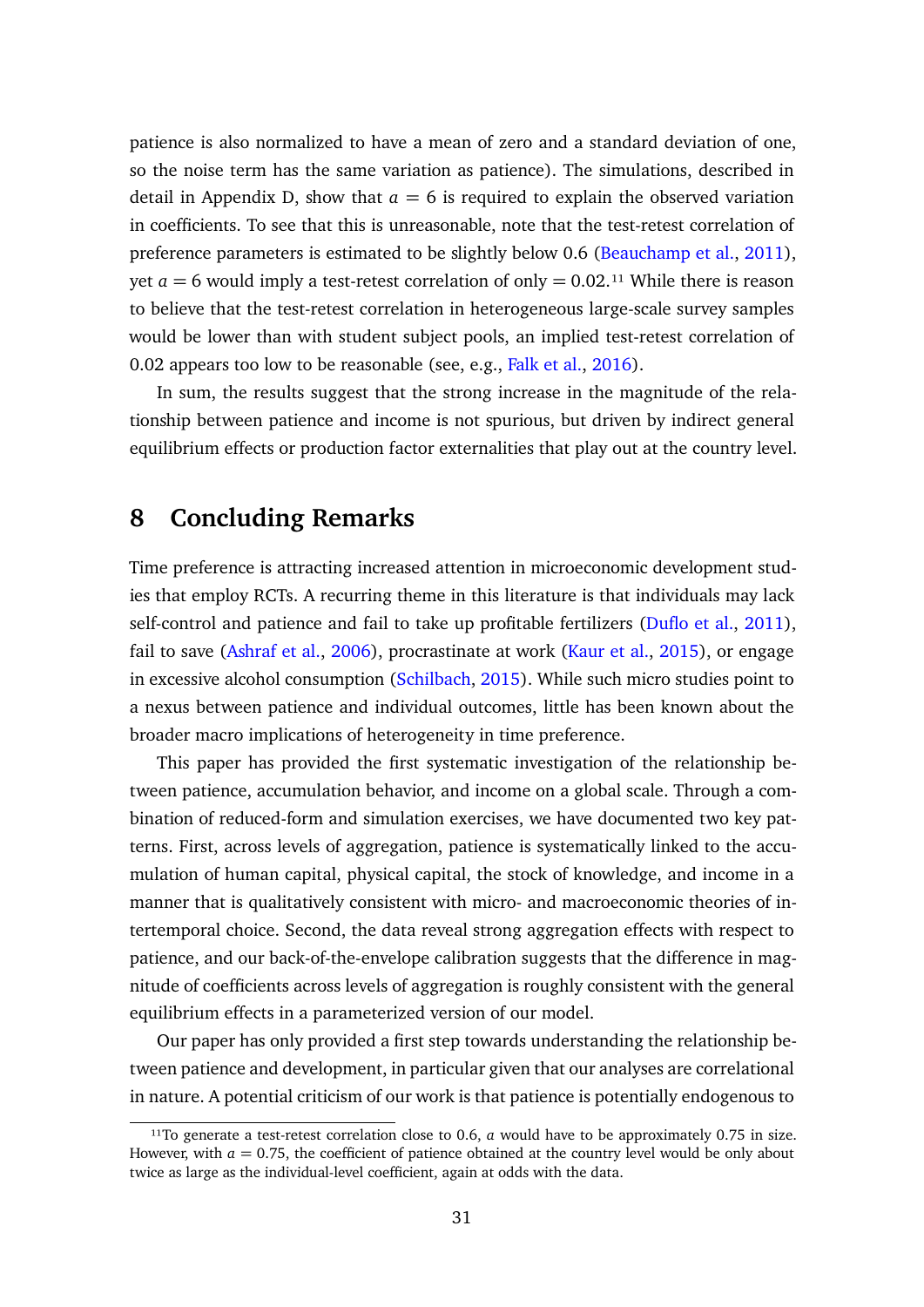institutions or education. While our empirical analysis has attempted to address such concerns, it is also worth noting that even if institutions or education were the ultimate drivers of all results in this paper, they would likely partly operate through patience.

Still, an important question concerns the ultimate origins of variation in patience. Among the few candidate determinants that have been proposed are religion [\(Weber,](#page-37-0) [1930\)](#page-37-0), cultural legacy as manifest in very old linguistic features [\(Chen,](#page-34-1) [2013\)](#page-34-1), as well as historical agricultural productivity and crop yield [\(Galor and Özak,](#page-35-1) [2016\)](#page-35-1). Future research might be able to disentangle the causal mechanisms at play here, perhaps along the lines of theoretical contributions that emphasize the two-way links between patience and education or income [\(Becker and Mulligan,](#page-33-12) [1997;](#page-33-12) [Doepke and Zilibotti,](#page-34-11) [2008\)](#page-34-11).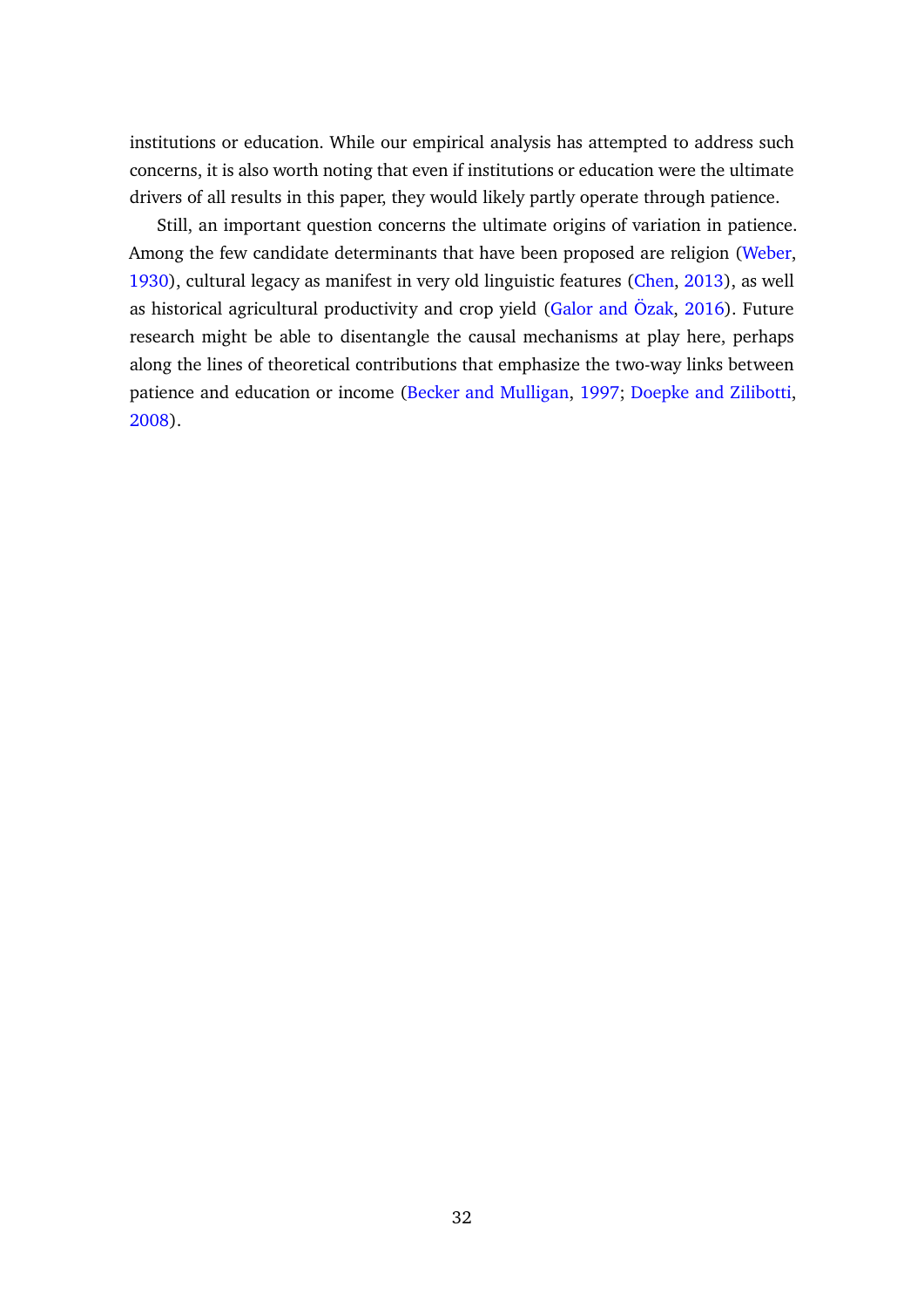## **References**

- <span id="page-33-7"></span>**Acemoglu, Daron**, *Introduction to Modern Economic Growth*, Princeton University Press, 2008.
- <span id="page-33-9"></span>**and David Autor**, "Skills, Tasks and Technologies: Implications for Employment and Earnings," *Handbook of Labor Economics*, 2011, *4b*, 1043–1171.
- <span id="page-33-2"></span>**Aghion, Philippe and Peter Howitt**, "A Model of Growth through Creative Destruction," *Econometrica*, 1992, *60* (2), 323–351.
- <span id="page-33-6"></span>**Alan, Sule and Seda Ertac**, "Fostering patience in the classroom: Results from a randomized educational intervention," *Journal of Political Economy*, 2018.
- <span id="page-33-3"></span>**Algan, Yann and Pierre Cahuc**, "Inherited Trust and Growth," *American Economic Review*, 2010, pp. 2060–2092.
- <span id="page-33-5"></span>**Alsan, Marcella**, "The Effect of the TseTse Fly on African Development," *American Economic Review*, 2015, *105* (1), 382–410.
- <span id="page-33-11"></span>**Ashraf, Nava, Dean Karlan, and Wesley Yin**, "Tying Odysseus to the mast: Evidence from a commitment savings product in the Philippines," *The Quarterly Journal of Economics*, 2006, *121* (2), 635–672.
- <span id="page-33-4"></span>**Ashraf, Quamrul and Oded Galor**, "The Out of Africa Hypothesis, Human Genetic Diversity, and Comparative Economic Development," *American Economic Review*, 2013, *103* (1), 1–46.
- <span id="page-33-8"></span>**Barro, Robert J. and Jong-Wha Lee**, "A New Data Set of Educational Attainment in the World, 1950–2010," *Journal of Development Economics*, 2012.
- <span id="page-33-10"></span>**Beauchamp, Jonathan, David Cesarini, and Magnus Johannesson**, "The Psychometric Properties of Measures of Economic Risk Preferences," *Working Paper*, 2011.
- <span id="page-33-0"></span>**Becker, Gary S.**, "Investment in Human Capital: A Theoretical Analysis," *Journal of Political Economy*, 1962, *70* (5), 9–49.
- <span id="page-33-12"></span>**and Casey B. Mulligan**, "The Endogenous Determination of Time Preference," *Quarterly Journal of Economics*, 1997, pp. 729–758.
- <span id="page-33-1"></span>**Ben-Porath, Yoram**, "The Production of Human Capital and the Life Cycle of Earnings," *Journal of Political Economy*, 1967, *75* (4), 352–365.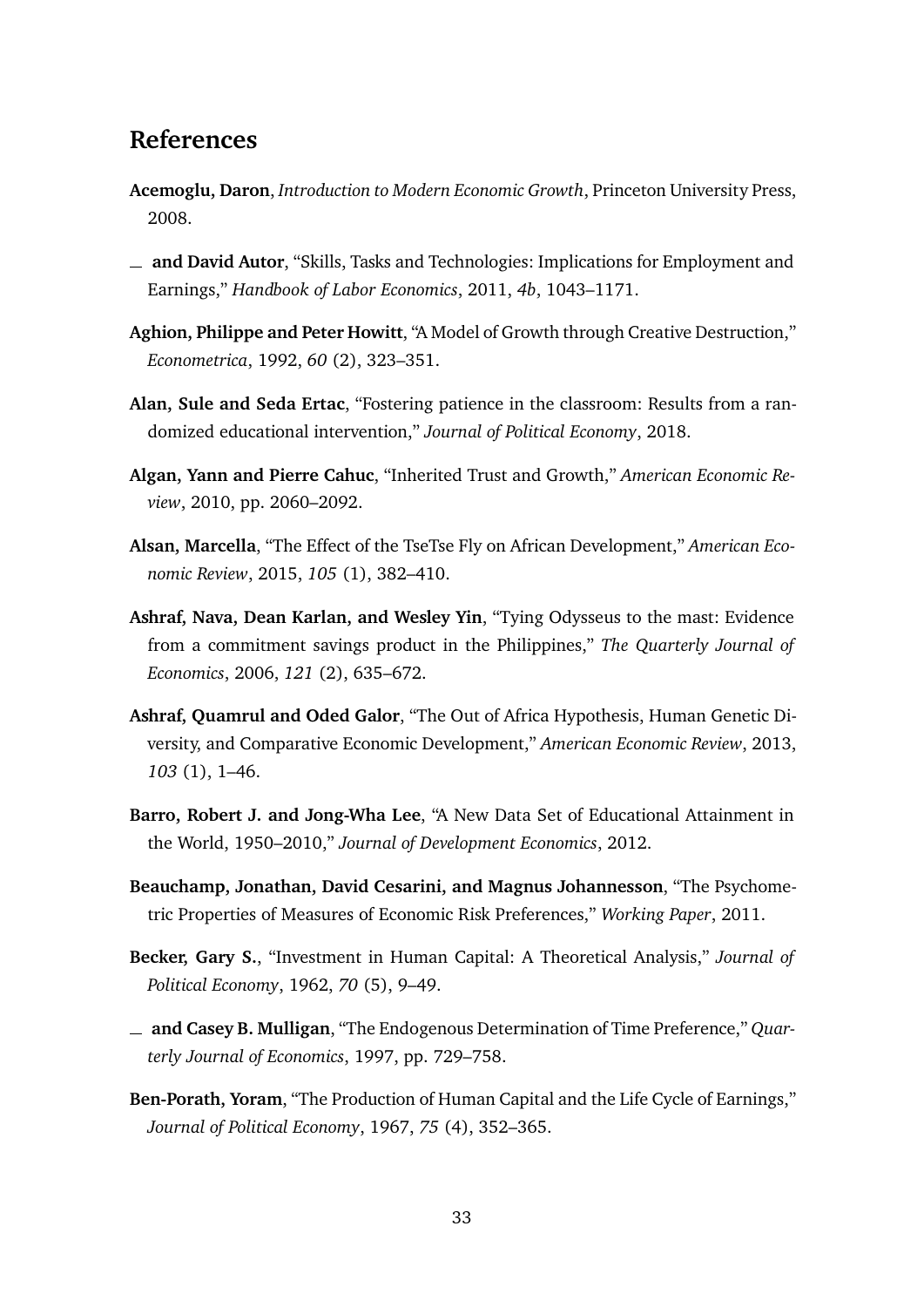- <span id="page-34-5"></span>**Bick, Alexander, Nicola Fuchs-Schündeln, and David Lagakos**, "How do Hours Worked Vary with Income? Cross-Country Evidence and Implications," *American Economic Review*, 2018, *108* (1), 170–99.
- <span id="page-34-10"></span>**Bils, Mark and Peter J. Klenow**, "Does Schooling Cause Growth?," *American Economic Review*, 2000, *90* (5), 1160–1183.
- <span id="page-34-9"></span>**Blundell, Richard and Thomas M. Stoker**, "Heterogeneity and Aggregation," *Journal of Economic Literature*, 2005, *43* (3), 347–391.
- <span id="page-34-6"></span>**Borghans, Lex, Angela Lee Duckworth, James J Heckman, and Bas Ter Weel**, "The economics and psychology of personality traits," *Journal of human Resources*, 2008, *43* (4), 972–1059.
- <span id="page-34-0"></span>**Caselli, Francesco**, "Accounting for Cross-Country Income Differences," *Handbook of Economic Growth*, 2005, *1*, 679–741.
- <span id="page-34-8"></span>, *Technology Differences Over Space and Time*, Princeton, N.J.: Princeton University Press, 2017.
- <span id="page-34-4"></span>**and Antonio Ciccone**, "The Contribution of Schooling in Development Accounting: Results from a Nonparametric Upper Bound," *Journal of Development Economics*, 2013, *104*, 199–211.
- <span id="page-34-12"></span>**Cervellati, Matteo and Uwe Sunde**, "The Economic and Demographic Transition, Mortality and Comparative Development," *American Economic Journal: Macroeconomics*, 2015, *7* (3), 189–225.
- <span id="page-34-1"></span>**Chen, M. Keith**, "The Effect of Language on Economic Behavior: Evidence from Savings Rates, Health Behaviors, and Retirement Assets," *American Economic Review*, 2013, *103* (2), 690–731.
- <span id="page-34-7"></span>**Chetty, Raj and Nathaniel Hendren**, "The Impacts of Neighborhoods on Intergenerational Mobility II: County-Level Estimates," *Working Paper*, 2016.
- <span id="page-34-11"></span>**Doepke, Matthias and Fabrizio Zilibotti**, "Occupational Choice and the Spirit of Capitalism," *Quarterly Journal of Economics*, 2008, *123* (2), 747–793.
- <span id="page-34-2"></span> $\equiv$  **and**  $\equiv$ , "Culture, Entrepreneurship, and Growth," in Philippe Aghion and Steven Durlauf, eds., *Handbbook of Economic Growth*, Vol. 2A, Elsevier, Amsterdam, 2014.
- <span id="page-34-3"></span>**Dohmen, Thomas, Armin Falk, David Huffman, and Uwe Sunde**, "Are risk aversion and impatience related to cognitive ability?," *American Economic Review*, 2010, *100* (3), 1238–60.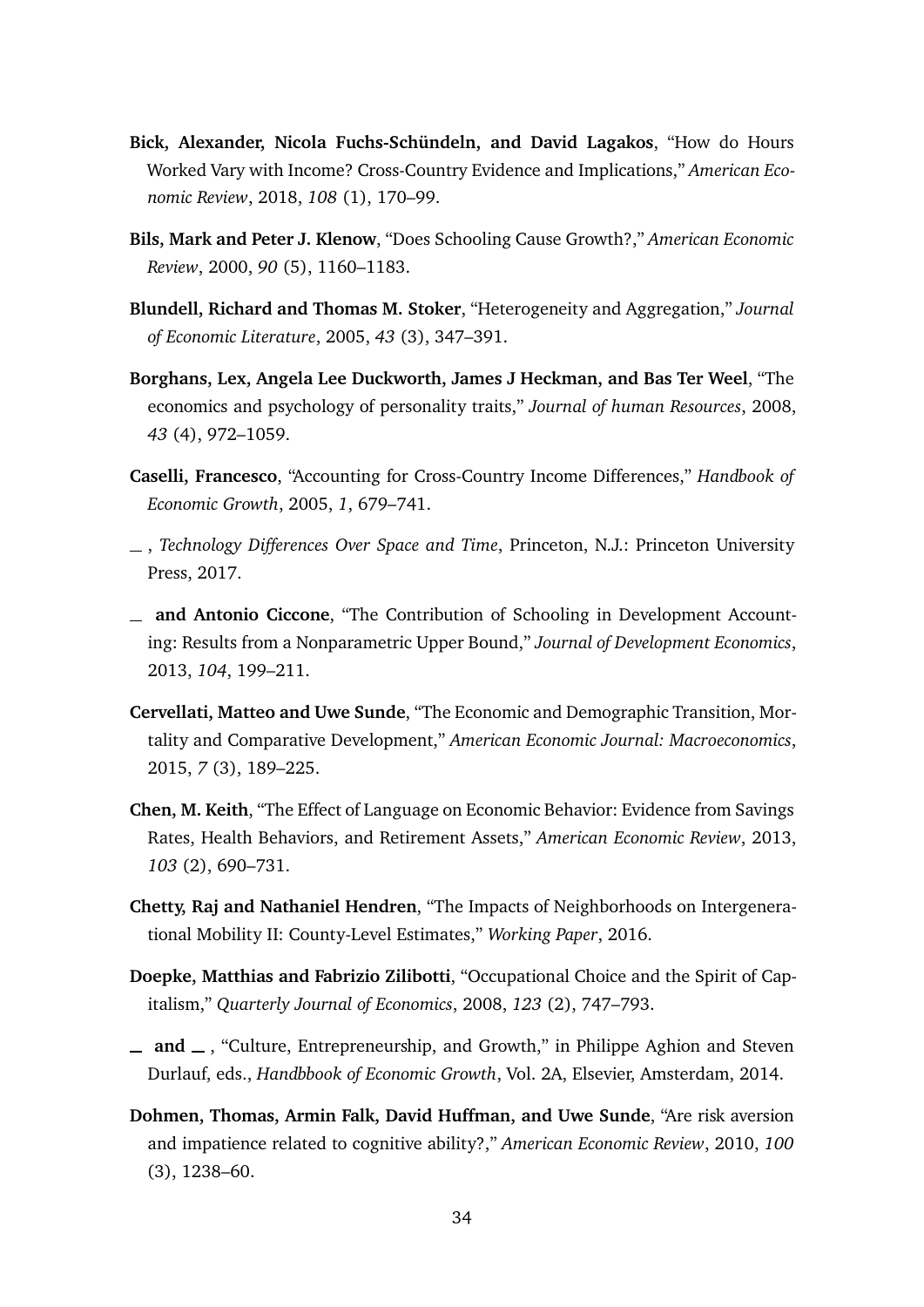- <span id="page-35-11"></span>**Duflo, Esther, Michael Kremer, and Jonathan Robinson**, "Nudging farmers to use fertilizer: Theory and experimental evidence from Kenya," *American Economic Review*, 2011, *101* (6), 2350–90.
- <span id="page-35-5"></span>**Erosa, Andres, Tatyana Koreshkova, and Diego Restuccia**, "How Important Is Human Capital? A Quantitative Theory Assessment of World Income Inequality," *Review of Economic Studies*, 2010, *77*, 1421–1449.
- <span id="page-35-3"></span>**Falk, Armin, Anke Becker, Thomas Dohmen, Benjamin Enke, Uwe Sunde, and David Huffman**, "Global Evidence on Economic Preferences," *Quarterly Journal of Economics*, forthcoming.
- <span id="page-35-6"></span>**, , , David Huffman, and Uwe Sunde**, "An Experimentally Validated Survey Module of Economic Preferences," *Working Paper*, 2015.
- <span id="page-35-10"></span> $-$ ,  $-$ ,  $-$ ,  $-$ ,  $-$ , and  $-$ , "The Preference Survey Module: A Validated Instrument for Measuring Risk, Time, and Social Preferences," *IZA Discussion Paper*, 2016, *9674.*
- <span id="page-35-1"></span>**Galor, Oded and Ömer Özak**, "The Agricultural Origins of Time Preference," *American Economic Review*, 2016, *106* (10), 3064–3103.
- <span id="page-35-2"></span>**, Ömer Özak, and Assaf Sarid**, "Geographical Origins and Economic Consequences of Language Structures," *Working Paper*, 2016.
- <span id="page-35-4"></span>**Gennaioli, Nicola, Rafael La Porta, Florencio Lopez de Silanes, and Andrei Shleifer**, "Human Capital and Regional Development," *Quarterly Journal of Economics*, 2013, *105*, 164.
- <span id="page-35-7"></span>**Guiso, Luigi, Paola Sapienza, and Luigi Zingales**, "Cultural Biases in Economic Exchange?," *Quarterly Journal of Economics*, 2009, *124* (3), 1095–1131.
- <span id="page-35-0"></span>**Hall, Robert E. and Charles Jones**, "Why Do Some Countries Produce So Much More Output Per Worker Than Others?," *Quarterly Journal of Economics*, 1999, *114* (1), 83–116.
- <span id="page-35-8"></span>**Hanushek, Eric A and Ludger Woessmann**, "Do Better Schools Lead to More Growth? Cognitive Skills, Economic Outcomes, and Causation," *Journal of Economic Growth*, 2012, *17* (4), 267–321.
- <span id="page-35-9"></span>**Hanushek, Eric A., Steven G. Rivkin, and Lori L. Taylor**, "Aggregation and the Estimated Effects of School Resources," *Review of Economics and Statistics*, 1996, *78* (4), 611–627.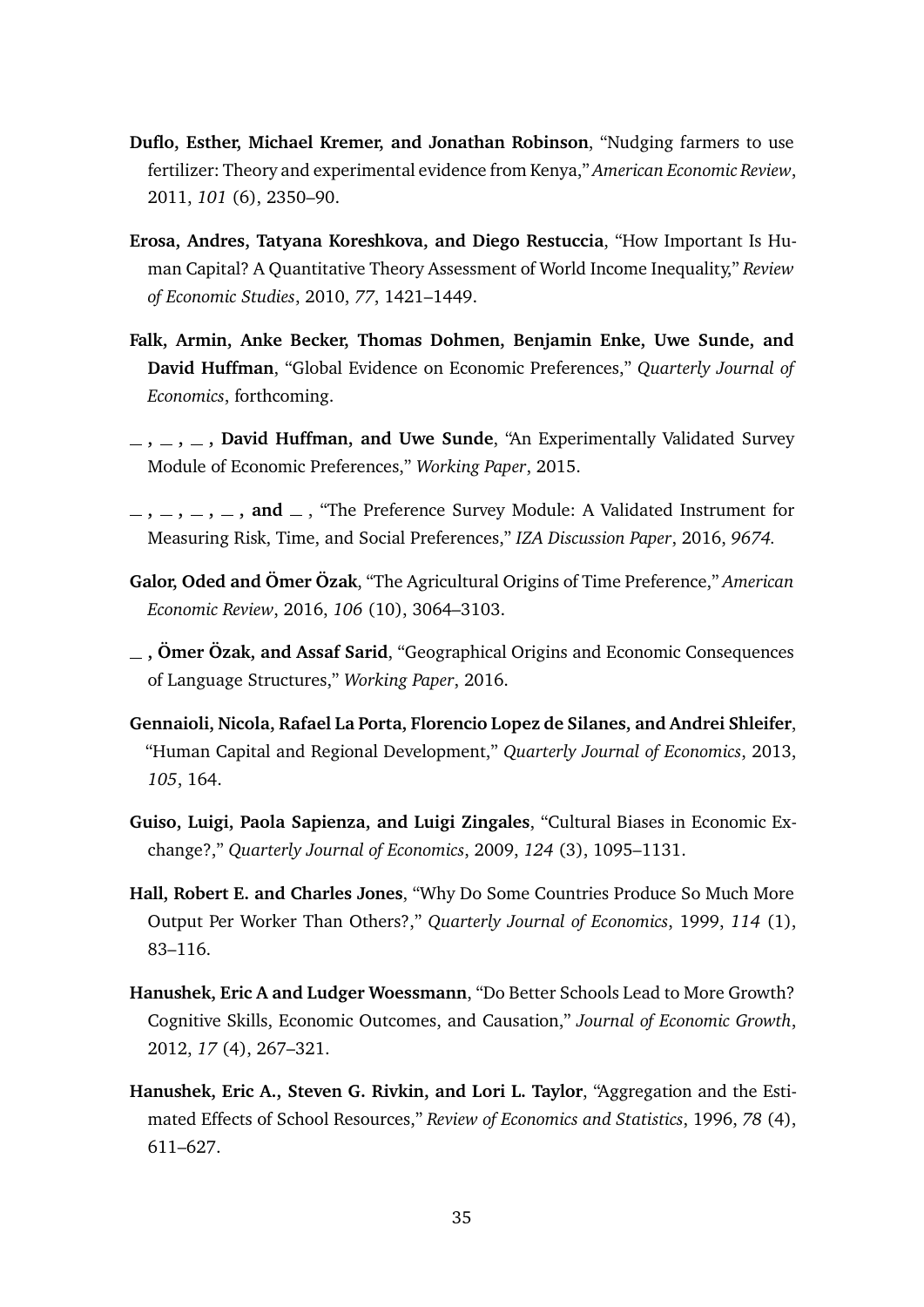- <span id="page-36-0"></span>**Hsieh, Chang-Tai and Peter J. Klenow**, "Development Accounting," *American Economic Journal: Macroeconomics*, 2010, *2* (1), 207–223.
- <span id="page-36-2"></span>**Huffman, David, Raimond Maurer, and Olivia S Mitchell**, "Time discounting and economic decision-making in the older population," *The Journal of the Economics of Ageing*, 2017.
- <span id="page-36-6"></span>**Jones, Charles I and Peter J Klenow**, "Beyond GDP? Welfare across countries and time," *American Economic Review*, 2016, *106* (9), 2426–57.
- <span id="page-36-12"></span>**Kaur, Supreet, Michael Kremer, and Sendhil Mullainathan**, "Self-control at work," *Journal of Political Economy*, 2015, *123* (6), 1227–1277.
- <span id="page-36-8"></span>**Klasing, Mariko J. and Petros Milionis**, "Cultural Constraints on Innovation-Based Growth," *Economic Inquiry*, 2014, *52* (2), 786–810.
- <span id="page-36-10"></span>**Knack, Stephen and Philip Keefer**, "Does Social Capital Have an Economic Payoff? A Cross-Country Investigation," *Quarterly Journal of Economics*, 1997, pp. 1251–1288.
- <span id="page-36-7"></span>**Lucas, Robert E.**, "On the Mechanics of Economic Development," *Journal of Monetary Economics*, 1988, *22* (1), 3–42.
- <span id="page-36-3"></span>**Manuelli, Rodolfo E. and Ananth Sheshadri**, "Human Capital and the Wealth of Nations," *American Economic Review*, 2014, *104* (9), 2736–2762.
- <span id="page-36-9"></span>**Nelson, Richard R. and Edmund S. Phelps**, "Investment in Humans, Technological Diffusion, and Economic Growth," *American Economic Review*, 1966, *56* (1), 69–75.
- <span id="page-36-4"></span>**Olsson, Ola and Douglas A. Hibbs Jr**, "Biogeography and Long-Run Economic Development," *European Economic Review*, 2005, *49* (4), 909–938.
- <span id="page-36-1"></span>**Romer, Paul M.**, "Endogenous Technological Change," *Journal of Political Economy*, 1990, *98* (5), S71–S102.
- <span id="page-36-13"></span>**Schilbach, Frank**, "Alcohol and self-control: A field experiment in India," *Unpublished manuscript*, 2015.
- <span id="page-36-11"></span>**Schoellman, Todd**, "Education Quality and Development Accounting," *Review of Economic Studies*, 2012, *79*, 388–417.
- <span id="page-36-5"></span>**Spolaore, Enrico and Romain Wacziarg**, "The Diffusion of Development," *Quarterly Journal of Economics*, 2009, *124* (2), 469–529.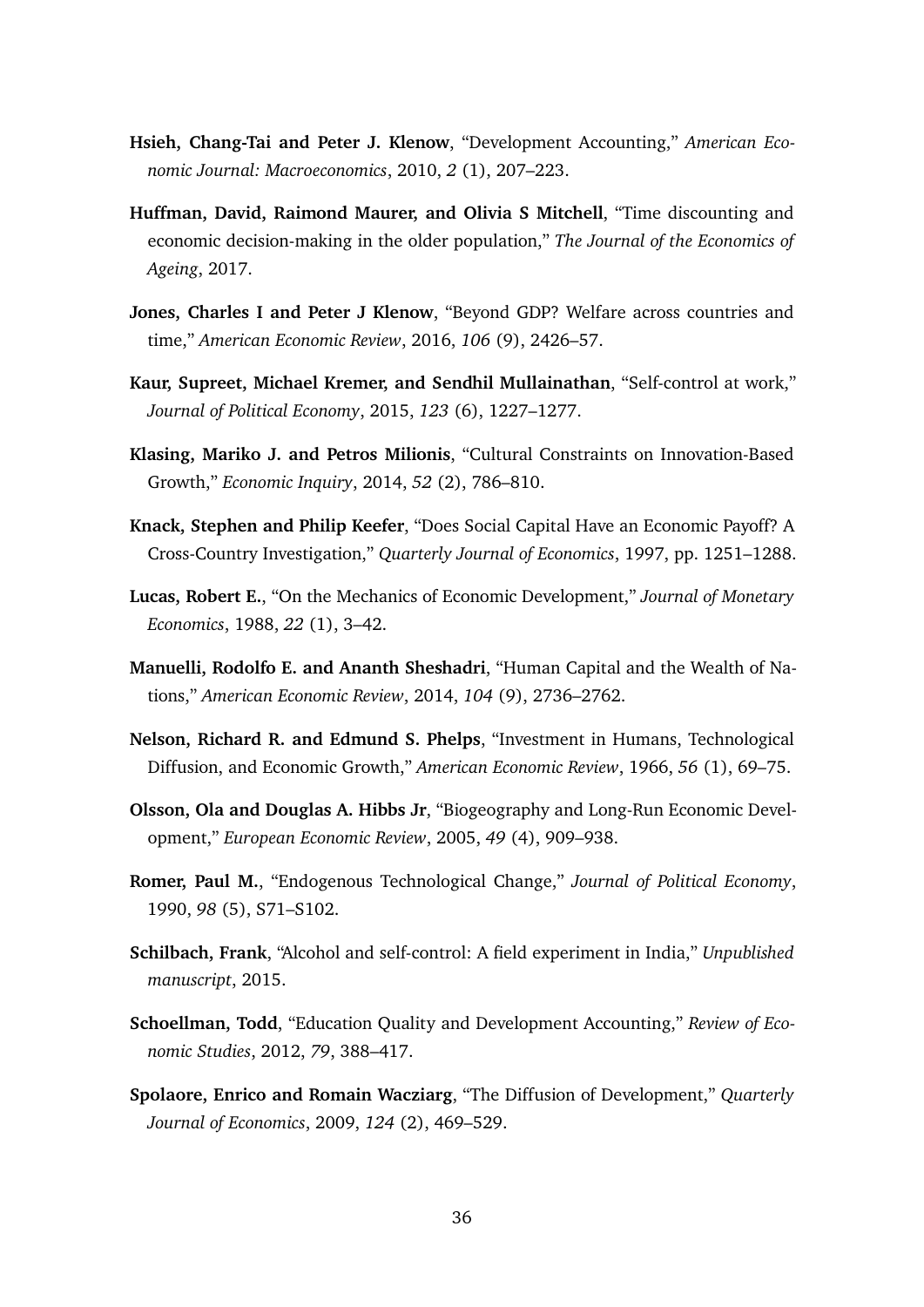- <span id="page-37-1"></span>**Squicciarini, Mara P and Nico Voigtländer**, "Human capital and Industrialization: Evidence from the Age of Enlightenment," *Quarterly Journal of Economics*, 2015, p. qjv025.
- <span id="page-37-2"></span>**Sutter, Matthias, Martin G Kocher, Daniela Glätzle-Rützler, and Stefan T Trautmann**, "Impatience and Uncertainty: Experimental Decisions Predict Adolescents' Field Behavior," *The American Economic Review*, 2013, *103* (1), 510–531.
- <span id="page-37-3"></span>**Tabellini, Guido**, "Culture and Institutions: Economic Development in the Regions of Europe," *Journal of the European Economic Association*, 2010, *8* (4), 677–716.
- <span id="page-37-4"></span>**Thönnessen, Rasmus and Erich Gundlach**, "The size of human capital externalities: cross-country evidence," *Public Choice*, 2013, *157* (3/4), 671–689.
- <span id="page-37-0"></span>**Weber, Max**, *The Protestant Ethic and the "Spirit" of Capitalism*, New York: Charles Scribner's Sons., 1930.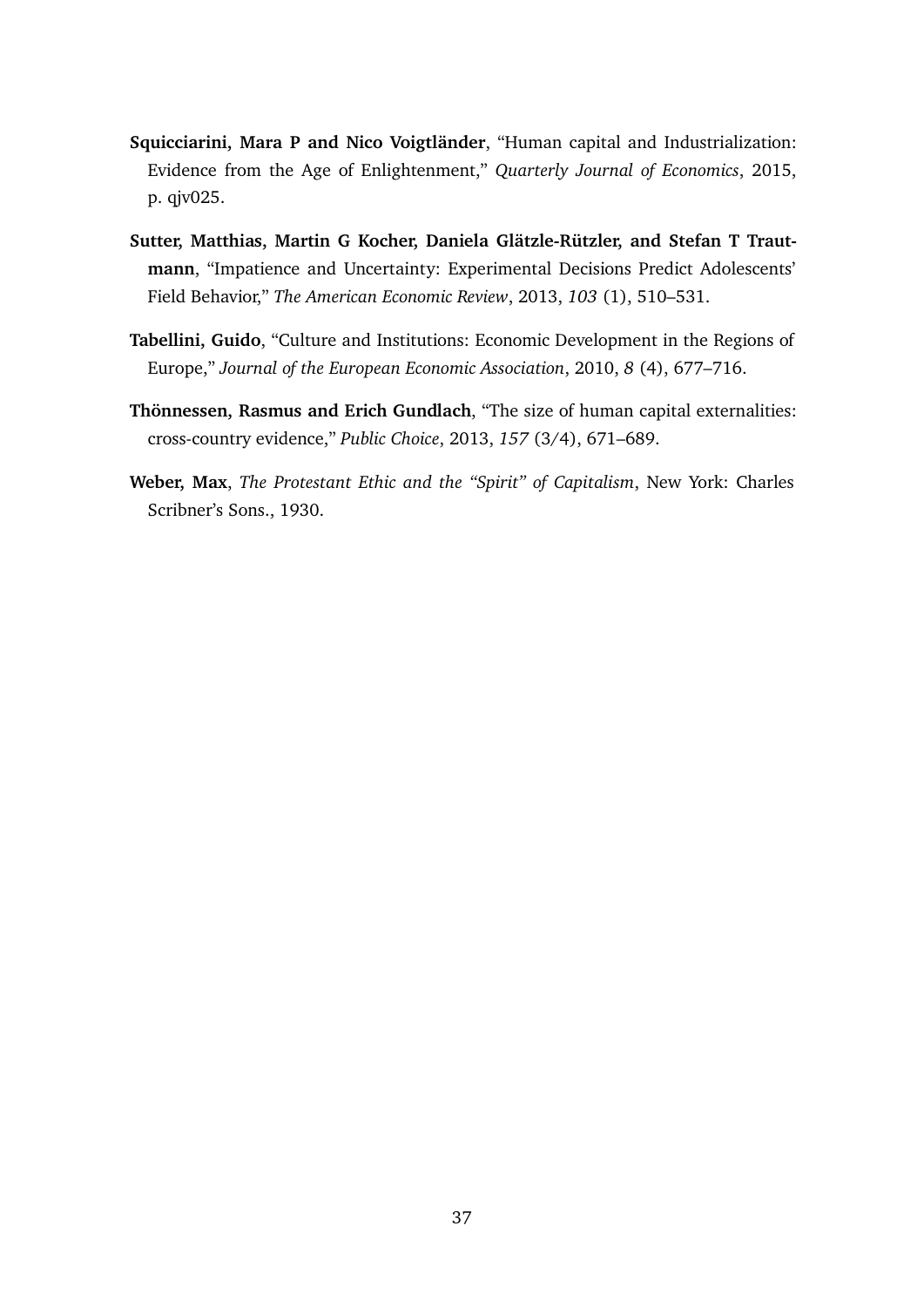## **APPENDIX**

## <span id="page-38-0"></span>**A Details on Data Collection and Patience Measure**

The description of the dataset builds on [Falk et al.](#page-35-3) [\(forthcoming\)](#page-35-3).

### **A.1 Overview**

The cross-country dataset including risk aversion, patience, positive and negative reciprocity, altruism, and trust, was collected through the professional infrastructure of the Gallup World Poll 2012. The data collection process essentially consisted of three steps. First, we conducted an experimental validation procedure to select the survey items. Second, Gallup conducted a pre-test in a variety of countries to ensure the implementability of our items in a culturally diverse sample. Third, the final data set was collected through the regular professional framework of the World Poll 2012.

### **A.2 Experimental Validation**

To ensure the behavioral relevance of our preference measures, all underlying survey items were selected through an experimental validation procedure. To this end, a sample of 409 German undergraduates completed standard state-of-the-art financially incentivized laboratory experiments designed to measure risk aversion, patience, positive and negative reciprocity, altruism, and trust. The same sample of subjects then completed a large battery of potential survey items. In a final step, for each preference, those survey items were selected which jointly performed best in predicting the behavior under real incentives measured in choice experiments. See [Falk et al.](#page-35-3) [\(forthcoming\)](#page-35-3) for details.

### **A.3 Pre-Test**

Prior to including the preference module in the Gallup World Poll 2012, it was tested in the field as part of the World Poll 2012 pre-test, which was conducted at the end of 2011 in 22 countries. The main goal of the pre-test was to receive feedback and comments on each item from various cultural backgrounds in order to assess potential difficulties in understanding and differences in the respondents' interpretation of items. Based on respondents' feedback and suggestions, minor modifications were made to the wordings of some items before running the survey as part of the World Poll 2012.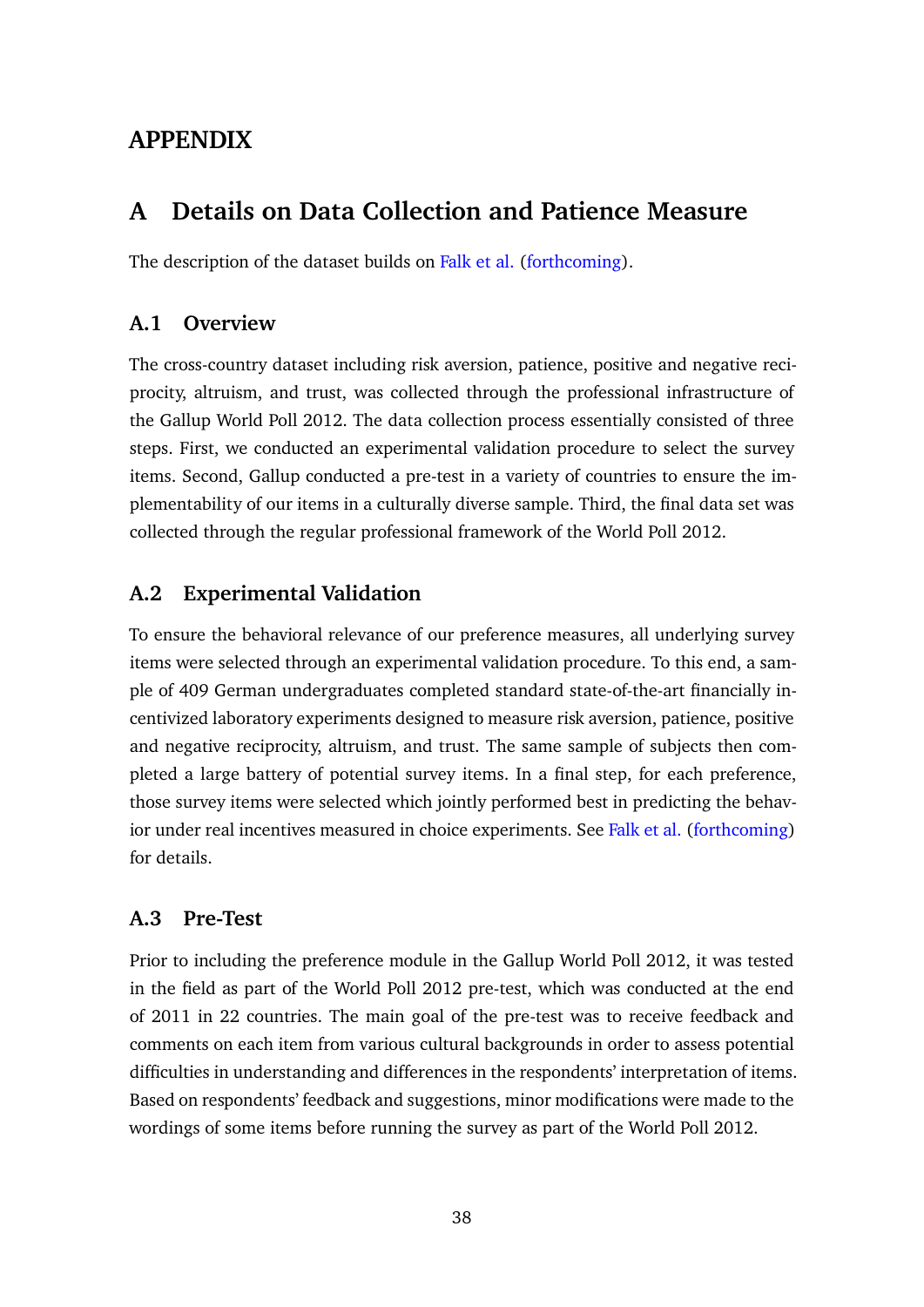The pre-test was run in 10 countries in central Asia (Armenia, Azerbaijan, Belarus, Georgia, Kazakhstan, Kyrgyzstan, Russia, Tajikistan, Turkmenistan, and Uzbekistan), 2 countries in South-East Asia (Bangladesh and Cambodia), 5 countries in Southern and Eastern Europe (Croatia, Hungary, Poland, Romania, Turkey), 4 countries in the Middle East and North Africa (Algeria, Lebanon, Jordan, and Saudi-Arabia), and 1 country in Eastern Africa (Kenya). In each country, the sample size was 10 to 15 people. Overall, more than 220 interviews were conducted. In most countries, the sample was mixed in terms of gender, age, educational background, and area of residence (urban / rural).

Participants in the pre-test were asked to state any difficulties in understanding the items and to rephrase the meaning of items in their own words. If they encountered difficulties in understanding or interpreting items, respondents were asked to make suggestions on how to modify the wording of the item in order to attain the desired meaning.

Overall, the understanding of both the qualitative items and the quantitative items was good. In particular, no interviewer received any complaints regarding difficulties in assessing the quantitative questions. When asked for rephrasing the qualitative patience item in their own words, most participants seemed to have understood the item in exactly the way that was intended.

However, when being confronted with hypothetical choices between monetary amounts today versus larger amounts one year later, some participants, especially in countries with current or relatively recent phases of volatile and high inflation rates, stated that their answer would depend on the rate of inflation, or said that they would always take the immediate payment due to uncertainty with respect to future inflation. Therefore, we decided to adjust the wording, relative to the "original" experimentally validated item, by adding the phrase "Please assume there is no inflation, i.e., future prices are the same as today's prices" to each question involving hypothetical choices between immediate and future monetary amounts.

### **A.4 Selection of Countries**

Our goal when selecting countries was to ensure representativeness for the global population. Thus, we chose countries from each continent and each region within continents. In addition, we aimed at maximizing variation with respect to observables, such as GDP per capita, language, historical and political characteristics, or geographical location and climatic conditions. Accordingly, we favored non-neighboring and culturally dissimilar countries. This procedure resulted in the following sample of 76 countries: *East Asia and Pacific:* Australia, Cambodia, China, Indonesia, Japan, Philippines, South Korea, Thailand, Vietnam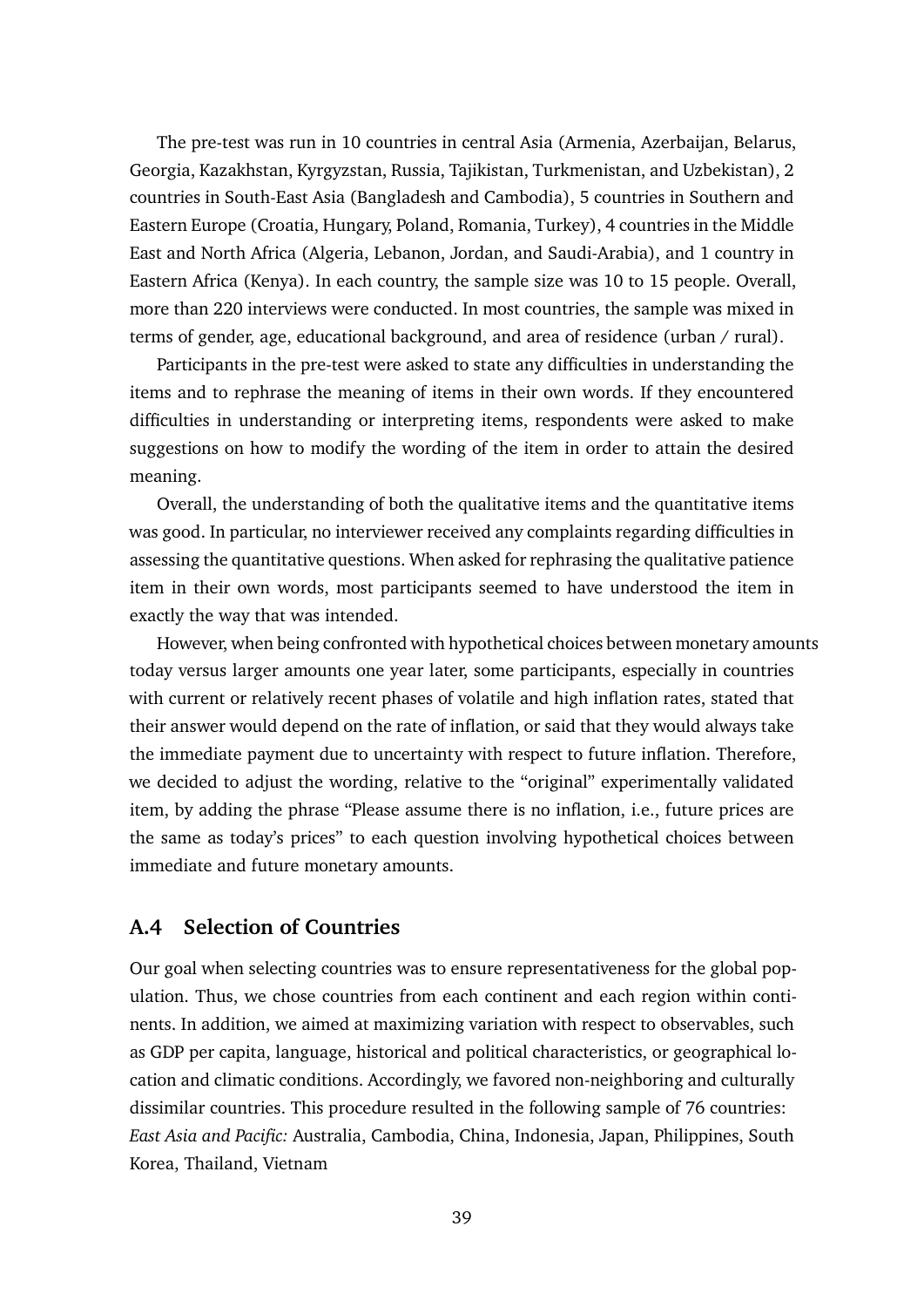*Europe and Central Asia:* Austria, Bosnia and Herzegovina, Croatia, Czech Republic, Estonia, Finland, France, Georgia, Germany, Greece, Hungary, Italy, Kazakhstan, Lithuania, Moldova, Netherlands, Poland, Portugal, Romania, Russia, Serbia, Spain, Sweden, Switzerland, Turkey, Ukraine, United Kingdom *Latin America and Caribbean:* Argentina, Bolivia, Brazil, Chile, Colombia, Costa Rica, Guatemala, Haiti, Mexico, Nicaragua, Peru, Suriname, Venezuela *Middle East and North Africa:* Algeria, Egypt, Iran, Iraq, Israel, Jordan, Morocco, Saudi Arabia, United Arab Emirates *North America:* United States, Canada *South Asia:* Afghanistan, Bangladesh, India, Pakistan, Sri Lanka *Sub-Saharan Africa:* Botswana, Cameroon, Ghana, Kenya, Malawi, Nigeria, Rwanda, South Africa, Tanzania, Uganda, Zimbabwe

## **A.5 Sampling and Survey Implementation**

### **A.5.1 Background**

Since 2005, the international polling company Gallup has conducted an annual World Poll, in which it surveys representative population samples in almost every country around the world on, e.g., economic, social, political, and environmental issues. The collection of our preference data was embedded into the regular World Poll 2012 and hence made use of the pre-existing polling infrastructure of one of the largest professional polling institutes in the world. $^{12}$ 

#### **A.5.2 Survey Mode**

Interviews were conducted via telephone and face-to-face. Gallup uses telephone surveys in countries where there is telephone coverage of at least 80% of the population or where this is the customary survey methodology. In countries where telephone interviewing is employed, Gallup uses a random-digit-dial method or a nationally representative list of phone numbers. In countries where face-to-face interviews are conducted, households are randomly selected in an area-frame-design.

### **A.5.3 Sample Composition**

In most countries, samples are nationally representative of the resident population aged 15 and older. Gallup's sampling process is as follows.

<sup>12</sup>Compare

[http://www.gallup.com/strategicconsulting/156923/worldwide-research-methodology](http://www.gallup.com/strategicconsulting/156923/worldwide-research-methodology.aspx). [aspx](http://www.gallup.com/strategicconsulting/156923/worldwide-research-methodology.aspx)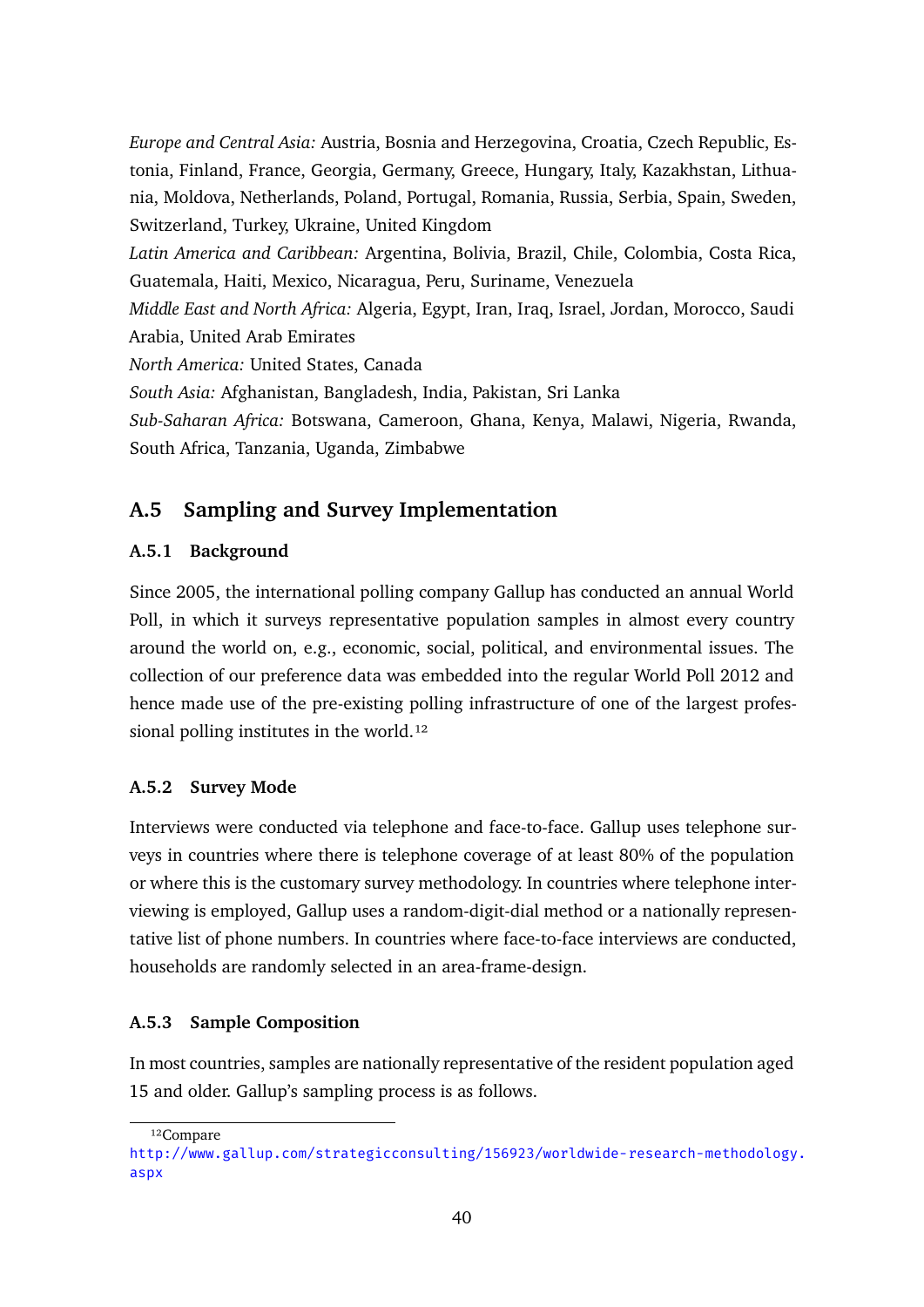#### *Selecting Primary Sampling Units*

In countries where face-to-face interviews are conducted, the first stage of sampling is the identification of primary sampling units (PSUs), consisting of clusters of households. PSUs are stratified by population size and / or geography and clustering is achieved through one or more stages of sampling. Where population information is available, sample selection is based on probabilities proportional to population size. If population information is not available, Gallup uses simple random sampling.

In countries where telephone interviews are conducted, Gallup uses a random-digitdialing method or a nationally representative list of phone numbers. In countries where mobile phone penetration is high, Gallup uses a dual sampling frame.

#### *Selecting Households and Respondents*

Gallup uses random route procedures to select sampled households. Unless an outright refusal to participate occurs, interviewers make up to three attempts to survey the sampled household. To increase the probability of contact and completion, interviewers make attempts at different times of the day, and when possible, on different days. If the interviewer cannot obtain an interview at the initially sampled household, he or she uses a simple substitution method.

In face-to-face and telephone methodologies, random respondent selection is achieved by using either the latest birthday or else the Kish grid method.<sup>13</sup> In a few Middle East and Asian countries, gender-matched interviewing is required, and probability sampling with quotas is implemented during the final stage of selection. Gallup implements quality control procedures to validate the selection of correct samples and that the correct person is randomly selected in each household.

#### *Sampling Weights*

Ex post, data weighting is used to ensure a nationally representative sample for each country and is intended to be used for calculations within a country. First, base sampling weights are constructed to account for geographic oversamples, household size, and other selection probabilities. Second, post-stratification weights are constructed. Population statistics are used to weight the data by gender, age, and, where reliable data are available, education or socioeconomic status.

 $13$ The latest birthday method means that the person living in the household whose birthday among all persons in the household was the most recent (and who is older than 15) is selected for interviewing. With the Kish grid method, the interviewer selects the participants within a household by using a table of random numbers. The interviewer will determine which random number to use by looking at, e.g., how many households he or she has contacted so far (e.g., household no. 8) and how many people live in the household (e.g., 3 people, aged 17, 34, and 36). For instance, if the corresponding number in the table is 7, he or she will interview the person aged 17.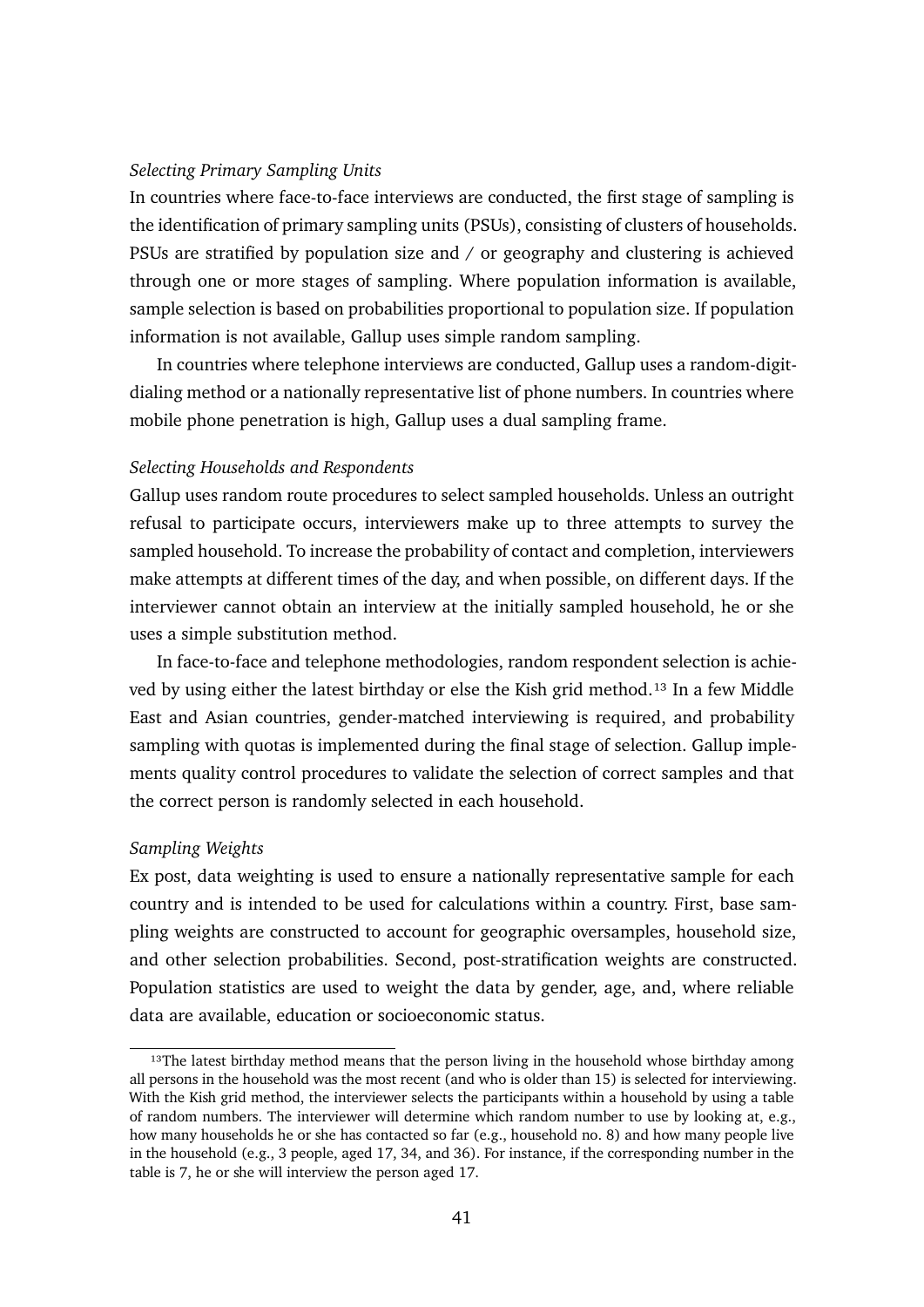#### **A.5.4 Translation of Items**

The preference module items were translated into the major languages of each target country. The translation process involved three steps. As a first step, a translator suggested an English, Spanish or French version of a German item, depending on the region. A second translator, being proficient in both the target language and in English, French, or Spanish, then translated the item into the target language. Finally, a third translator would review the item in the target language and translate it back into the original language. If semantic differences between the original item and the back-translated item occurred, the process was adjusted and repeated until all translators agreed on a final version.

#### **A.5.5 Adjustment of Monetary Amounts in Quantitative Items**

All items involving monetary amounts were adjusted to each country in terms of their real value, i.e., all monetary amounts were calculated to represent the same share of the country's median income in local currency as the share of the amount in Euro of the German median income since the validation study had been conducted in Germany. Monetary amounts used in the validation study with the German sample were round numbers in order to facilitate easy calculations and to allow for easy comparisons (e.g., 100 Euro today versus 107.50 in 12 months). In order to proceed in a similar way in all countries, we rounded all monetary amounts to the next "round" number. While this necessarily resulted in some (very minor) variation in the real stake size between countries, it minimized cross-country differences in understanding the quantitative items due to difficulties in assessing the involved monetary amounts.

#### **A.5.6 Staircase procedure**

The sequence of survey questions that form the basis for the quantitative patience measure is given by the "tree" logic depicted in Figure [4](#page-43-0) for the benchmark of the German questionnaire. Each respondent faced five interdependent choices between receiving 100 euros today or varying amounts of money in 12 months. The values in the tree denote the amounts of money to be received in 12 months. The rightmost level of the tree (5th decision) contains 16 distinct monetary amounts, so that responses can be classified into 32 categories which are ordered in the sense that the (visually) lowest path / endpoint indicates the highest level of patience. As in the experimental validation procedure in [Falk et al.](#page-35-6) [\(2015\)](#page-35-6), we assign values 1-32 to these endpoints, with 32 denoting the highest level of patience.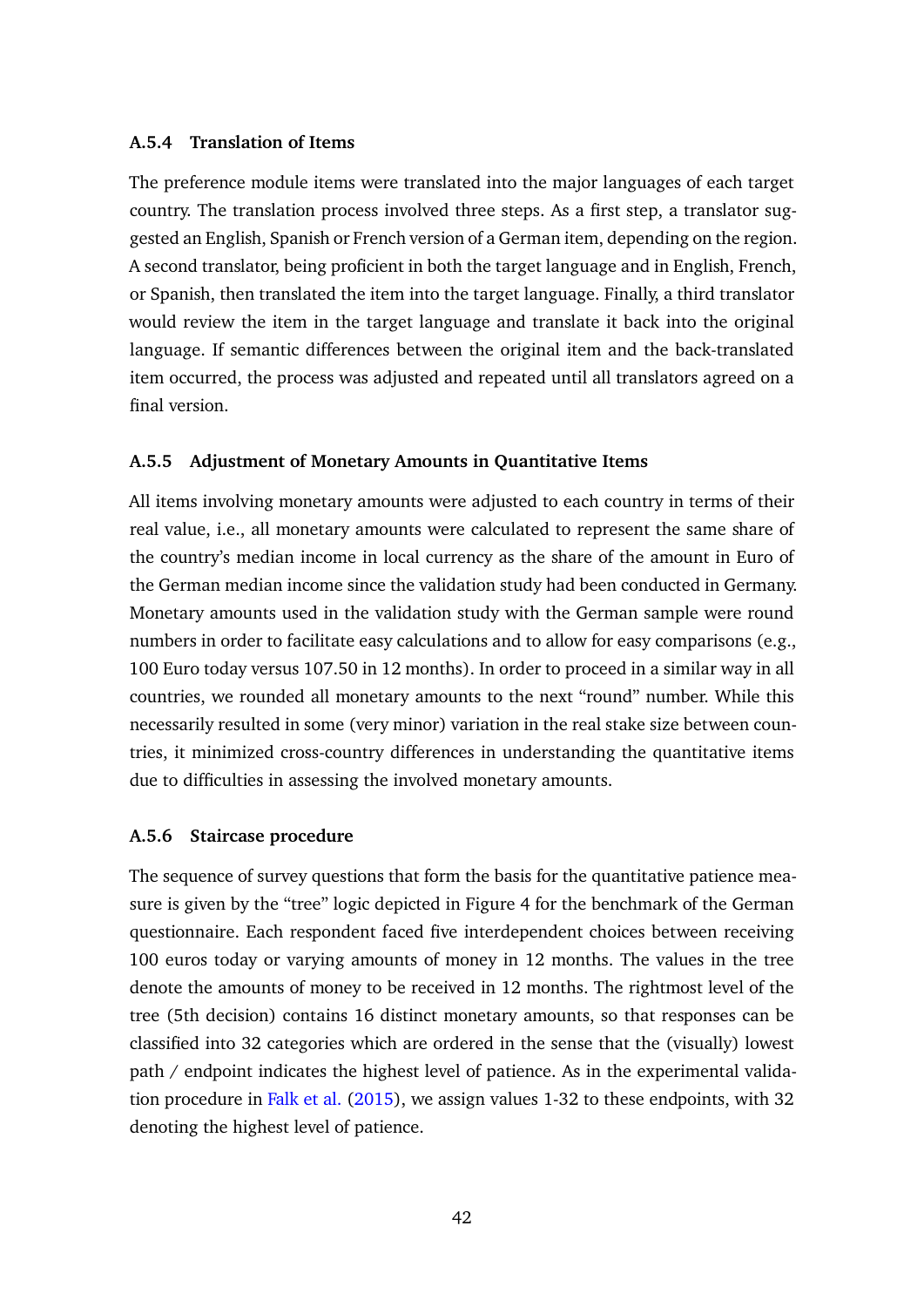<span id="page-43-0"></span>

Figure 4: Tree for the staircase time task as implemented in Germany (numbers = payment in 12 months, A = choice of "100 euros today", B = choice of "*x* euros in 12 months"). First, each respondent was asked whether they would prefer to receive 100 euros today or 154 euros in 12 months from now (leftmost decision node). In case the respondent opted for the payment today ("A"), in the second question the payment in 12 months was adjusted upwards to 185 euros. If, on the other hand, the respondent chose the payment in 12 months, the corresponding payment was adjusted down to 125 euros. Working further through the tree follows the same logic.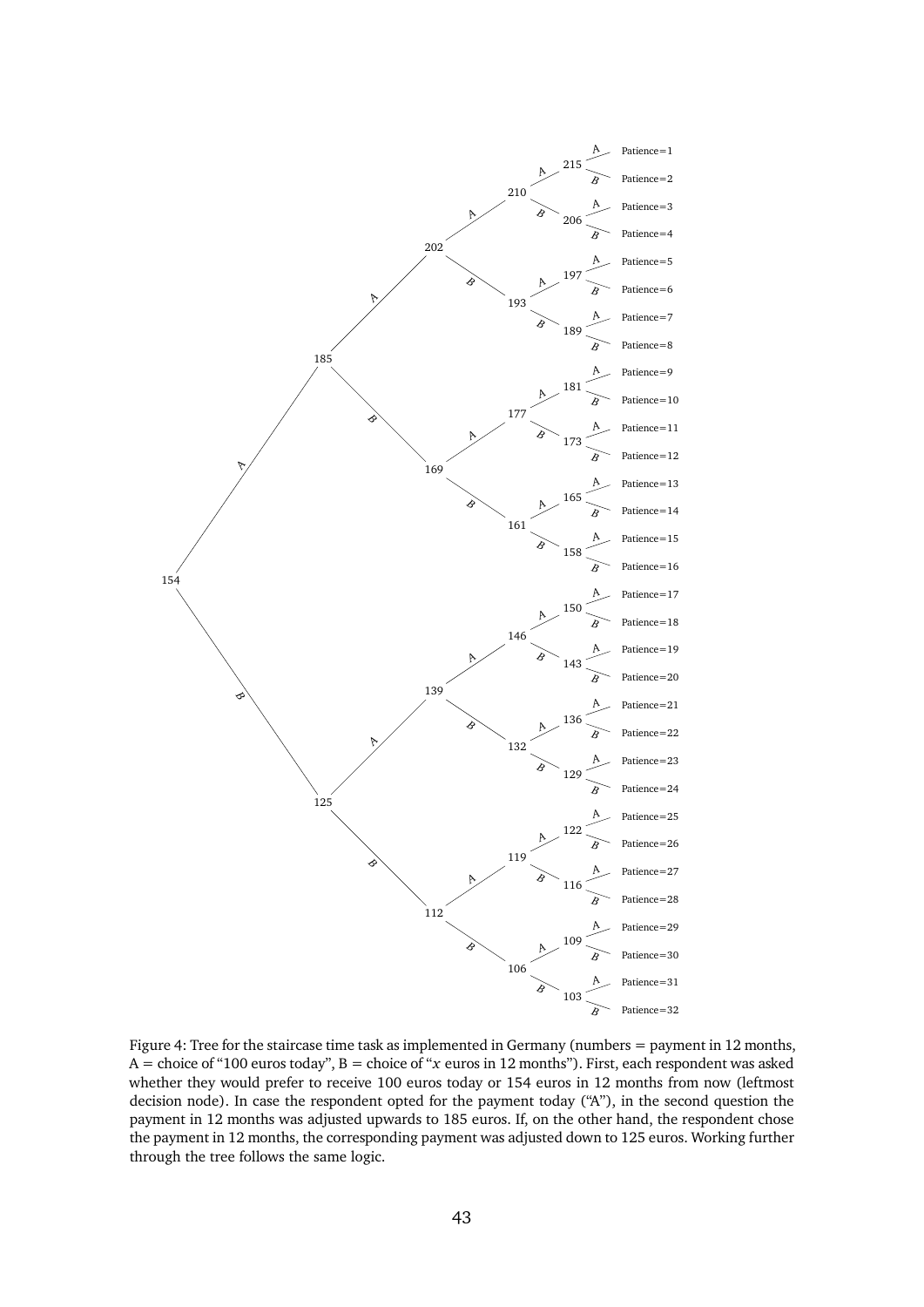### **A.6 Computation of Preference Measures**

#### **A.6.1 Cleaning and Imputation of Missings**

In order to make maximal use of the available information in our data, missing survey items were imputed based on the following procedure:

If one survey item was missing, then the missing item was predicted using the responses to the other item. The procedure was as follows:

- Qualitative question missing: We regress all available survey responses to the qualitative question on responses to the staircase task, and then use these coefficients to predict the missing qualitative items using the available staircase items.
- Staircase item missing: The imputation procedure was similar, but made additional use of the informational content of the responses of participants who started but did not finish the sequence of the five questions. If the respondent did not even start the staircase procedure, then imputation was done by predicting the staircase measure based on answers to the qualitative survey measure using the methodology described above. On the other hand, if the respondent answered at least one of the staircase questions, the final staircase outcome was based on the predicted path through the staircase procedure. Suppose the respondent answered four items such that his final staircase outcome would have to be either *x* or *y*. We then predict the expected choice between *x* and *y* based on a probit of the "*x* vs. *y*" decision on the qualitative item. If the respondent answered three (or less) questions, the same procedure was applied, the only difference being that in this case the obtained predicted probabilities were applied to the expected values of the staircase outcome conditional on reaching the respective node. Put differently, the procedure outlined above was applied recursively by working backwards through the "tree" logic of the staircase procedure.

In total, for about 8% of all respondents, one of the two patience measures was imputed.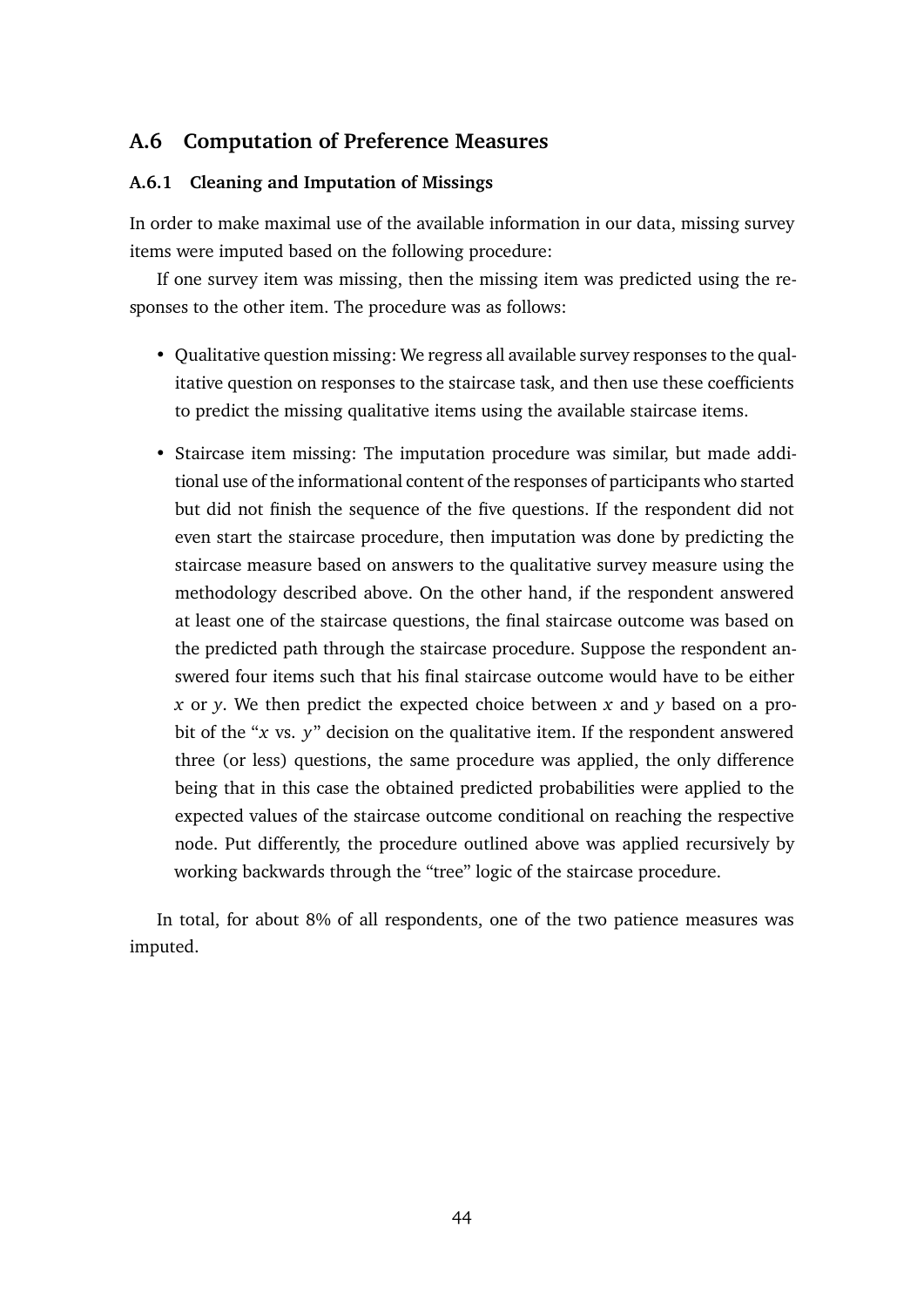#### **A.6.2 Computation of Preference Indices at Individual Level**

We compute an individual-level index of patience by (i) computing the z-scores of each survey item at the individual level and (ii) weighing these z-scores using the weights resulting from the experimental validation procedure of [Falk et al.](#page-35-3) [\(forthcoming\)](#page-35-3). Formally, these weights are given by the coefficients of an OLS regression of observed behavior on responses to the respective survey items, such that the coefficients sum to one. These weights are given by (see above for the precise survey items):

Patience =  $0.7115185 \times$  Quantitative measure + 0.2884815  $\times$  Qualitative item

#### **A.6.3 Computation of Country Averages**

In order to compute country-level averages, we weigh the individual-level data with the sampling weights provided by Gallup, see above.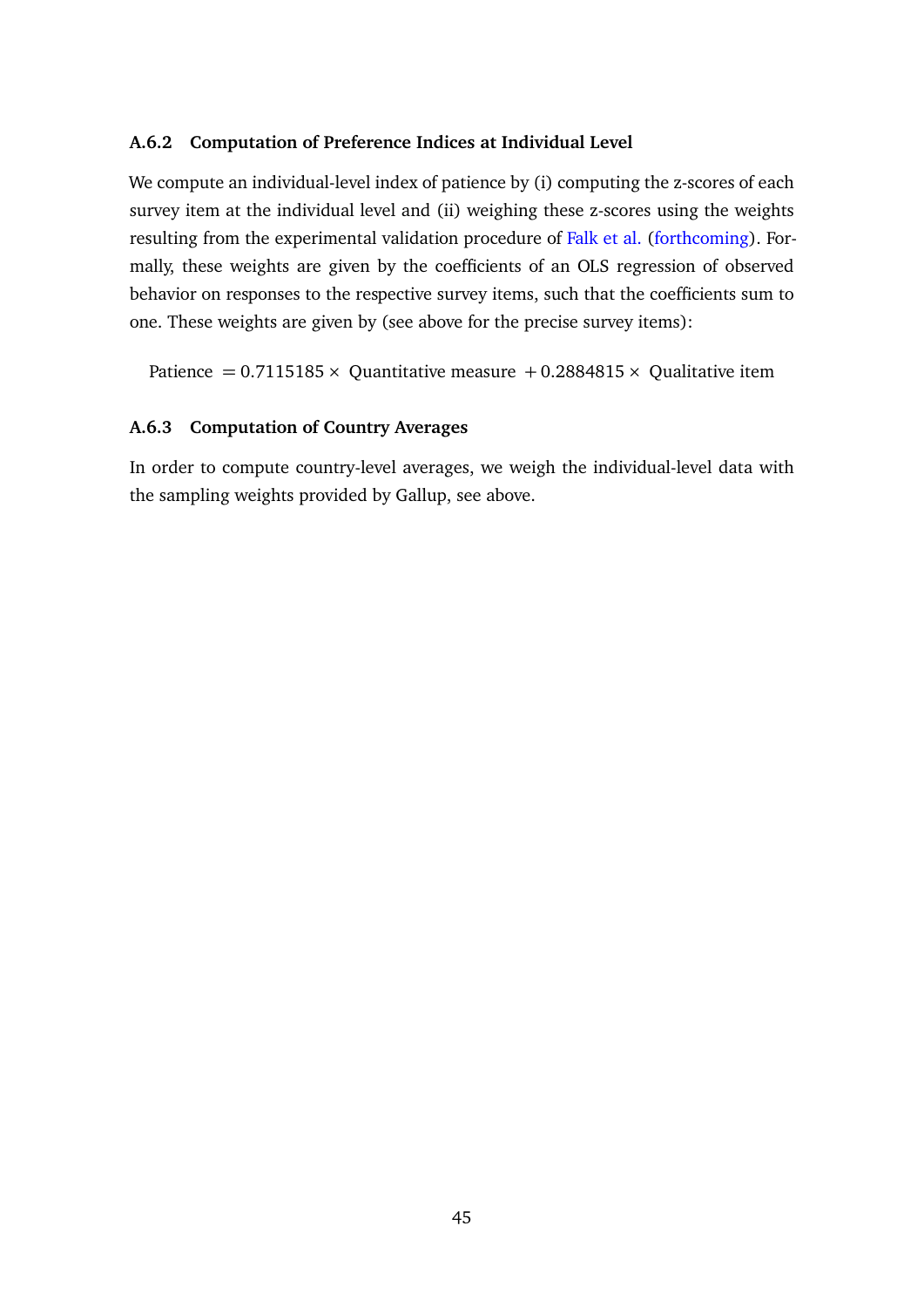## <span id="page-46-0"></span>**B Model Derivations and Quantification**

#### **B.1 Patience, Factor Accumulation, and Growth: A Simple Model**

*Setup.* Consider an economy of overlapping generations of individuals that live for two periods. Each generation has unit mass and each period lasts for one unit of time. Individuals derive utility from consumption and are heterogeneous with respect to their patience. When young, all individuals work as unskilled workers in production and choose the fractions of labor earnings they want to consume and save. Saved income is transformed one-to-one into physical capital that can be used for production during the following period. The capital accumulated by one generation during youth fully depreciates at the end of their second period of life. During youth, individuals also decide about their education. In terms of education, individuals can decide to remain unskilled workers or to become educated workers during the second period of their life. Becoming educated requires individuals to spend fraction  $(1 - \psi)$  of their time on the acquisition of human capital.

Let generations be indexed by the period when they are young. Then the preferences of individual *i* are represented by

<span id="page-46-1"></span>
$$
U^{i} = \ln c_{t}^{y} + \beta^{i} \ln c_{t+1}^{o} , \qquad (1)
$$

where *β i* is the discount factor of individual *i*, which corresponds to this individual's level of patience.<sup>14</sup> Individuals differ in their patience, and for analytical convenience *β*<sup>*i*</sup> is modeled as a draw from a uniform distribution  $β$ <sup>*i*</sup> ∼  $U[χ − ε; χ + ε]$  with density  $1/2\epsilon$ , where  $\chi$  reflects the average level of patience in a given country.<sup>15</sup> Variation in  $\beta^i$ conditional on *χ* captures individual-level heterogeneity within an economy. Variation in *χ* will be used below to conduct comparisons between populations.

*Human Capital Acquisition.* The acquisition of education takes a fraction 1−*ψ* of the first period of life. We assume that the effectiveness of time spent on education increases with patience, so that an individual with patience *β i* accumulates a stock of human capital  $h(\beta^i) = \beta^i e^{\rho(1-\psi)}$ , which corresponds to the usual Mincerian specification with education time  $(1 - \psi)$  and a return parameter  $\rho > 0$ . Technically, the assumption that the effectiveness of time devoted to education increases with patience, serves the

<sup>&</sup>lt;sup>14</sup>For notational clarity, in the following we denote a cohort by the period in which this generation is young.

<sup>&</sup>lt;sup>15</sup>The assumption of a uniform distribution of patience is made for analytical tractability and simplicity. Any realistic parametric distribution would deliver qualitatively similar results.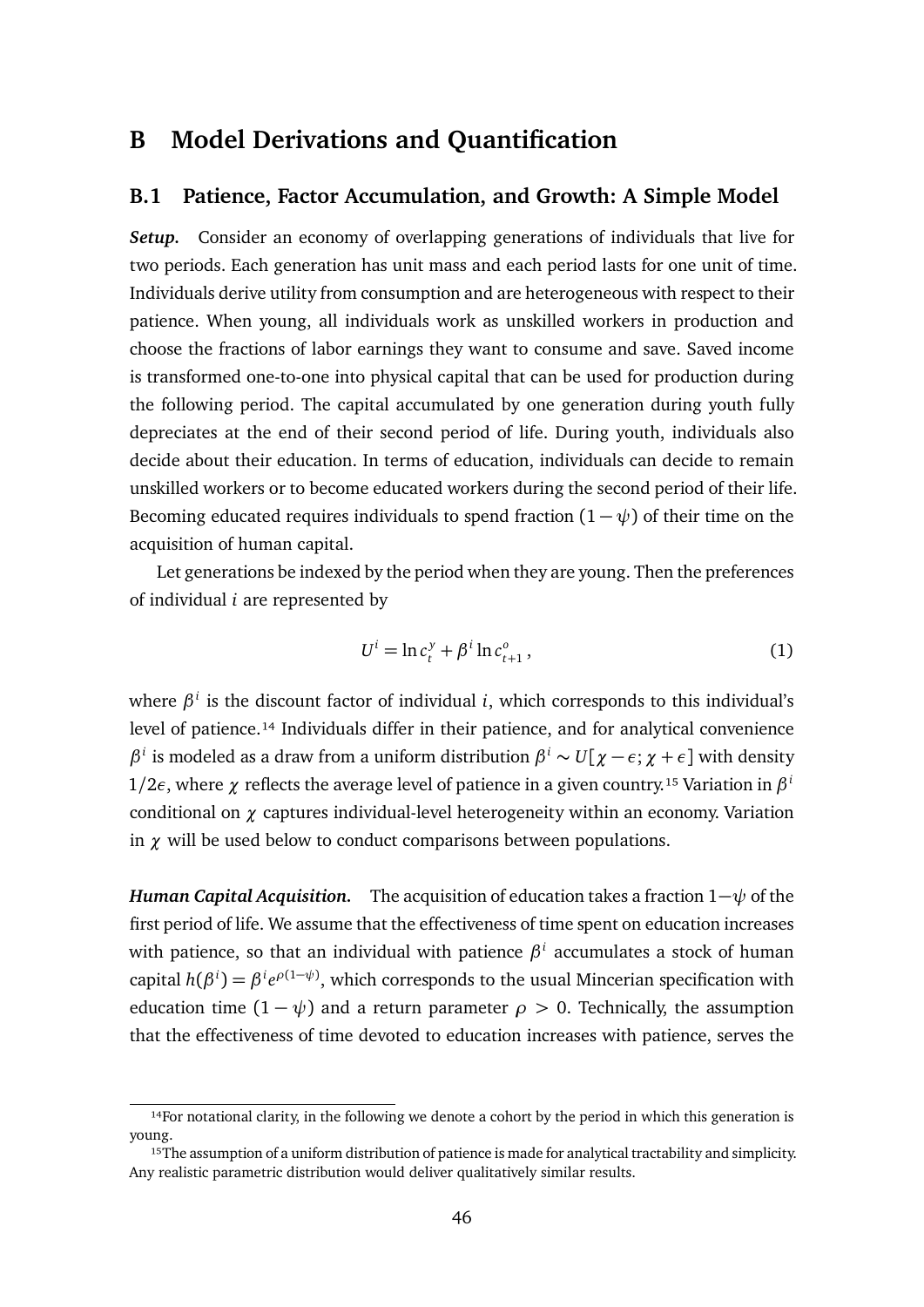purpose to break the well-known separation theorem.<sup>16</sup>

*Budget Constraints.* Denote the wage of unskilled workers by  $w_t^W$  $t<sub>t</sub><sup>W</sup>$ , the earnings of an educated entrepreneurial worker as  $w_t^E$  $\mathbf{f}_t^E$ , the savings rates of unskilled and educated workers as *s W*  $_t^W$  and  $s_t^E$  $t_t^E$ , and the return on capital as  $R_t$ . The respective budget constraints of unskilled and educated workers are then

<span id="page-47-0"></span>unskilled: 
$$
c_t^y = w_t^W \cdot (1 - s_t^{iW}), \qquad c_{t+1}^o = w_{t+1}^W + w_t^W \cdot s_t^{iW} \cdot R_{t+1}
$$
 (2)

$$
\text{educated:} \quad c_t^y = w_t^W \cdot (1 - s_t^{iE}) \cdot \psi, \quad c_{t+1}^o = w_{t+1}^E \cdot h_t(i) + w_t^W \cdot s_t^{iE} \cdot \psi \cdot R_{t+1} \tag{3}
$$

Individuals take wages and capital returns as given.

*Production.* Output can be used for consumption or capital accumulation, and is produced using capital, unskilled labor and educated labor. The production of final output *Y* during period *t* takes the form

$$
Y_t = A_t K_t^{\alpha} \left[ L_t^{\frac{\sigma - 1}{\sigma}} + H_t^{\frac{\sigma - 1}{\sigma}} \right]^{\frac{\sigma(1 - \alpha)}{\sigma - 1}}, \tag{4}
$$

where the aggregate capital stock in period *t* is *K<sup>t</sup>* , the stock of unskilled labor in *t* is denoted by  $L_t$ , and the effective stock of educated labor is  $H_t$ , with  $0 < \alpha < 1$  and *σ >* 1. Factors are remunerated on competitive markets for capital, and for unskilled and educated labor, respectively, such that

$$
R_t = \alpha A_t K_t^{\alpha - 1} \left[ L_t^{\frac{\sigma - 1}{\sigma}} + H_t^{\frac{\sigma - 1}{\sigma}} \right]^{\frac{\sigma(1 - \alpha)}{\sigma - 1}} \tag{5}
$$

$$
w_t^W = (1 - \alpha) A_t K_t^{\alpha} \left[ L_t^{\frac{\sigma - 1}{\sigma}} + H_t^{\frac{\sigma - 1}{\sigma}} \right]^{\frac{\sigma (1 - \alpha)}{\sigma - 1} - 1} L_t^{-1/\sigma} \tag{6}
$$

$$
w_t^E = (1 - \alpha) A_t K_t^{\alpha} \left[ L_t^{\frac{\sigma - 1}{\sigma}} + H_t^{\frac{\sigma - 1}{\sigma}} \right]^{\frac{\sigma (1 - \alpha)}{\sigma - 1} - 1} H_t^{-1/\sigma} \tag{7}
$$

In its basic form, the model does not feature any feedback of patience on factor productivity or or growth in terms of technological progress. However, the model can easily be extended to accommodate both features by making the additional assumption of a human capital externality of the stock of educated workers on productivity or productivity growth. In particular, we apply a simplified version of a human capital

 $16$ Otherwise, in an environment as the one described here, where savings allow to smooth consumption, education choices do not interfere with intertemporal trade-offs and only maximize lifetime income. This assumption therefore essentially parallels the assumption of incomplete capital markets in models without savings and physical capital, see, e.g., [Doepke and Zilibotti](#page-34-2) [\(2014\)](#page-34-2) and [Klasing and Milionis](#page-36-8) [\(2014\)](#page-36-8). Under a broad class of alternative modeling assumptions, human capital accumulation and occupation choice will also depend on patience.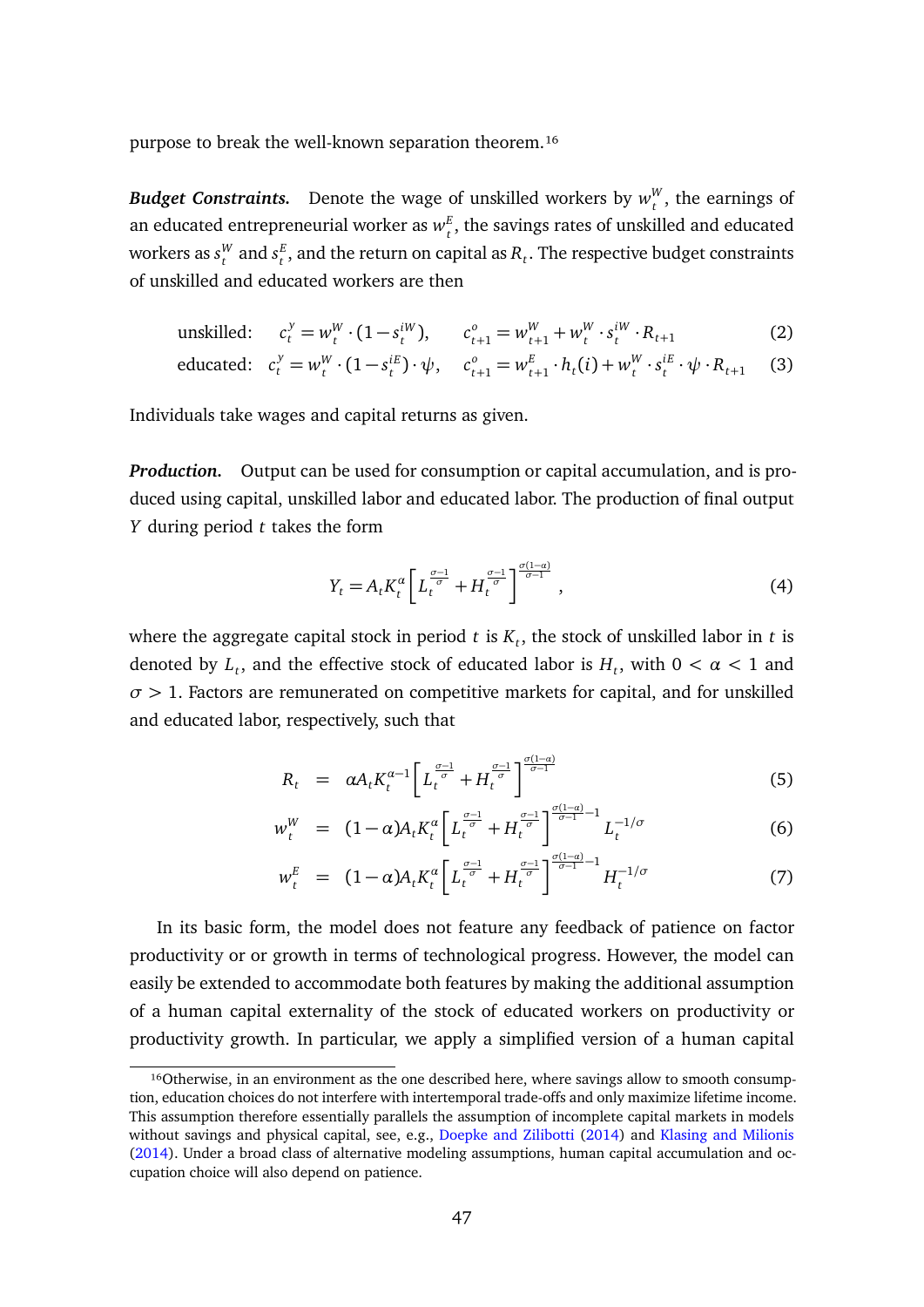externality on productivity (e.g., Lucas, 1988) for TFP, with  $A_t = \bar{A} \cdot (1 + H_t)^{\theta}$ , and a mechanism along the lines of [Nelson and Phelps](#page-36-9) [\(1966\)](#page-36-9) according to which larger share of educated workers in the population is conducive for productivity growth,

$$
g_t = \frac{A_{t+1} - A_t}{A_t} = \lambda_t^{\phi}
$$
\n<sup>(7)</sup>

where  $\phi > 0$ . For most of the analysis, we will abstract from TFP externalities and growth, i.e., set  $\theta = \phi = 0$ .

In the following, we restrict attention to the steady state (balanced growth) equilibrium.

*Optimal Individual Decisions.* The model is closed by considering the optimal decisions at the individual level. The optimal savings decision for an unskilled worker is determined by maximizing [\(1\)](#page-46-1) subject to [\(2\)](#page-47-0).

In steady state the optimal savings rate of an unskilled worker *i* are given by

<span id="page-48-1"></span>
$$
s^{iW}(\beta^i) = \frac{\beta^i - \frac{(1+g)}{R}}{1 + \beta^i},
$$
\n(8)

which is strictly increasing in individual *i*'s patience *β i* .

Analogously, the optimal savings decision for individual *i* conditional on becoming an educated worker is determined by maximizing [\(1\)](#page-46-1) subject to [\(3\)](#page-47-0). Solving for the optimal savings rate in the steady state gives

<span id="page-48-0"></span>
$$
s^{iE}(\beta^i) = \frac{\beta^i - \frac{(1+g)\eta h(\beta^i)}{R\psi}}{1+\beta^i},
$$
\n(9)

where  $\eta = w^{\rm E}/w^{\rm W}$  denotes the skill premium of educated workers as defined in the main text.

It turns out that educated entrepreneurs can afford to save a smaller fraction of their first period income than unskilled workers in order to smooth consumption.<sup>17</sup>

The choice to become an unskilled worker or an educated worker involves a comparison of (indirect) lifetime utilities. After cancelling common terms (wages), this com-

<sup>&</sup>lt;sup>17</sup>This logic corresponds to comparing the second period labor incomes for unskilled workers and skilled workers while holding *β <sup>i</sup>* fixed. While young, workers earn the same wages regardless of whether they become skilled or remain unskilled. When becoming skilled, however, the disposable income during youth is lower due to the time spent on education,  $(1 - \psi)$ . This implies that the savings rate of workers that become skilled is lower than of those that remain unskilled, conditional on the same *β i* , as becomes clear from a comparison of [\(9\)](#page-48-0) and [\(8\)](#page-48-1) and noting that  $0 < \psi < 1$  and  $\eta > 1$ .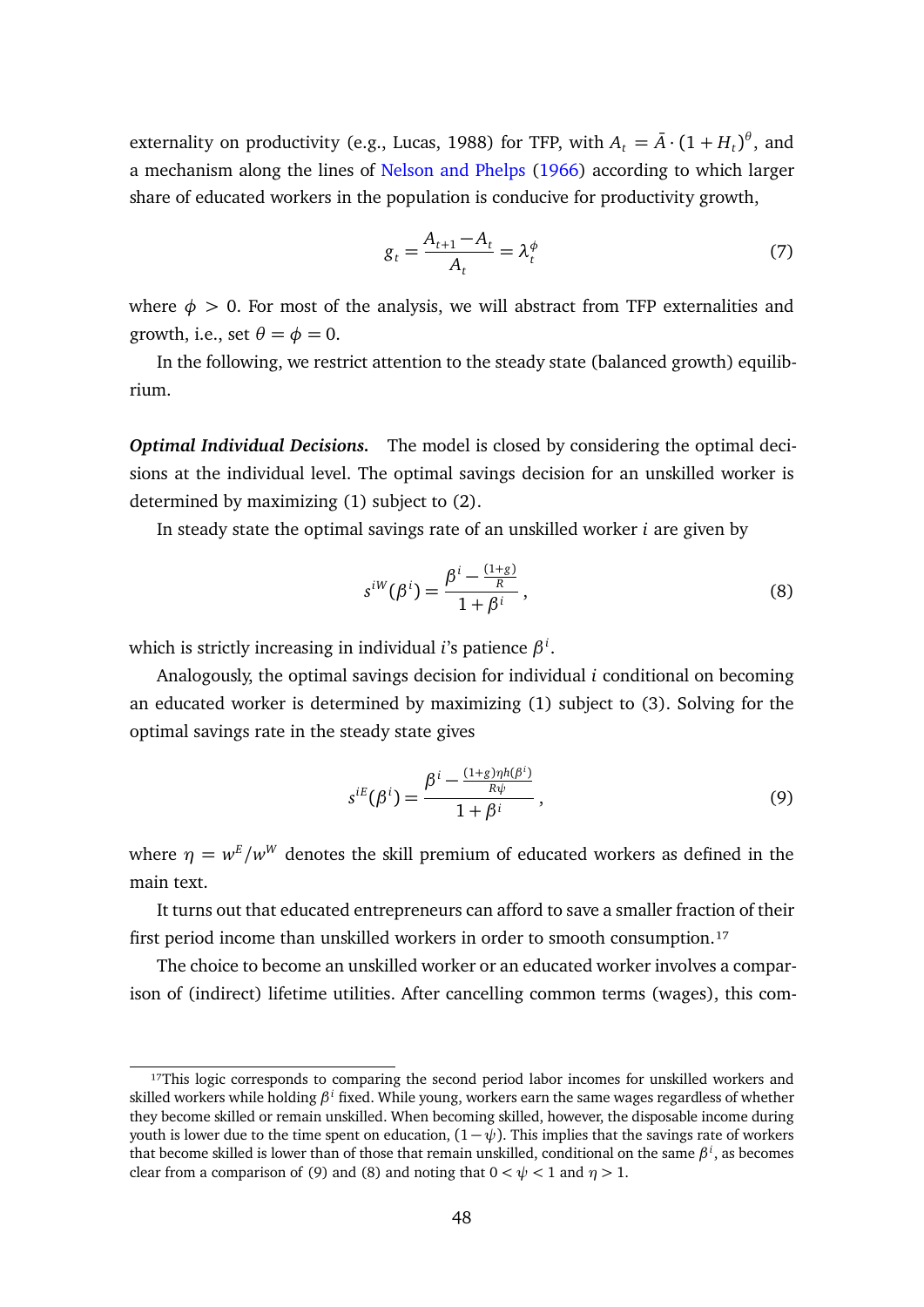parison can be represented as

$$
\ln(1-s^{iW}) + \beta^{i}\ln((1+g) + s^{iW}R) \ge \ln((1-s^{iE})\psi) + \beta^{i}\ln((1+g)\eta h(\beta^{i}) + \psi s^{iE}R).
$$

Substituting from the optimal savings decision and simplifying yields as equivalent condition

<span id="page-49-0"></span>
$$
\frac{1-\psi}{1+g}R+1 \gtrless \eta h(\beta^i) = \eta \beta^i e^{\rho(1-\psi)}
$$
\n(10)

The right hand side of this condition, which corresponds to the relative marginal utility in the second period of becoming educated rather than unskilled, is increasing in patience β<sup>i</sup> since a higher β<sup>i</sup> implies a greater effectiveness of time devoted to education for individuals with greater patience. The indifference condition for becoming unskilled vs. educated is that  $\tilde{\beta} = \left(\frac{1-\psi}{1+g}\right)$  $\frac{1-\psi}{1+g}R+1\right)\frac{1}{\eta e^{\rho(1)}}$  $\frac{1}{\eta e^{\rho(1-\psi)}}$ , with a strict preference for becoming educated if  $\beta^i > \tilde{\beta}$ .

*Factor Market Clearing.* In the following, we restrict attention to the steady state (balanced growth) equilibrium. In this environment, each generation will consist of a share  $\lambda_t = \lambda$  of individuals that decide optimally to become educated. This share of individuals is characterized by a level of patience greater or equal than  $\tilde{\beta}_t.$  Since unskilled workers of two generations coexist at each point of time, the stock of unskilled labor in steady state is given by

$$
L = \frac{1}{2\epsilon} \left( 2 \cdot \int_{\chi - \epsilon}^{\tilde{\beta}} 1 d\beta + \int_{\tilde{\beta}}^{\chi + \epsilon} \psi d\beta \right) = 2(1 - \lambda) + \psi \lambda. \tag{11}
$$

Correspondingly, the stock of skilled workers in a given period is given by *λ*, and the aggregate stock of skilled human capital corresponds to

$$
H = \frac{1}{2\epsilon} \int_{\tilde{\beta}}^{\chi + \epsilon} e^{\rho(1 - \psi)} \beta d\beta = e^{\rho(1 - \psi)} \lambda(\chi + \epsilon - \lambda \epsilon), \qquad (12)
$$

where  $\tilde{\beta}$  corresponds to the threshold level patience that determines the stock of skilled workers.

*Equilibrium.* The indifference condition for education implies the existence of a threshold level of patience,  $\tilde{\beta}$ . In equilibrium, the marginal individual with patience  $\tilde{\beta}$  is indifferent between remaining an unskilled worker or becoming educated. Individuals with a *β <sup>i</sup> > β*˜ optimally sort into becoming educated, whereas individuals with *β <sup>i</sup> < β*˜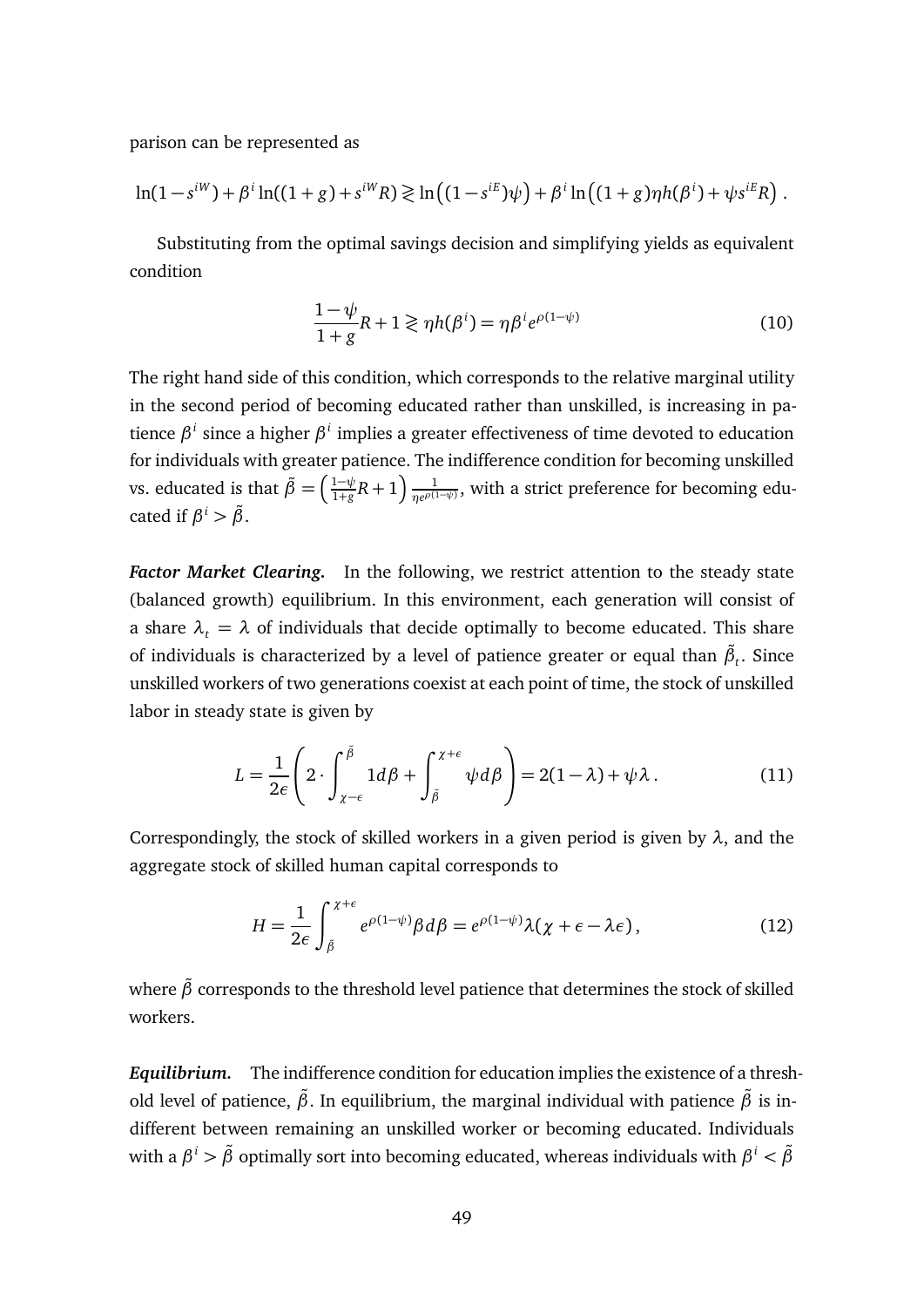decide to remain unskilled workers. For any non-degenerate distribution of *β*, there is a one-to-one mapping between  $\tilde{\beta}$  and the respective population share of skilled individuals  $\lambda_t$ .

Under the assumption that  $\beta^i$  is distributed uniformly, this mapping is  $\lambda = (\chi + \epsilon - \delta)$  $β)$ /2*ε* ⇔  $β = χ + ε - 2λε$ . Consequently, the average level of patience of unskilled workers is then given by  $\beta = \chi - \lambda \epsilon$ . Equivalently, the average patience of educated workers is  $\bar{\beta} = \gamma + (1 - \lambda)\epsilon$ .

The wage premium of educated workers over unskilled workers is therefore

$$
\eta = \frac{w^E}{w^W} = \left(\frac{L}{H}\right)^{\frac{1}{\sigma}} = \left(\frac{2(1-\lambda) + \psi\lambda}{e^{\rho(1-\psi)}\lambda(\chi + \epsilon - \lambda\epsilon)}\right)^{\frac{1}{\sigma}},\tag{13}
$$

and is strictly decreasing in *λ*.

Notice that wage earnings when young correspond to unskilled wages and are therefore unrelated to individual patience, so that aggregate savings are obtained by occupation-specific averages. The (interior) steady state equilibrium is therefore characterized by a partition of the population in unskilled workers and educated workers, as well as the corresponding supply and demand of capital. To determine the equilibrium, notice that imposing equality of the indifference condition for remaining unskilled or acquiring skills, [\(10\)](#page-49-0) and simplifying delivers a condition for the effective return to capital *R*, which itself is a function of the population share skilled  $\lambda$ , i.e., the share of the population with a patience greater than  $\tilde{\beta}$ ,

<span id="page-50-0"></span>
$$
R = \frac{1+g}{1-\psi} \left( \eta h(\tilde{\beta}) - 1 \right) \tag{14}
$$

which is strictly decreasing in *λ*.

Next, consider the supply of capital. Since the capital stock depreciates after one period (generation), the capital stock in one period is given by the total savings of the young generation during the previous period. On the balanced growth path, this implies that the supply of capital is given by

$$
K = \frac{w^W}{2\epsilon} \left( \int_{\chi - \epsilon}^{\tilde{\beta}} s^{iW}(\beta) d\beta + \psi \int_{\tilde{\beta}}^{\chi + \epsilon} s^{iE}(\beta) d\beta \right) \tag{15}
$$

Substituting the respective conditions for optimal savings choices and simplifying de-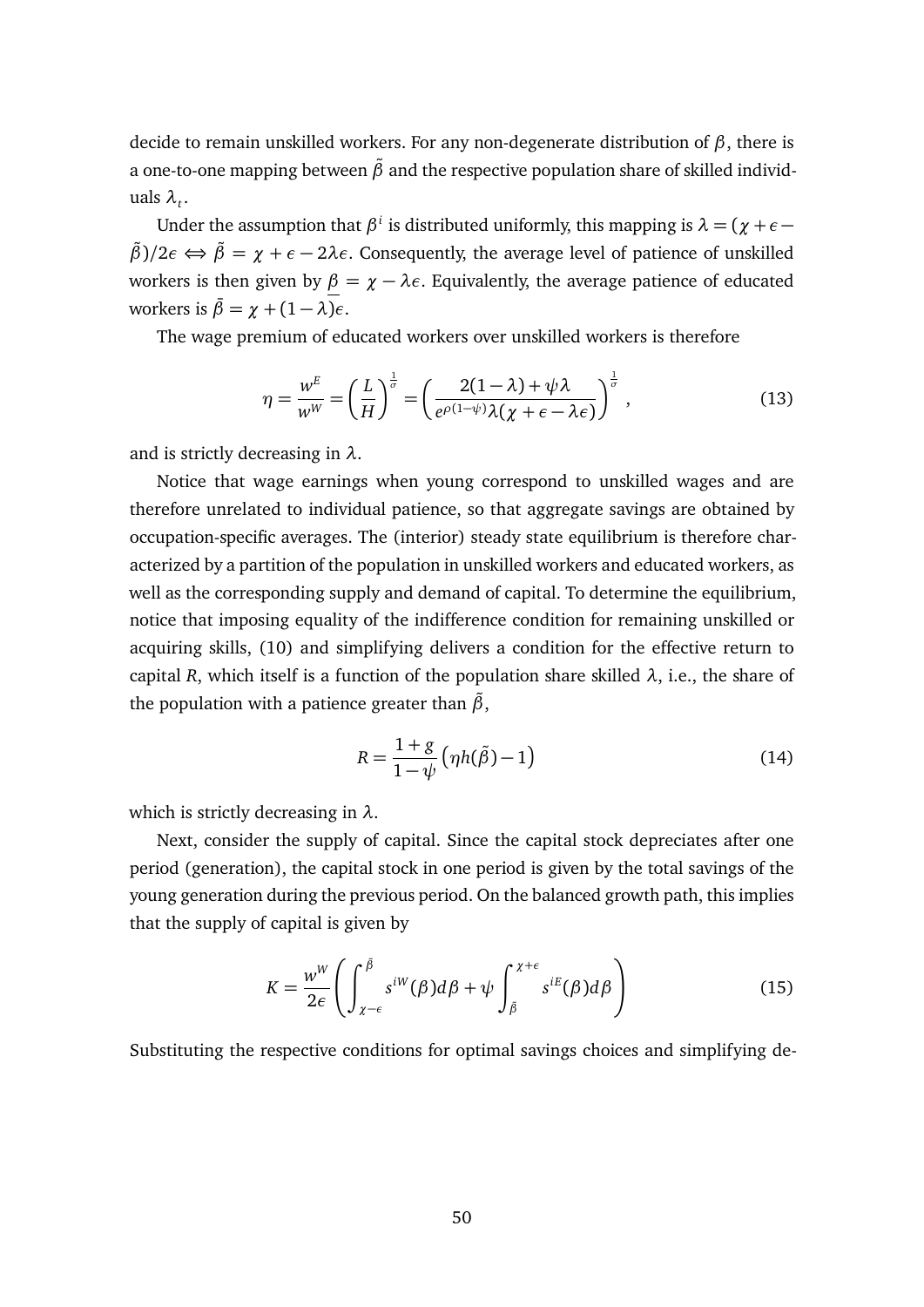livers

$$
K^{1-\alpha} = \frac{A}{2\epsilon}(1-\alpha)K^{\alpha}\left[L^{\frac{\sigma-1}{\sigma}}+H^{\frac{\sigma-1}{\sigma}}\right]^{\frac{\sigma(1-\alpha)}{\sigma-1}-1}L^{-1/\sigma}.
$$
\n
$$
\left\{\left[(\tilde{\beta}-(\chi-\epsilon))-\left(1+\frac{1+g}{R}\right)(\ln(1+\tilde{\beta})-\ln(1+(\chi-\epsilon)))\right]\right.\right.
$$
\n
$$
+\left[\psi\left(1-\frac{(1+g)\eta e^{(1-\psi)\rho}}{\psi R}\right)\left((\chi+\epsilon-\tilde{\beta})-(\ln(1+\chi+\epsilon)-\ln(1+\tilde{\beta}))\right)\right]\right\}
$$
\n(16)

as expression for capital supply.

The inverse demand for capital is given by  $R = \alpha A K^{\alpha-1} \left[ L^{\frac{\sigma-1}{\sigma}} + H^{\frac{\sigma-1}{\sigma}} \right]^{\frac{\sigma(1-\alpha)}{\sigma-1}}$ . Rearranging delivers

$$
K^{1-\alpha} = \frac{\alpha A}{R} \left[ L^{\frac{\sigma-1}{\sigma}} + H^{\frac{\sigma-1}{\sigma}} \right]^{\frac{\sigma(1-\alpha)}{\sigma-1}}.
$$
 (17)

Equalizing the expressions for capital supply and capital demand and simplifying yields the following implicit function of  $λ$  that determines the equilibrium split of the population into unskilled workers and educated entrepreneurs,

<span id="page-51-0"></span>
$$
1 = \frac{1-\alpha}{\alpha} \frac{1}{2\epsilon} \frac{R}{(2(1-\lambda)+\lambda\psi)^{(1/\sigma)}}.
$$
\n
$$
\left\{ \left[ (\tilde{\beta} - (\chi - \epsilon)) - \left( 1 + \frac{1+\varrho}{R} \right) (\ln(1+\tilde{\beta}) - \ln(1+(\chi - \epsilon))) \right] + \left[ \psi \left( 1 - \frac{(1+g)\eta e^{(1-\psi)\rho}}{\psi R} \right) ((\chi + \epsilon - \tilde{\beta}) - (\ln(1+\chi + \epsilon) - \ln(1+\tilde{\beta}))) \right] \right\}.
$$
\n(18)

Eliminating *R* by making use of the equilibrium condition for the equilibrium fractions of unskilled and skilled workers, [\(14\)](#page-50-0), and substituting *η* gives the same condition only in terms of *λ* and parameters.

The  $\lambda$  that solves this condition pins down the equilibrium fraction of unskilled workers and educated workers, thereby determining the scope of production in terms of the effective levels of labor supply of both types of workers and of capital that are consistent with firm optimization and optimal individual savings and education choices in steady state. In general, the equilibrium  $\lambda$  depends on parameters  $\{\alpha, \sigma, \psi, \rho\}$  as well as the distribution parameters  $\gamma$  and  $\epsilon$ . There exists a unique  $0 < \lambda \leq 1$  that solves this equation.<sup>18</sup>

 $18$ For the proof of existence, notice that the right hand side of [\(17\)](#page-51-0) exhibits a vertical asymptote at  $e^{p(1-\psi)}\eta\tilde{\beta} = 1$  due to *R* = 0 as in [\(14\)](#page-50-0). A sufficient condition for existence is that the expression before the braces on the right hand side of [\(17\)](#page-51-0) is infinite at  $\lambda = 0$ . This is the case since  $R(0 \leftarrow \lambda) \rightarrow \infty$  as  $\eta(0 \leftarrow \lambda) \rightarrow \infty$ . The existence of an interior equilibrium is then established by applying the intermediate value theorem. To establish uniqueness, notice that the expression before the braces on the right hand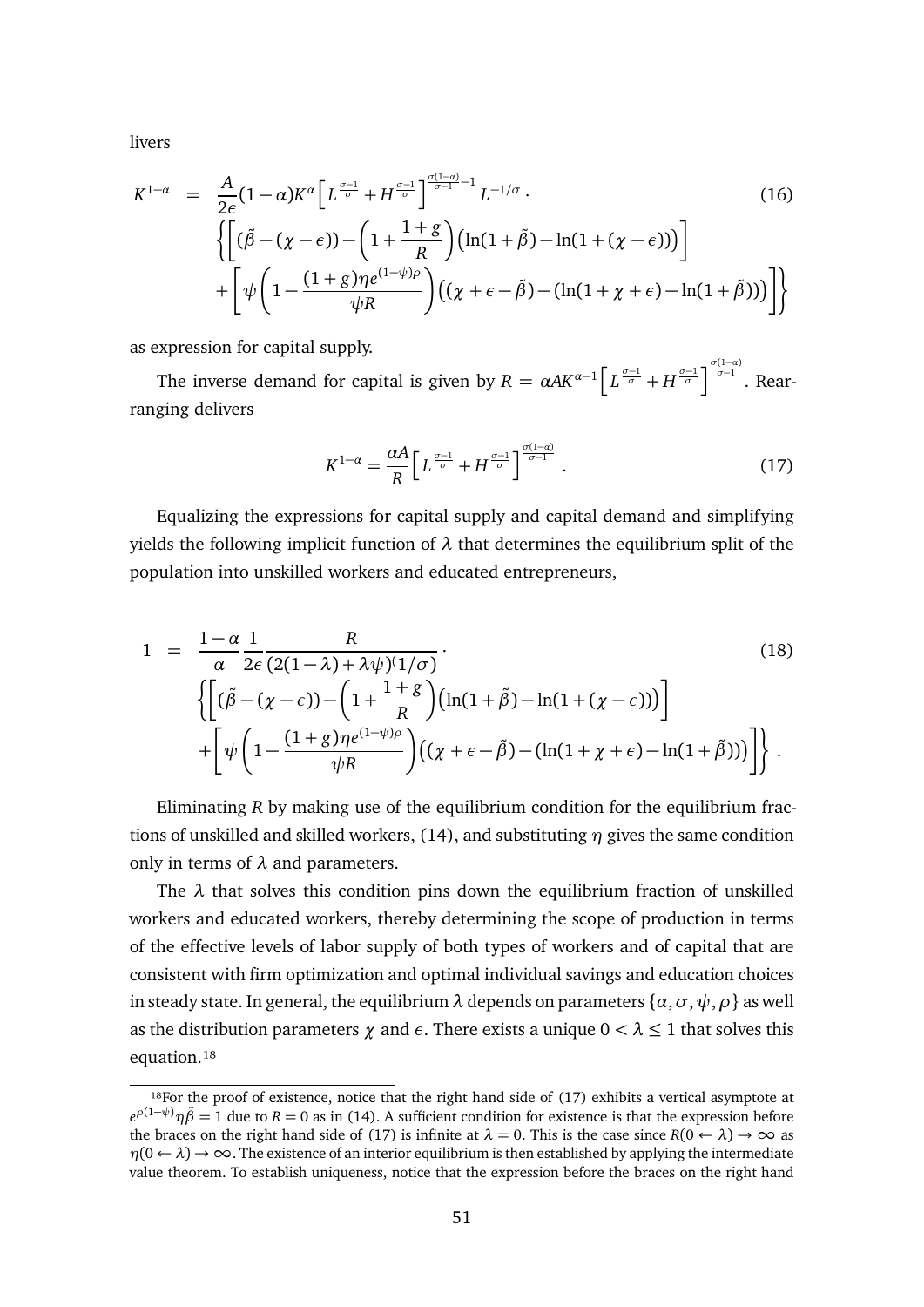## **B.2 The Effect of Variation in Patience on Factor Accumulation and Income**

*Variation in Patience Across Individuals.* To gauge the effect of patience on factor accumulation and incomes, we begin by considering comparative statics at the individual level, keeping the aggregate allocation unchanged. Technically, this implies conducting comparative statics with respect to *β i* , conditional on a given distribution of *β*, in particular a given *χ*.

The statement that more patient individuals save more and consume less of their earnings during the first period of their life is obtained by noticing that savings of both types of workers are increasing in  $\beta$ .<sup>19</sup> Moreover, compare the share of income consumed of two individuals with  $β < β$ . Considering unskilled workers, from [\(8\)](#page-48-1) it can be seen that the more patient individual consumes less and saves more,  $\frac{1-s^W(\bar{\beta})}{1-s^W(\underline{\beta})}=\frac{1+\beta}{1+\bar{\beta}}< 1.$ The same holds for individuals that become educated, applying the same logic to [\(9\)](#page-48-0).

The higher propensity to acquire human capital for individuals with a higher *β i* follows directly from [\(10\)](#page-49-0).

Regarding the effect of patience on individual income, notice first that with a fixed allocation there is essentially no individual return to patience for unskilled workers, since their income is unaffected by savings, which only serve to smooth consumption. Unskilled workers adjust their savings primarily depending on the trade-off between patience and capital returns.<sup>20</sup> At the same time, more patient individuals are more likely to become skilled because this affords them strictly higher lifetime incomes as consequence of the labor income from skilled workers' wages during the second period of their lives.<sup>21</sup> The marginal effect of higher patience on average individual income is therefore positive.

Taken together this discussion implies the testable predictions that, on average, the effect of patience on savings, education and income is positive on the individual level, as stated in the main text.

side of [\(17\)](#page-51-0) is strictly monotonically decreasing in  $\lambda$ . The expression inside the braces is also strictly monotonically decreasing in  $\lambda$  such that, due to the chain rule, the entire right hand side is strictly monotonically decreasing in *λ*.

<sup>&</sup>lt;sup>19</sup>For unskilled workers, this follows directly from [\(8\)](#page-48-1). For educated workers, this can be ensured by imposing the parametric restriction  $\frac{\psi}{1-\psi}\psi(\chi-\epsilon) - \frac{\psi}{(1+g)} > e^{\rho(1-\psi)}$ .

<sup>&</sup>lt;sup>20</sup>Lifetime income for the average unskilled worker with patience  $\bar{\beta}^{W}$  is given by income from worker wages in both periods of life as well as the capital income during the second period of life,  $y^W =$  $w^W\left(2+s^W(\bar{\beta}^W)R\right)$ . The individual return to patience is therefore  $\frac{\partial y^W}{\partial \bar{\beta}^W}=w^WR\frac{\partial s^W(\bar{\beta}^W)}{\partial \bar{\beta}^W}=w^W\tilde{R}\frac{1+\frac{(1+g)}{\bar{R}}}{(1+\bar{\beta}^W)^2}>0.$ 

 $2^{1}$ The income of a the average educated worker is the wage as unskilled worker during young ages net of education time, plus the income as educated worker in old age,  $y^E$  =  $w^W\big(1+(1+g)\eta(\bar{\beta}^S)+\psi s^E(\bar{\beta}^E)R\big).$  The average return to patience for an individual educated workers is therefore positive since  $\eta$  and  $s^E$  are increasing in  $\bar{\beta}$ .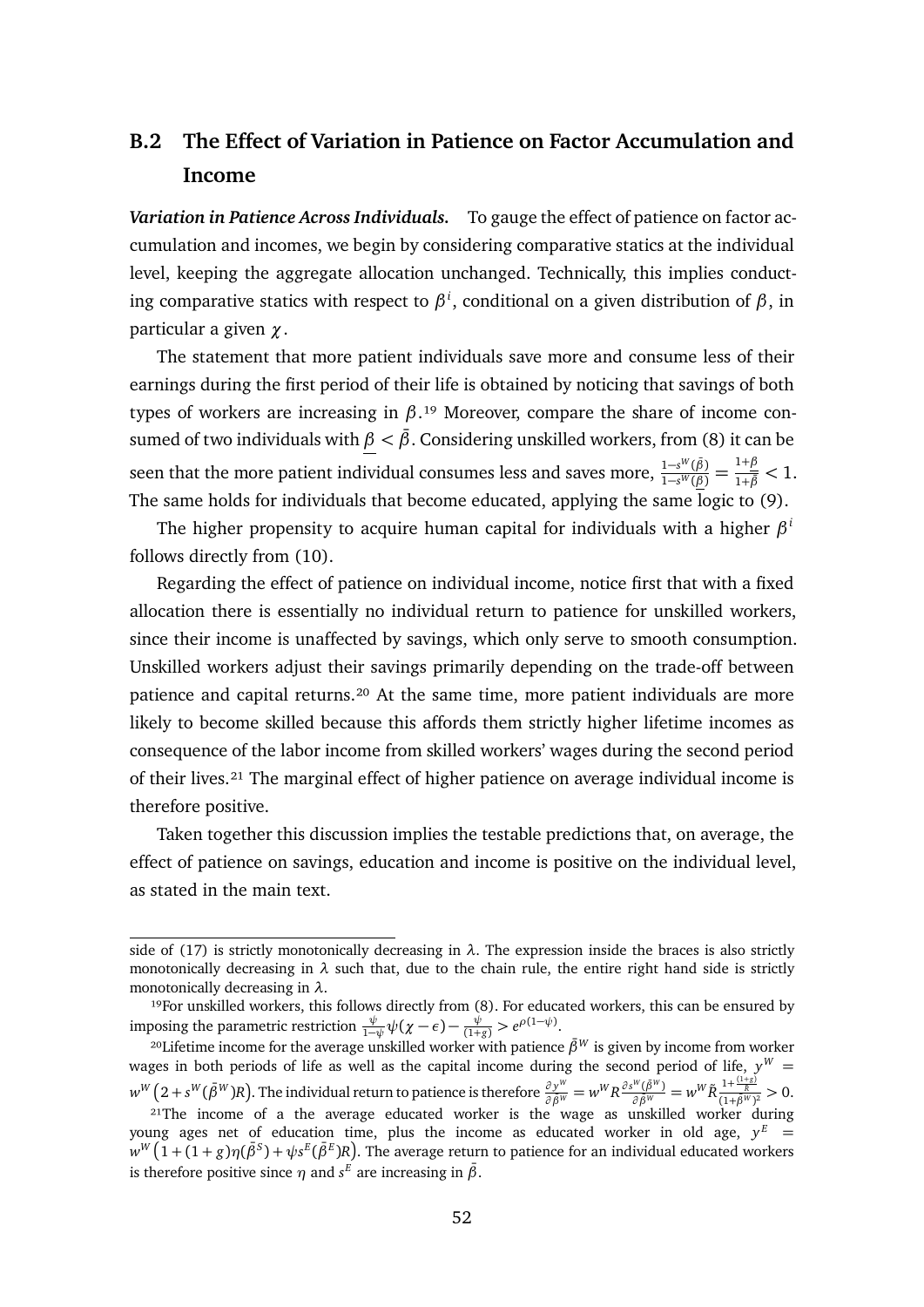*Variation in Patience Across Populations.* The considerations at the individual level neglect the effect of variation of patience at the aggregate level. To see the additional implications, consider two regions or countries that differ in terms of the distribution of patience of their populations. To be concrete, consider two countries that differ only with respect to  $\chi$ , where the country with a higher  $\chi$  represents a society that is more future oriented, i.e., more patient overall, while the heterogeneity (in terms of the uniform distribution and  $\epsilon$ ) is the same across both countries. Hence, the patience distribution of the more future oriented country is stochastically dominated (the distribution is shifted to the right). As a consequence, given the human capital production function, output is larger for the economy with a higher *χ* when keeping the worker composition in terms of  $\lambda$  and savings fixed. In addition, the steady state skill composition differs across the two countries. In particular, the steady state share of skilled workers is unambiguously higher in the country with a more patient population.<sup>22</sup> The shift in patience in combination with a greater equilibrium *λ* implies an unambiguously larger stock of skilled labor *H*, a lower stock of unskilled labor *L*, as well as a lower skill premium. Together with a sufficiently high return to education  $\rho$ , the composite labor stock is larger in total. Finally, aggregate savings are unambiguously larger, such that from [\(17\)](#page-51-0) the interest rate *R* is lower. Hence, under these conditions, greater average patience implies an unambiguously greater aggregate income.

### <span id="page-53-0"></span>**B.3 Model Quantification**

*General procedure.* To illustrate the quantitative implications of the model, we calibrate the model presented in Section [2](#page-4-0) for two countries which only differ in their average patience, i.e., we compare the 10th and the 90th percentile of the cross-country distribution of (average) patience. This procedure has the attractive feature that the patience difference between these two countries equals almost exactly one standard deviation, which means that our results can be compared with the OLS regressions in which the patience variable was normalized to have mean zero and standard deviation of one. In the simulations, we will evaluate the effect of varying patience by one standard deviation at both the individual and the country level to gauge whether the difference in effect sizes is in the ballpark of the results established in the correlational analyses.

<sup>&</sup>lt;sup>22</sup>From the uniqueness proof, the right hand side of [\(17\)](#page-51-0) is known to be decreasing in  $\lambda$ . In addition, the right hand side of [\(17\)](#page-51-0) is increasing in  $\chi$  since  $R$  is increasing in  $\chi$ . Moreover, a sufficient (but not necessary) condition for the term in braces (aggregate savings) to be increasing in *χ* is that  $\chi + \epsilon < \frac{1-\psi}{1+\psi}$ . Under these conditions, the result then follows from applying the implicit function theorem.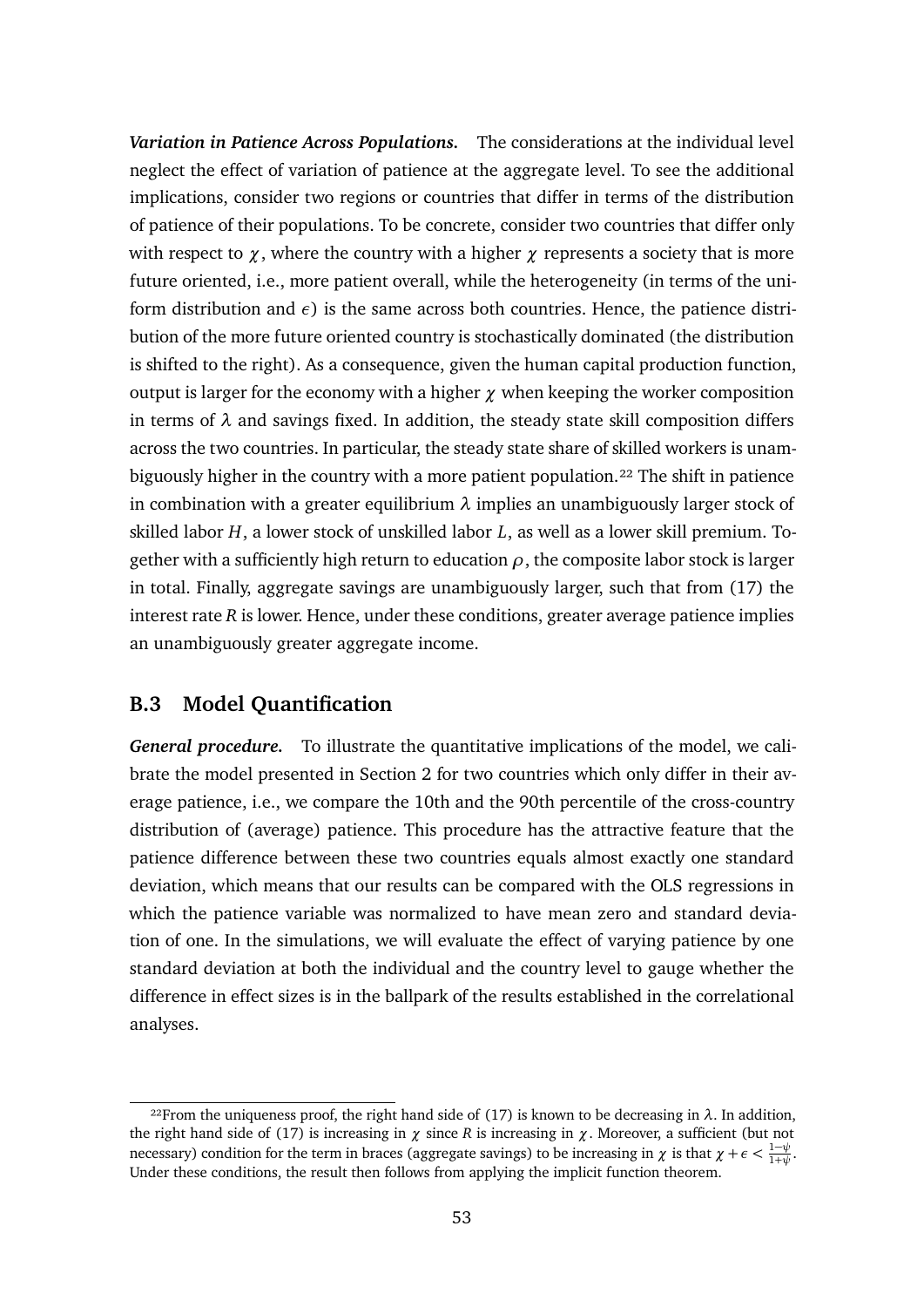*Patience parameters.* Parameterizing the model requires data on *χ* (the country mean of patience) as well as  $\epsilon$  (which equals half the support of the uniform distribution of patience values). Our reduced-form estimations make use of a composite patience measure that does not lend itself to a quantitative interpretation in terms of *β*. For the purposes of the calibration, we hence resort to the quantitative "staircase" procedure only. When responding to this item, respondents went through a series of five binary choices between immediate and delayed monetary rewards. This procedure in principle allows us to pin down (a range of) *β* for each respondent. However, as is well-known in the behavioral economics literature, discount factors that are naïvely extrapolated from experimental or survey data tend to be much smaller than the discount factors that are typically used in macro calibration exercises. One of the key reasons for this is the lack of information about the respondents' wealth level. The typical implicit assumption behind the extrapolation is that respondents do not integrate their decision with their wealth. This, however, mechanically leads to unrealistically low implied discount factors.<sup>23</sup>

In order to obtain a realistic mapping between decisions in our quantitative survey procedure and  $\chi$ , we re-calibrate the quantitative interpretation of the empirical patience measure by making an explicit assumption about the (uniform) level of wealth respondents have in mind when making their decisions. Specifically, we pin down *β* by computing the wealth level that – if plugged into expected utility maximization with CRRA utility and  $\gamma = 1$  – generates annual  $\beta = 0.96$  at the 10th percentile of the cross-country distribution of patience.<sup>24</sup> We then compute annual  $\beta$  at the 90th percentile based on this wealth level, which equals 0.975. The model requires that these annual patience values be expressed for 25 years, which equals one generation. Hence,  $\chi$ <sup>*l*</sup>  $\approx$  0.37 and  $\chi$ <sup>*h*</sup>  $\approx$  0.57. Finally, we assume  $\epsilon$  = 0.3 so that the calibrated total standard deviation equals the difference in the means of patience across countries.<sup>25</sup>

*Parameter Choices.* Calibrating the model requires assumptions about the following parameters:  $1 - \psi$  (the time cost of becoming skilled),  $\alpha$  (the capital income share), *σ* (the elasticity of substitution between skilled and unskilled labor), and *ρ* (the scaling parameter reflecting the effectiveness of patience for skilled entrepreneurial labor). Regarding the time cost, we assume  $\psi = 0.76$ , which corresponds to education costs

<sup>&</sup>lt;sup>23</sup>Additional problems in estimating discount rates from oberved choices are heterogeneous utility curvature and expectations-based loss aversion.

<sup>&</sup>lt;sup>24</sup>This wealth level is equivalent to 270 euros. Obviously, this wealth level is not to be taken literally. Recall that much experimental work has shown that people indeed *do* tend to neglect their lifetime wealth when making experimental choices, so that 270 euros should heuristically be thought of as wealth level weighted by the propensity to narrow bracket experimental decisions.

<sup>&</sup>lt;sup>25</sup>This also takes into account measurement error in the patience variable.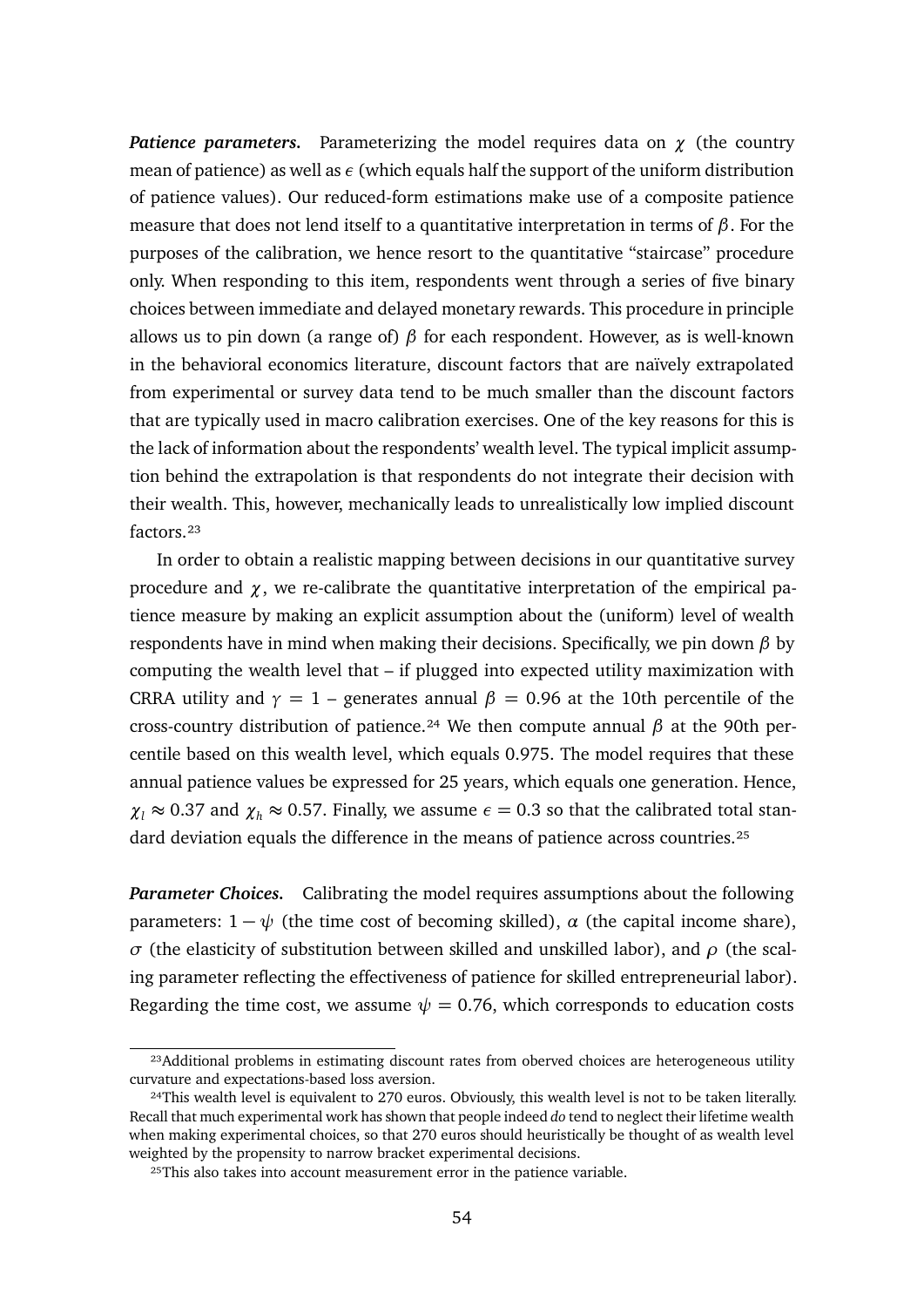equivalent to six years (and hence roughly the length of advanced secondary and tertiary education or a vocational degree) if "young age" in our model lasts from age 15 to 40. We further assume a capital income share of  $\alpha = 0.4$ , which approximately corresponds to recent estimates by the IMF (World Economic Outlook, April 2017). Consistent with the usual estimate reported in the literature, we assume  $\sigma = 1.4$  [\(Acemoglu](#page-33-9) [and Autor,](#page-33-9) [2011\)](#page-33-9). Finally, we set  $\rho = 2$ , which implies a return to a year of skilled education of approximately 12% in the present framework, which is in the range of what is considered reasonable in the literature (see, e.g., Caselli,  $2017$ ).<sup>26</sup> In the baseline simulation, we abstract from growth. In the extensions with human capital externalities on TFP and TFP growth, we set  $\theta = 0.3$ , which is conservative given the estimates of [Thönnessen and Gundlach](#page-37-4) [\(2013\)](#page-37-4), and  $\phi = 0.61$  following [Cervellati and Sunde](#page-34-12) [\(2015\)](#page-34-12).

<sup>&</sup>lt;sup>26</sup>The de facto return depends on the range of  $β$ -parameters. This parameter determines the range for interior solutions for  $\lambda$  and governs the growth rate along the balanced growth path, consistent with using the average return as empirical counterpart.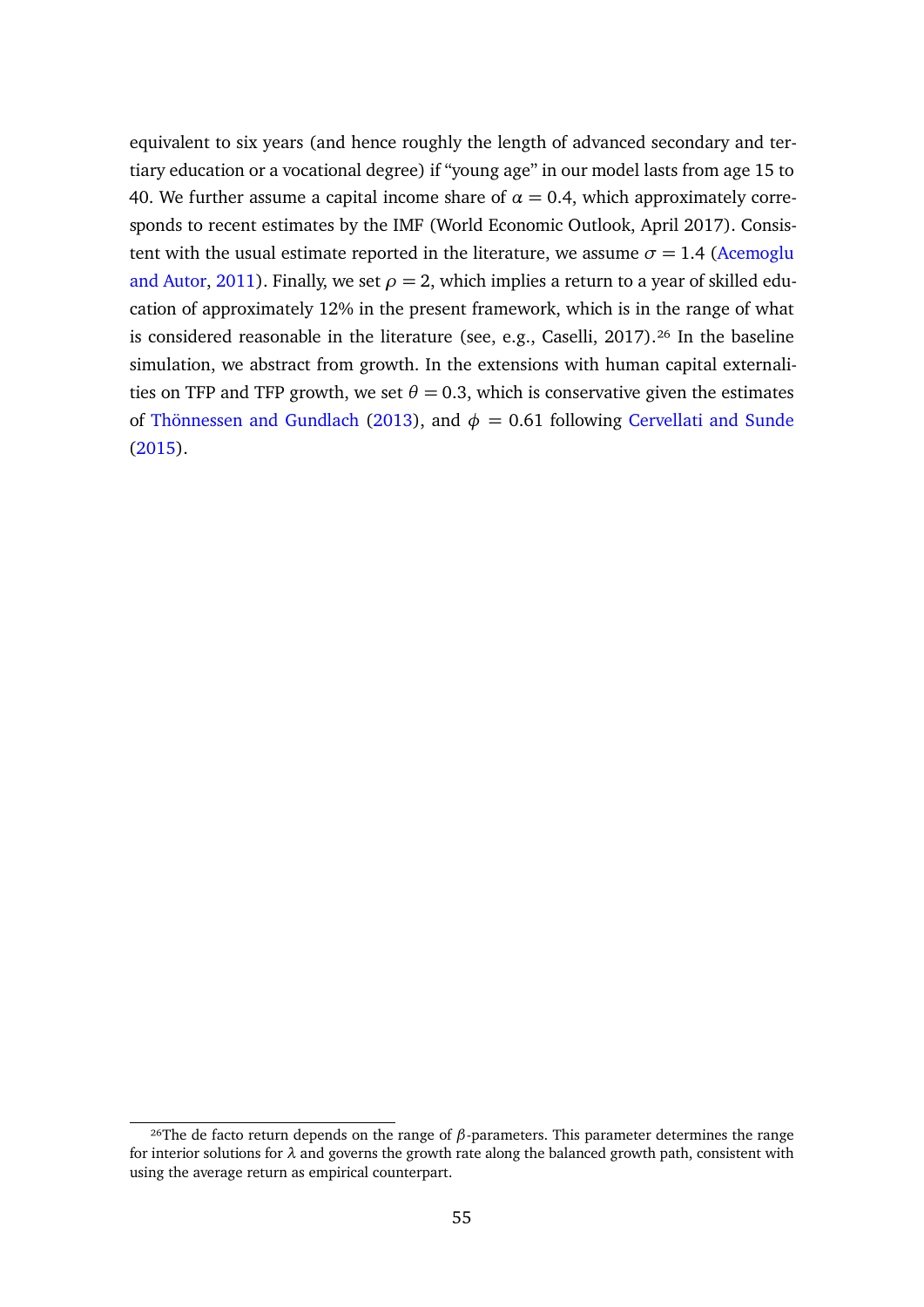## <span id="page-56-0"></span>**C Details for Regional-Level Analysis**

Our regional-level data contain 704 regions (typically states or provinces) from the following countries: Argentina (16), Australia (8), Austria (9), Bolivia (8), Brazil (24), Cambodia (14), Cameroon (10), Canada (10), Chile (12), China (23), Colombia (23), Czech Republic (7), Egypt (3), Germany (16), Finland (4), France (22), Georgia (10), Ghana (10), Great Britain (12), Greece (13), Hungary (7), India (24), Indonesia (17), Iran (30), Israel (6), Italy (17), Jordan (6), Kazakhstan (6), Kenya (8), Lithuania (10), Macedonia (3), Malawi (3), Mexico (28), Morocco (13), Nigeria (6), Nicaragua (17), Netherlands (12), Pakistan (4), Poland (16), Portugal (7), Romania (8), Russia (27), Serbia (2), Spain (19), Sri Lanka (9), Sweden (8), Tanzania (20), Thailand (5), Turkey (4), Uganda (4), Ukraine (27), United Arab Emirates (7), USA (51), South Africa (9), Zimbabwe (10)

## <span id="page-56-1"></span>**D Aggregation Effects**

The main text has shown that the coefficient on patience becomes successively larger as one moves to higher levels of aggregation. This Appendix discusses two mechanical reasons that might drive this pattern, i.e., measurement error and resulting attenuation bias and censoring of the patience variable.

### **D.1 Measurement Error**

If individual-level patience is measured with noise, then our country-level average patience measure will be a less noisy estimate of true country-level patience than our individual-level patience estimate. This difference in measurement error would lead to stronger attenuation at subnational levels and hence generate differences in coefficient magnitudes across levels of aggregation.

While we do not question that our data are affected by measurement error, this section investigates how large this measurement error would have to be to generate the observed differences in coefficients. To this end, we generate a synthetic patience measure for which we know the true relationship between income and patience at all levels of aggregation. We then subject this synthetic measure to noise and investigate how much noise we need to inflict on the synthetic measure to generate differences in coefficient sizes across aggregation levels that mirror those observed in our data. To this end, we focus on the comparison between (i) an OLS regression of log household income on patience, conditional on country fixed effects, and (ii) an OLS regression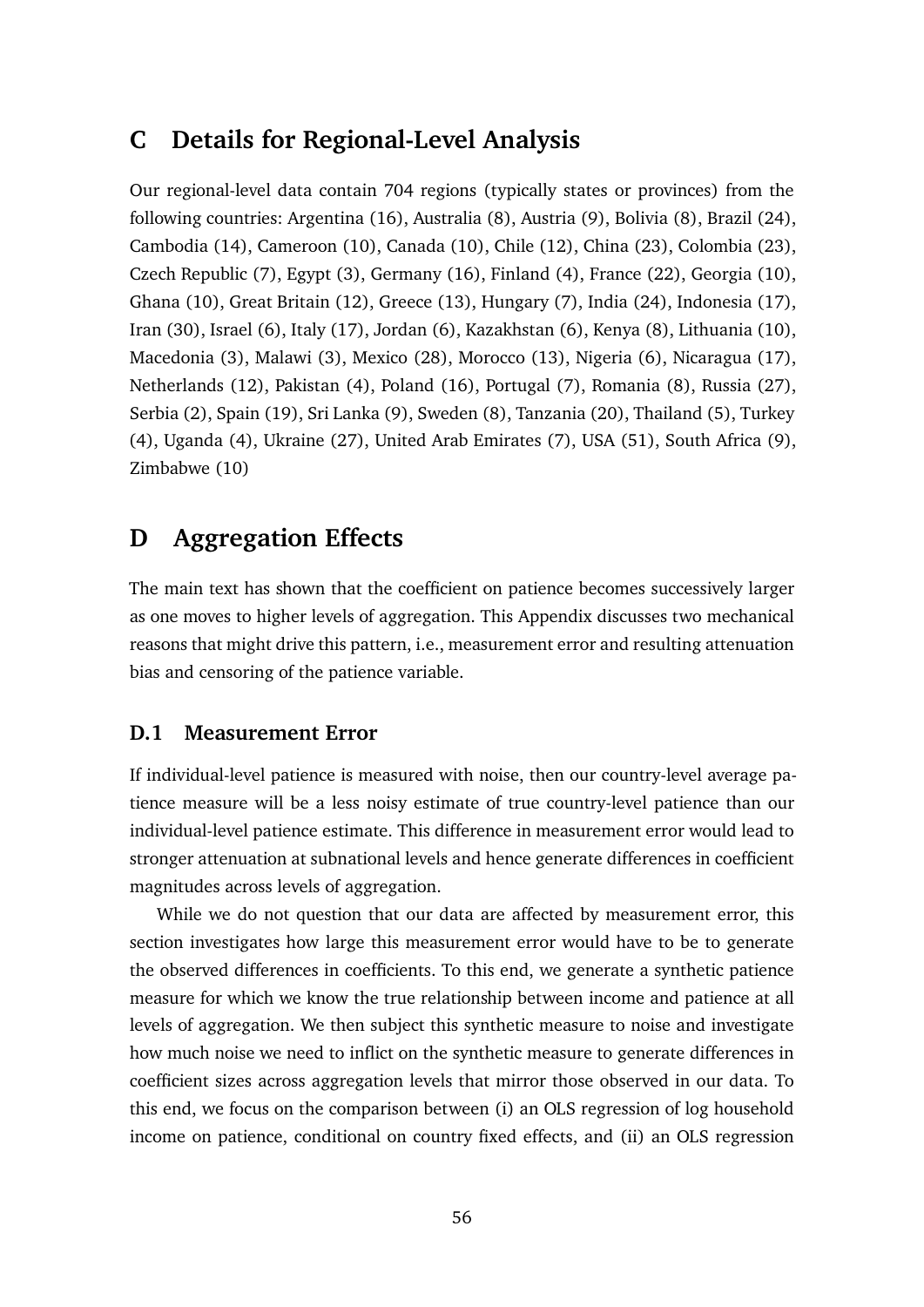of log GDP p/c on average patience at the country level. Specifically, we conduct the following exercise:

- 1. To gauge the magnitude of amplification between individual-level and countrylevel regressions, we develop the following benchmark:
	- Regress household income on patience and country fixed effects.
	- Compute average household income (as proxy for GDP p/c) and average patience by country. Regress average household income on average patience.
	- Compute the ratio of patience coefficients in these two regressions. In our data, this ratio equals 39.
- 2. Generate a synthetic "true" patience measure which equals log household (respondent) income per capita. By construction, this "true" patience variable has a coefficient of one both when regressing household income on individual patience, and when regression average household income (as proxy for GDP p/c) on average patience.
- 3. From this "true" patience, we generate a synthetic "observed" patience variable, which equals  $p_o = p_t + \alpha \times \epsilon$ , where  $\beta_t$  is the respondent's true patience,  $\alpha$  a scaling parameter and  $\epsilon \sim \mathcal{N}(0, 1)$  a noise term (recall that observed patience is also normalized to have mean zero and standard deviation of one, so the noise term has the same magnitude as patience).
- 4. We regress household income on this "observed" patience variable. We also aggregate household income and "observed" patience at the country level and regress average household income on average "observed" patience. We then scale *α* so that the ratio of observed coefficients equals 39 as in our actual data. It turns out that this requires  $\alpha \approx 6$ .
- 5. We evaluate whether  $\alpha = 6$  is reasonable. To do so, we generate two separate synthetic "observed" patience variables from the same underlying synthetic "true" patience (this can be thought of as eliciting patience from the same respondent twice). For each individual, we take  $\alpha = 6$  and the noise terms  $\epsilon$  are independent across individuals and "observed" patience variables. The correlation between these two synthetic "observed" patience variables (conditional on country fixed effects) is  $\rho = 0.02$ .

Given that experimental studies report test-retest correlations for preferences in the ballpark of 0.6 [\(Beauchamp et al.,](#page-33-10) [2011\)](#page-33-10), we conclude that  $\alpha = 6$  is much too large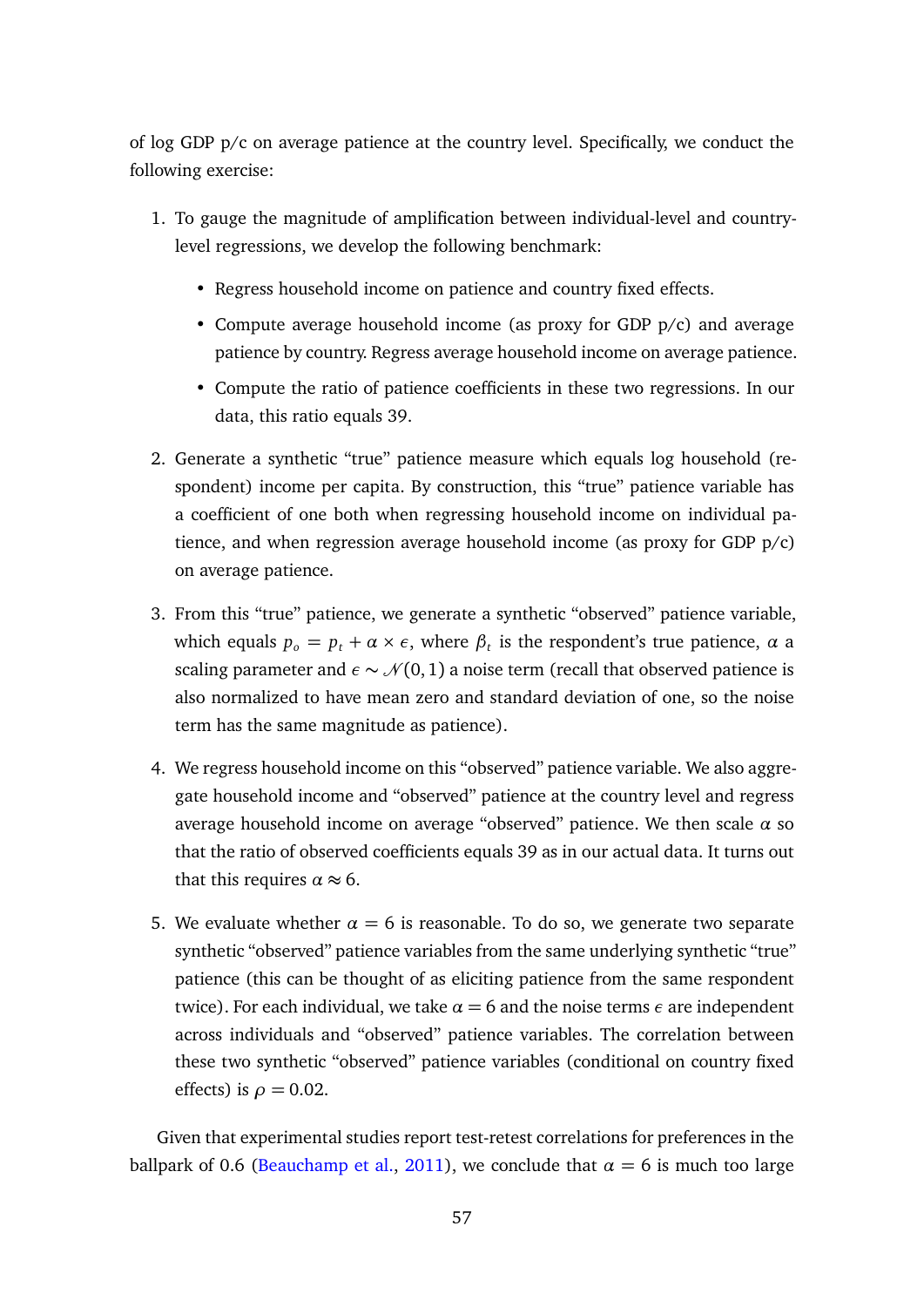to be meaningful. Indeed, to generate a correlation of 0.6 between the two synthetic "observed" patience measures, we would need to assume  $\alpha = 0.75$ . But with such a low  $\alpha$ , the ratio of coefficients across levels of aggregation equals just 1.7, which is much lower than the observed ratio of 39.

### **D.2 Censoring**

The patience variable is subject to left-censoring because we can only estimate an upper bound on patience for those respondents who always opt for the immediate payment in the quantitative staircase task. This left-censoring can lead to expansion bias. If such expansion bias was stronger at the country level than at the individual level, this could drive the observed pattern of coefficient magnitudes.

To check whether this is the case, we conduct two separate exercises. The first one is very similar to the thought experiment regarding measurement error above: we generate a synthetic patience measure, censor the measure and then investigate how this effects the OLS coefficients at the individual and country level:

- 1. Generate a synthetic "true" patience measure which equals log household (respondent) income per capita. By construction, this "true" patience variable has a coefficient of one both when regressing household income on individual patience, and when regression average household income (as proxy for GDP p/c) on average patience.
- 2. From this "true" patience, we generate a synthetic "observed" patience variable, which is censored: we replace all patience values below the median with the median "true" patience.
- 3. We regress household income on this "observed" patience variable. We also aggregate household income and "observed" patience at the country level and regress average household income on average "observed" patience. The ratio of observed coefficients equals 1.4, much lower than in the actual data.

As a second – conceptually different – exercise, we remove all censored individuals from the sample and then re-run the OLS regressions of (i) household income on patience, conditional on country fixed effects, and (ii) of average household income on average patience. If censoring drove the difference in coefficients, then this exercise might considerably reduce the coefficient ratio. However, in these regressions, the ratio of patience coefficients is 41, i.e., almost exactly identical to the coefficient ratio when we employ the full sample of respondents. We conclude from these two exercises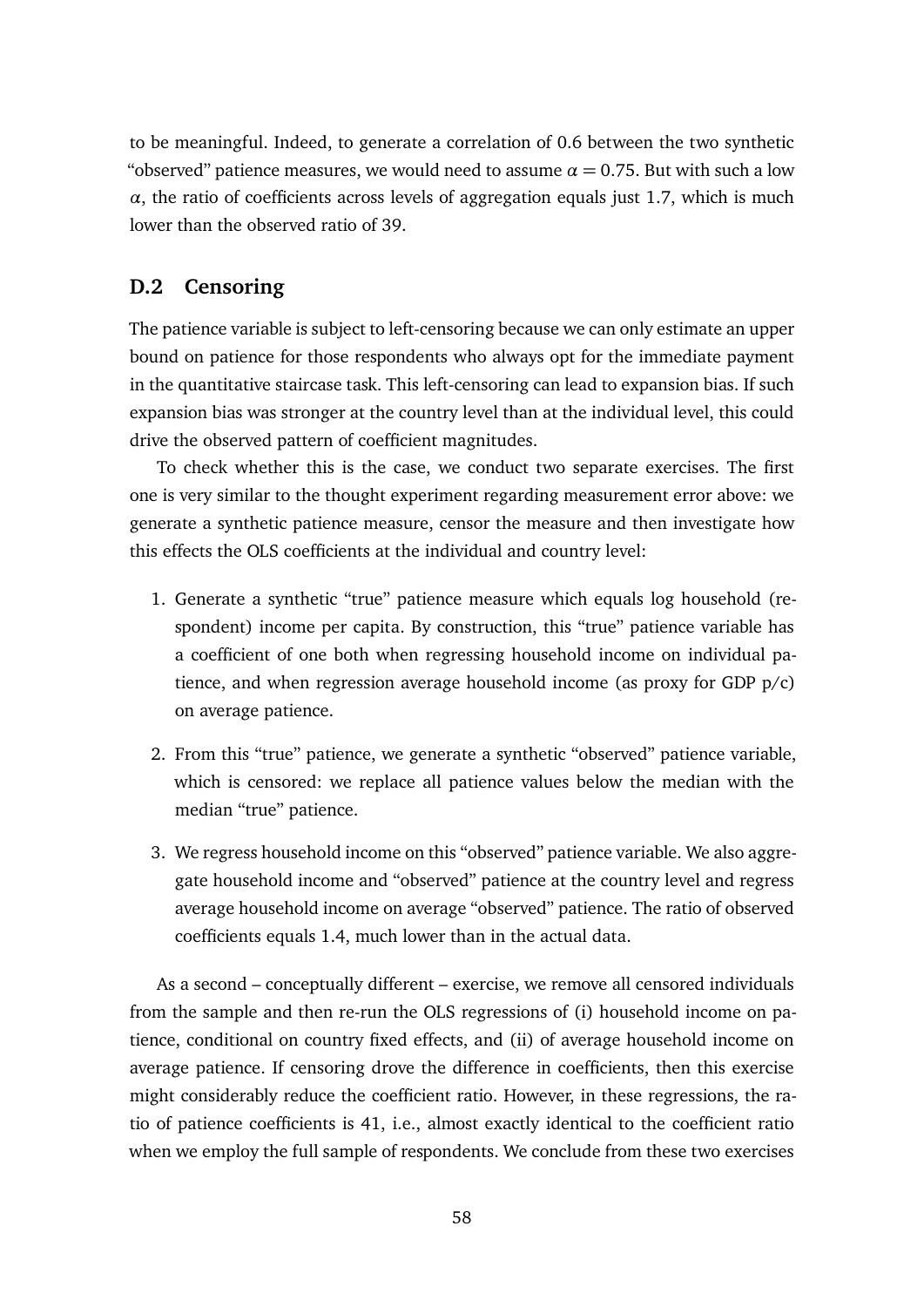that censoring is unlikely to drive the amplified patience coefficient at higher levels of aggregation.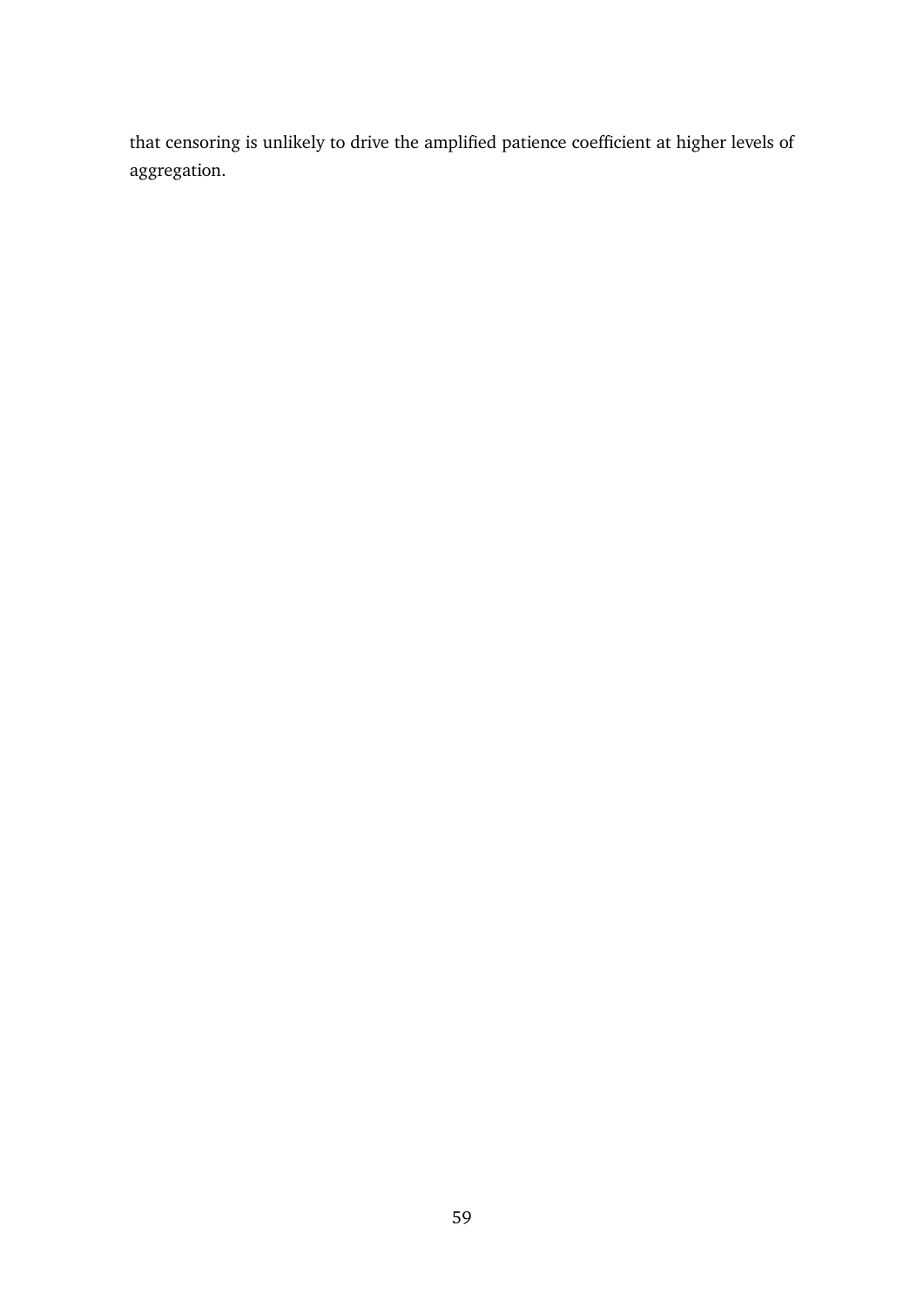# <span id="page-60-1"></span><span id="page-60-0"></span>**E Additional Tables**

|                                         | (1)                 | (2)                 | Dependent variable: Log [GDP p/c PPP]<br>(3) | (4)                | (5)                 | (6)                |
|-----------------------------------------|---------------------|---------------------|----------------------------------------------|--------------------|---------------------|--------------------|
|                                         |                     |                     |                                              |                    |                     |                    |
| Patience                                | $2.00***$<br>(0.30) | $1.92***$<br>(0.33) | $1.70***$<br>(0.37)                          | $1.23**$<br>(0.51) | $1.26***$<br>(0.56) | $1.31**$<br>(0.56) |
|                                         | $-0.097$            | 0.064               | $-0.37$                                      | $-0.42$            | $-0.59$             | $-0.75$            |
| Trust                                   | (0.39)              | (0.35)              | (0.42)                                       | (0.47)             | (0.55)              | (0.61)             |
| Risk taking                             | $-0.78**$           | $-0.58$             | $-0.40$                                      | $-0.67*$           | $-0.53$             | $-0.64$            |
|                                         | (0.33)              | (0.35)              | (0.33)                                       | (0.39)             | (0.45)              | (0.47)             |
| Mean elevation                          |                     | $-0.92*$            | $-1.42***$                                   | $-0.95**$          | $-1.10*$            | $-1.07$            |
|                                         |                     | (0.52)              | (0.44)                                       | (0.45)             | (0.63)              | (0.72)             |
| Standard deviation of elevation         |                     | $-0.43$             | 0.068                                        | 0.075              | 0.20                | 0.22               |
|                                         |                     | (0.49)              | (0.40)                                       | (0.32)             | (0.39)              | (0.41)             |
| Terrain roughness                       |                     | $3.10***$           | $2.20**$                                     | 0.43               | 1.04                | 0.73               |
|                                         |                     | (1.04)              | (1.00)                                       | (1.38)             | (2.08)              | (2.12)             |
| Mean distance to nearest waterway       |                     | $-0.57**$           | $-0.87***$                                   | $-0.97***$         | $-0.85**$           | $-0.88**$          |
|                                         |                     | (0.28)              | (0.30)                                       | (0.32)             | (0.32)              | (0.35)             |
| 1 if landlocked                         |                     | 0.37<br>(0.33)      | $0.63*$<br>(0.33)                            | 0.54<br>(0.38)     | 0.43<br>(0.35)      | 0.47<br>(0.40)     |
| Log [Area]                              |                     | 0.15                | $0.19*$                                      | 0.16               | 0.14                | 0.14               |
|                                         |                     | (0.11)              | (0.11)                                       | (0.11)             | (0.11)              | (0.12)             |
| Linguistic fractionalization            |                     |                     | 0.18                                         | 0.52               | 0.22                | 0.41               |
|                                         |                     |                     | (0.38)                                       | (0.45)             | (0.56)              | (0.57)             |
| Religious fractionalization             |                     |                     | $-0.51$                                      | $-0.94**$          | $-0.93$             | $-0.64$            |
|                                         |                     |                     | (0.46)                                       | (0.46)             | (0.59)              | (0.65)             |
| Ethnic fractionalization                |                     |                     |                                              | $-0.29$            | 0.0034              | $-0.10$            |
|                                         |                     |                     |                                              | (0.68)             | (0.70)              | (0.65)             |
| % of European descent                   |                     |                     |                                              |                    |                     | 0.053              |
|                                         |                     |                     |                                              |                    |                     | (0.60)             |
| Genetic distance to the U.S. (weighted) |                     |                     |                                              |                    |                     | 0.016              |
|                                         |                     |                     |                                              |                    |                     | (0.07)             |
| Additional controls                     | Yes                 | Yes                 | Yes                                          | Yes                | Yes                 | Yes                |
| Legal origin FE                         | No                  | No                  | No                                           | Yes                | Yes                 | Yes                |
| Major religion shares                   | No                  | No                  | No                                           | No                 | Yes                 | Yes                |
| Observations                            | 74                  | 74                  | 72                                           | 72                 | 72                  | 71                 |
| $R^2$                                   | 0.86                | 0.88                | 0.90                                         | 0.92               | 0.94                | 0.94               |

Table 12: Patience and national income: Additional control variables

OLS estimates, robust standard errors in parentheses. <sup>∗</sup> *p <sup>&</sup>lt;* 0.10, ∗∗ *p <* 0.05, ∗∗∗ *p <sup>&</sup>lt;* 0.01. Major religion shares include the share of Protestants, Catholics, Muslims, Buddhists, Hinduists, and Atheists. See column (4) of Table [1](#page-13-0) for a complete list of the additional controls.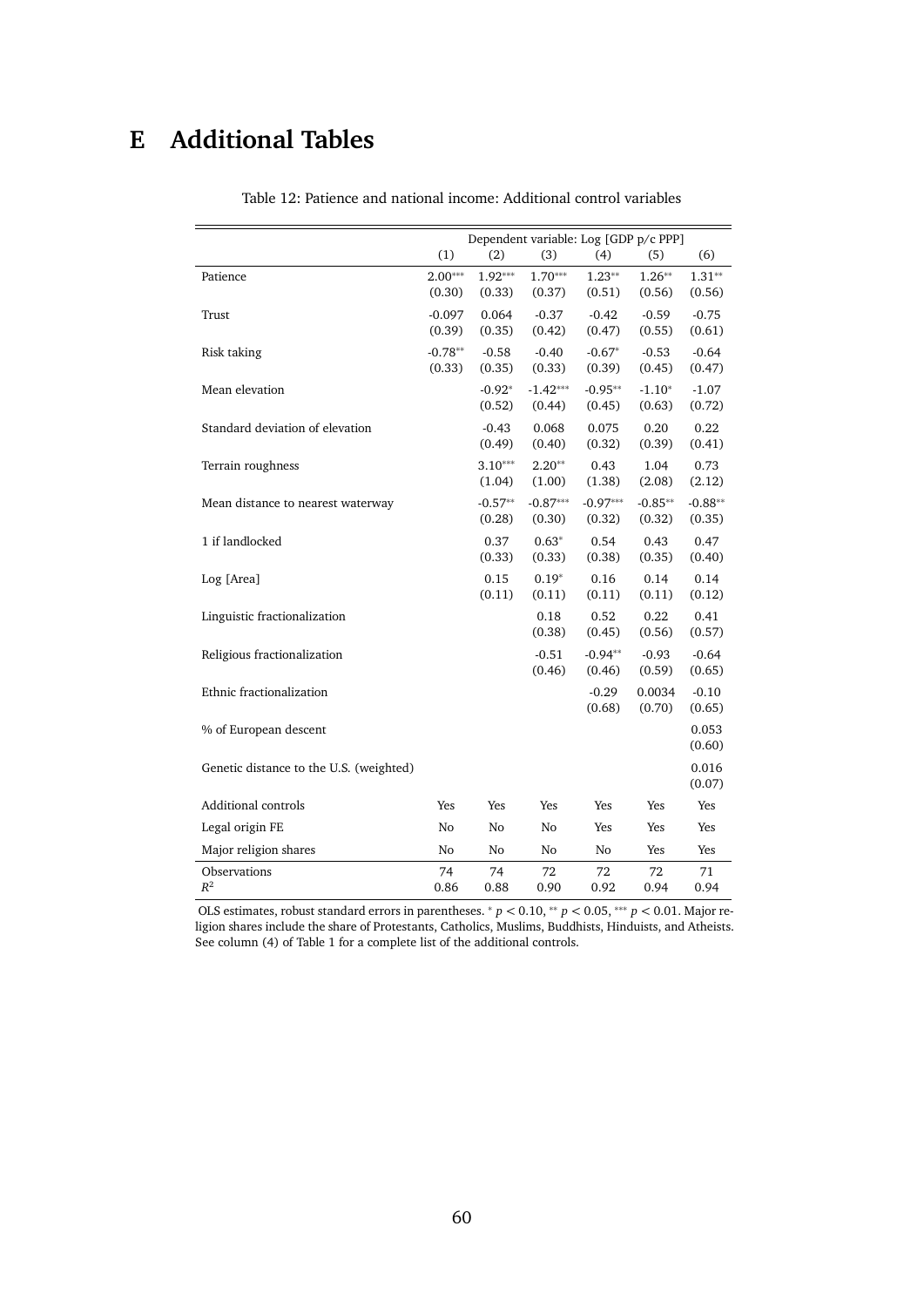<span id="page-61-0"></span>

|                              | Dependent variable: Log [GDP p/c PPP] in |                     |                      |                     |                     |                     |                     |                     |
|------------------------------|------------------------------------------|---------------------|----------------------|---------------------|---------------------|---------------------|---------------------|---------------------|
|                              | Africa &<br>Middle East                  | Europe &<br>C. Asia | SE Asia &<br>Pacific | Ameri-<br>cas       | <b>OECD</b>         | Non-<br><b>OECD</b> | Colo-<br>nized      | Not.<br>colonized   |
|                              | (1)                                      | (2)                 | (3)                  | (4)                 | (5)                 | (6)                 | (7)                 | (8)                 |
| Patience                     | $2.49***$<br>(0.70)                      | $1.55***$<br>(0.24) | $3.28***$<br>(0.96)  | $2.16***$<br>(0.34) | $1.03***$<br>(0.16) | $1.32**$<br>(0.56)  | $2.18***$<br>(0.32) | $2.00***$<br>(0.46) |
| <b>Observations</b><br>$R^2$ | 20<br>0.28                               | 27<br>0.48          | 14<br>0.40           | 15<br>0.53          | 22<br>0.62          | 54<br>0.07          | 54<br>0.30          | 22<br>0.46          |

Table 13: Patience and national income in sub-samples

OLS estimates, robust standard errors in parentheses. In the first column, the sample includes Africa and the Middle East, in the second column Europe and Central Asia, in the third South-East Asia and Pacific, in the fourth the Americas, in the fifth (sixth) all (non-) OECD members, and the seventh (eigth) all formerly colonized (never colonized) countries. The regional groups follow the World Bank definitions.  $p < 0.10,$  \*\*  $p < 0.05,$  \*\*\*  $p < 0.01$ .

## <span id="page-61-1"></span>**F Description and Sources of Main Variables**

### **F.1 Country-Level Outcome Variables**

**GDP per capita.** Most recent available data point starting at 2016. Source: World Bank Development Indicators.

**Annual growth rates.** Computed from Maddison dataset.

**Average years of schooling.** [Barro and Lee](#page-33-8) [\(2012\)](#page-33-8), data in 2010 for population aged 25 and over.

**Enrolment rates.** [Barro and Lee](#page-33-8) [\(2012\)](#page-33-8), year 2010.

**Cognitive skills.** Measure of cognitive skills derived from a series of standardized tests in math, science, and reading across countries, see [Hanushek and Woessmann](#page-35-8) [\(2012\)](#page-35-8).

**Education expenditure.** Most recent available data point starting at 2016. Source: World Bank Development Indicators.

**Capital stock.** Data taken from the Penn World Tables.

**National savings.** Gross savings are calculated as gross national income less total consumption, plus net transfers. Net national savings are equal to gross national savings less the value of consumption of fixed capital. Adjusted net savings are equal to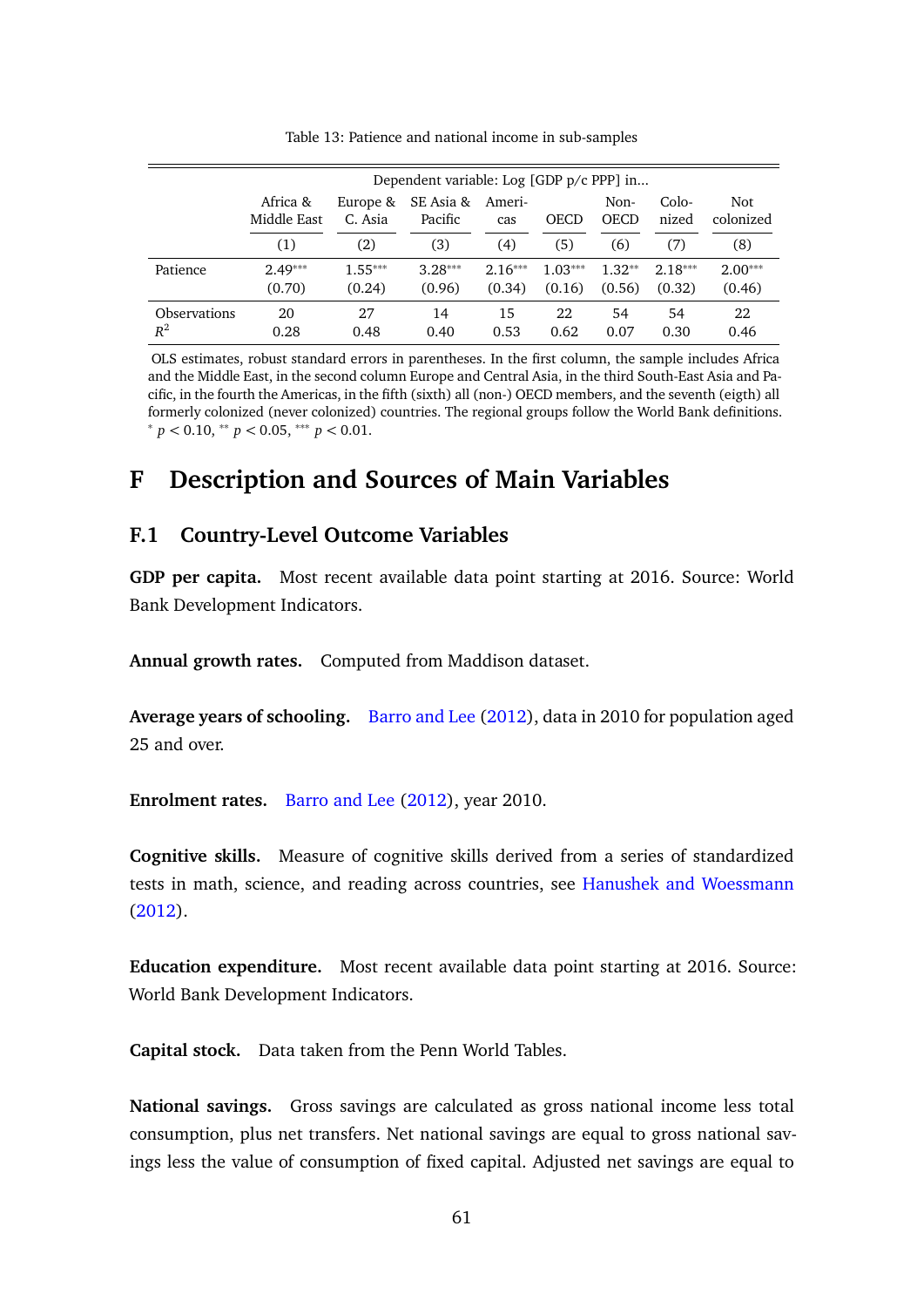net national savings plus education expenditure and minus energy depletion, mineral depletion, net forest depletion, and carbon dioxide and particulate emissions damage. Most recent available data point starting at 2016. Source: World Bank Development Indicators.

**Household savings rate.** The household saving rate is calculated as the ratio of household saving to household disposable income (plus the change in net equity of households in pension funds). Source: QOG database.

**Total factor productivity.** TFP level at current PPPs (USA=1), taken from QOG dataset.

**R&D expenditure.** Expenditures for research and development are current and capital expenditures (both public and private) on creative work undertaken systematically to increase knowledge, including knowledge of humanity, culture, and society, and the use of knowledge for new applications. R&D covers basic research, applied research, and experimental development. Most recent available data point starting at 2016. Source: World Bank Development Indicators.

**Number of researchers in R&D.** Researchers in R&D are professionals engaged in the conception or creation of new knowledge, products, processes, methods, or systems and in the management of the projects concerned. Most recent available data point starting at 2016. Source: World Bank Development Indicators.

**Democracy index.** Index that quanties the extent of institutionalized democracy, as reported in the Polity IV dataset. Taken from QOG dataset.

**Property rights.** This factor scores the degree to which a country's laws protect private property rights and the degree to which its government enforces those laws. It also accounts for the possibility that private property will be expropriated. In addition, it analyzes the independence of the judiciary, the existence of corruption within the judiciary, and the ability of individuals and businesses to enforce contracts. Average 2003-2012, taken from the QOG dataset.

**Oil production per capita.** Oil production per capita in 2014 Dollars. Taken from Quality of Government dataset.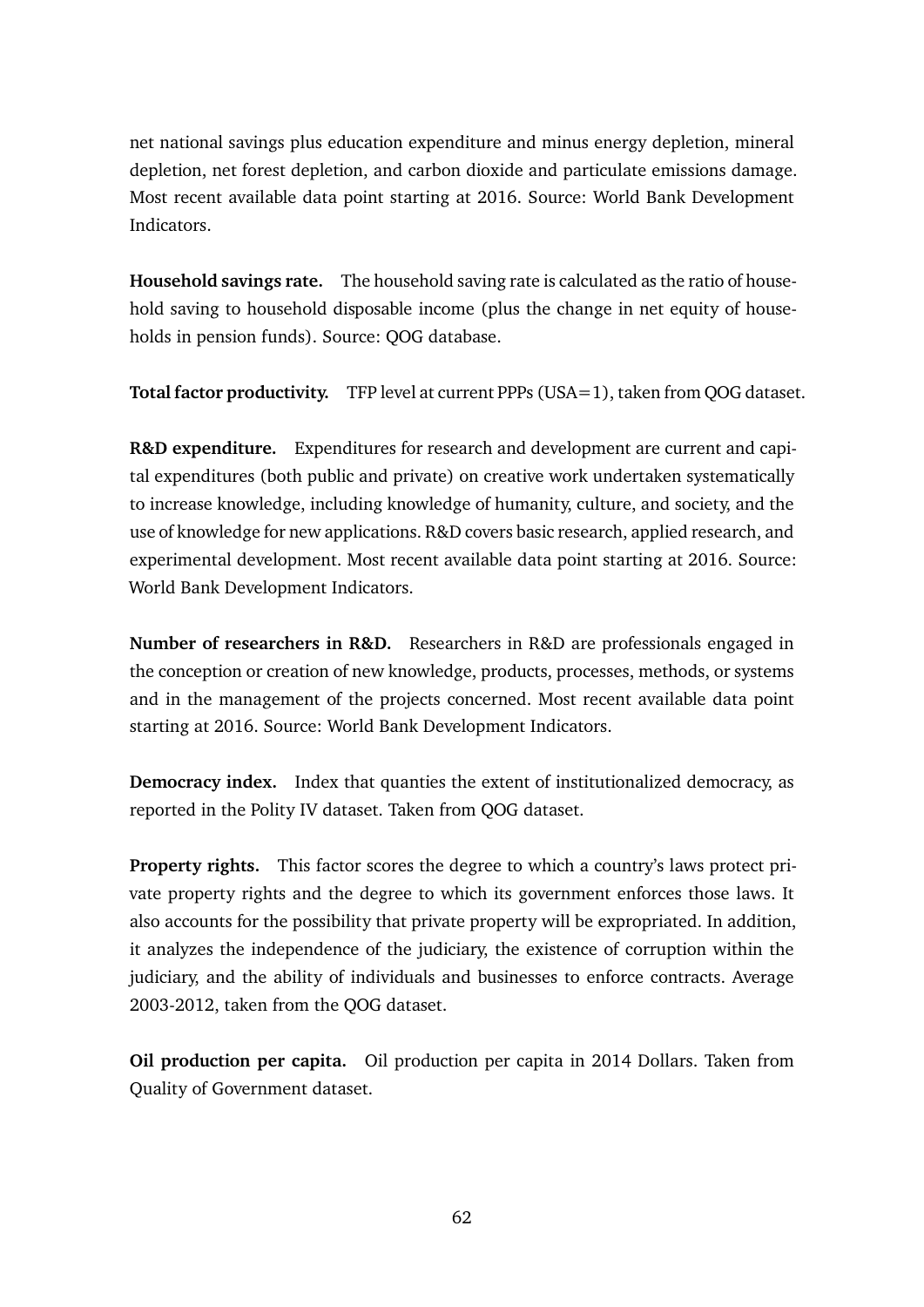### **F.2 Regional-Level Data**

Except for the patience measures and a region's size (area), all regional-level data are taken from [Gennaioli et al.](#page-35-4) [\(2013\)](#page-35-4). The area data were collected by research assistants from various sources on the web.

### **F.3 Individual-Level Data**

**Household income per capita.** Included in Gallup's background data. To calculate income, respondents are asked to report their household income in local currency. Those respondents who have difficulty answering the question are presented a set of ranges in local currency and are asked which group they fall into. Income variables are created by converting local currency to International Dollars (ID) using purchasing power parity (PPP) ratios. Log household income is computed as log (1+ household income).

**Education level.** Included in Gallup's background data. Level 1: Completed elementary education or less (up to 8 years of basic education). Level 2: Secondary - 3 year tertiary education and some education beyond secondary education (9-15 years of education). Level 3: Completed four years of education beyond high school and / or received a 4-year college degree.

**Subjective self-assessment of math skills.** Included in Gallup's background data. *How well do the following statements describe you as a person? Please indicate your answer on a scale from 0 to 10. A 0 means "does not describe me at all" and a 10 means "describes me perfectly". You can also use any numbers between 0 and 10 to indicate where you fall on the scale, like 0, 1, 2, 3, 4, 5, 6, 7, 8, 9, 10. I am good at math.*

**Saved last year.** Binary variable capturing whether the respondent saved any money in the previous year. Included in Gallup's background data.

**Confidence in financial institutions.** Included in Gallup's background data. Binary response to the question "In this country, do you have confidence in each of the following, or not? How about financial institutions or banks?"

**Subjective institutional quality.** Included in Gallup's background data. This variable consists of a perceived institutional quality index as it is provided by Gallup. This index combines binary questions (yes / no) about whether people have confidence in the military, the judicial system and courts, the national government, and the honesty of elections. The index is then constructed by averaging the yes / no answers across items.